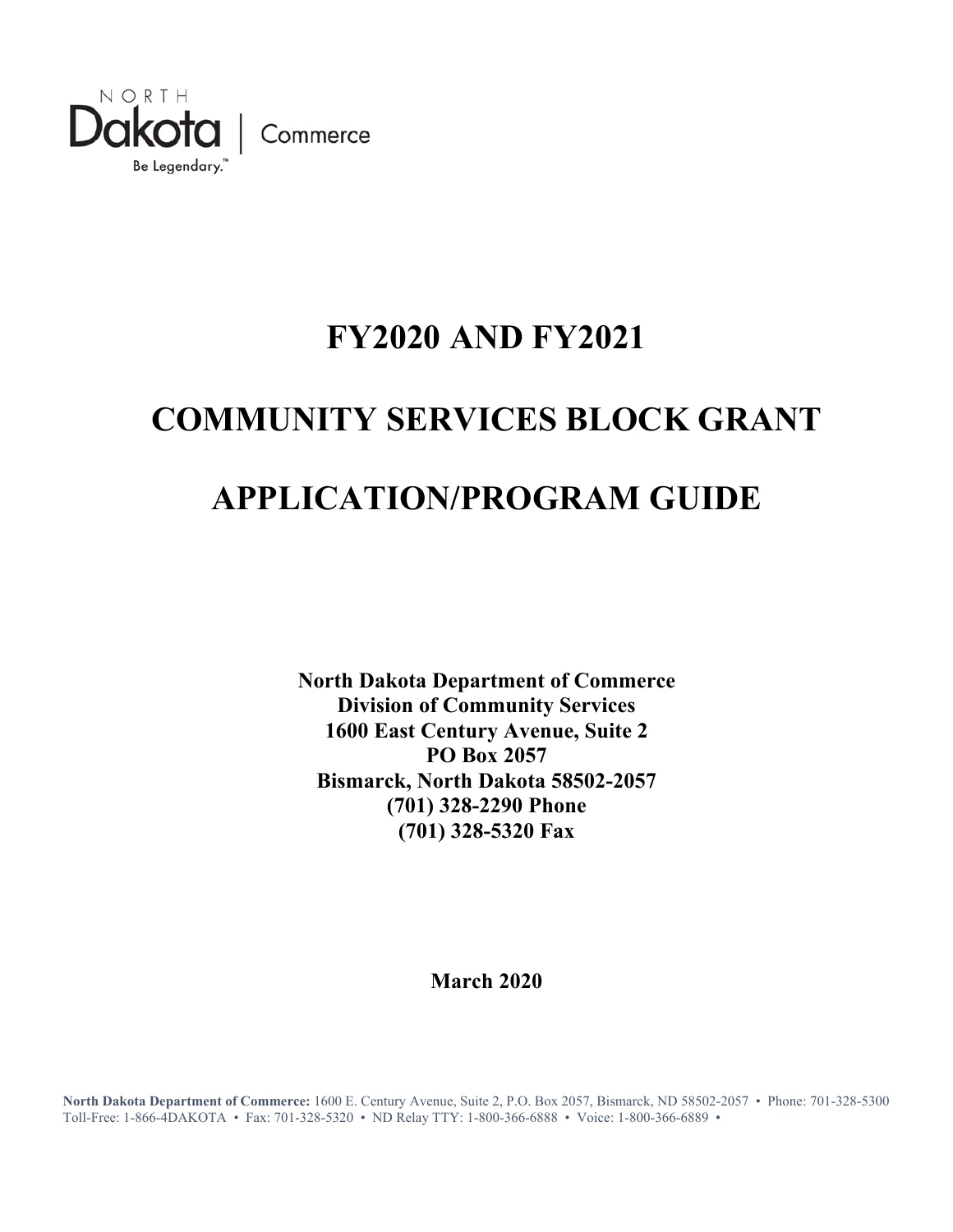# **FY2020 AND FY2021**

# **COMMUNITY SERVICES BLOCK GRANT APPLICATION GUIDE**

## **TABLE OF CONTENTS**

## **APPENDICES**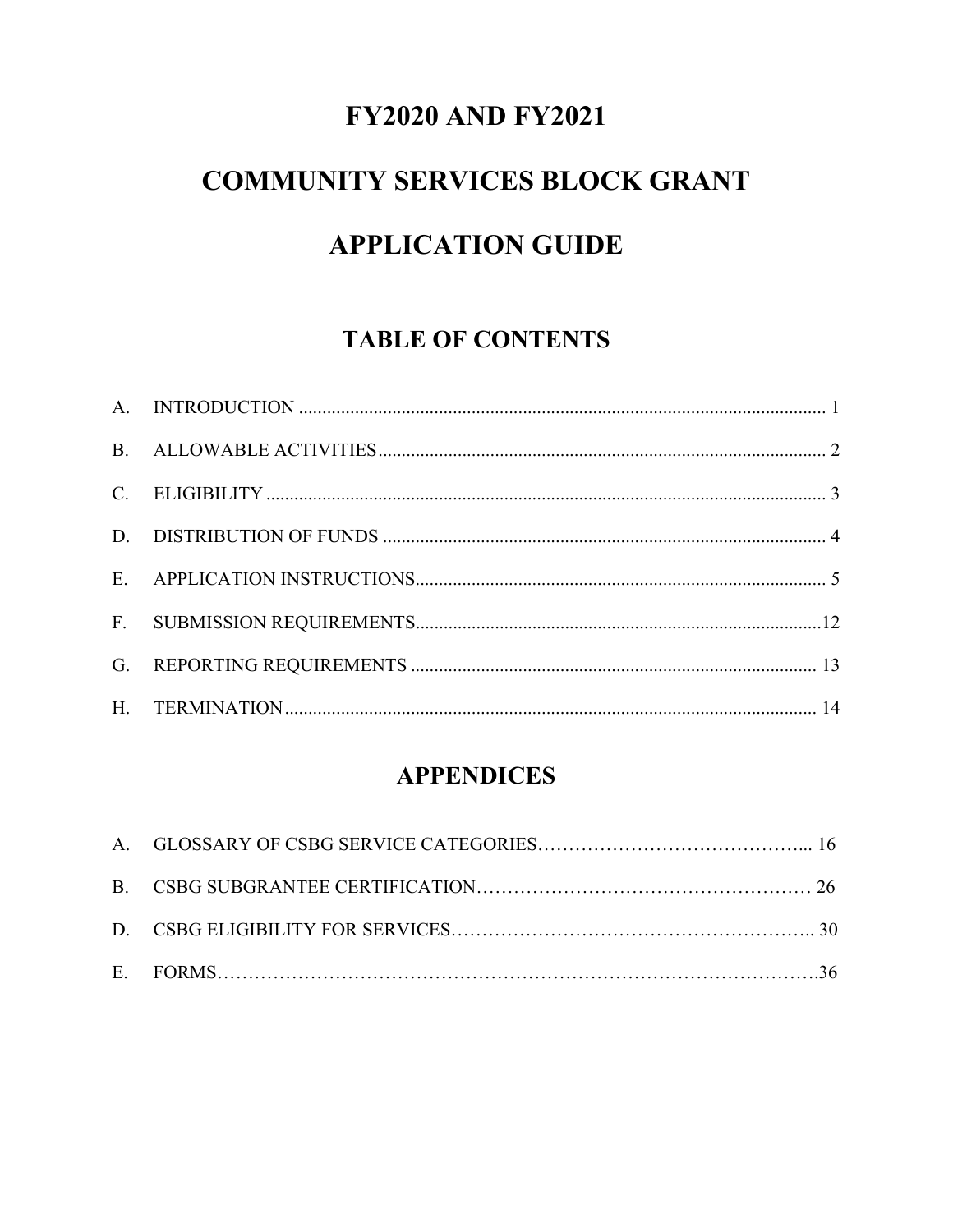## A. INTRODUCTION

The State of North Dakota has applied to the Federal Department of Health and Human Services for funding under the FY2020 and FY2021 Community Services Block Grant. The Community Services Block Grant is authorized by the Omnibus Budget Reconciliation Act of 1981, (OBRA) Subtitle B - Community Services Block Grant program, as amended.

The North Dakota Department of Commerce, Division of Community Services has been delegated the responsibility to administer several block grants received by the State of North Dakota, including the Community Services Block Grant.

The CSBG Act was reauthorized in 1998, with the overall goals and objectives of the program being revised. Congress has not yet reauthorized the CSBG Act, although each year since 2003 some work has been done on the reauthorization process. It is not known if any further work on this will be done this year. Until a new reauthorization is completed, we will continue to follow the requirements of the 1998 reauthorization. That version of the law addresses that the CSBG funds are to be used for:

The reduction of poverty, the revitalization of low-income communities, and the empowerment of low-income families and individuals in rural and urban areas to become fully self-sufficient (particularly families who are attempting to transition off a State program carried out under part A of title IV of the Social Security Act. [42 U.S.C. 601 et seq.]).

To accomplish those goals, the following objectives were developed:

- the strengthening of community capabilities for planning and coordinating the use of a broad range of Federal, State, local, and other assistance, including private resources, related to the elimination of poverty, so that this assistance can be used in a manner that is responsive to local needs and conditions;
- the organization of a range of services related to the needs of low-income families and individuals, so that these services may have a measurable and potentially major impact on the causes of poverty in the community and may help the families and individuals to achieve self-sufficiency;
- the greater use of innovative and effective community-based approaches to attack the causes and effects of poverty and of community breakdown;
- the maximum participation of residents of the low-income communities and members of the groups served by programs assisted through the block grants made under this subtitle to empower those residents and members to respond to the unique problems and needs within their communities; and
- the broadening of the resource base of programs directed to the elimination of poverty to secure a more active role in the provision of services for private, religious, charitable, and neighborhood-based organizations, as well as individual citizens, and business, labor, and professional groups who are able to influence the quantity and quality of opportunities and services for the poor.

The State's CSBG allocation represents only 2 of one percent of the total national CSBG allocation when that allocation exceeds \$345,000,000. Obviously, North Dakota's CSBG funds, alone, cannot materially alter the extent of poverty within the state. Consequently, North Dakota's CSBG program focuses on the coordination of public and private resources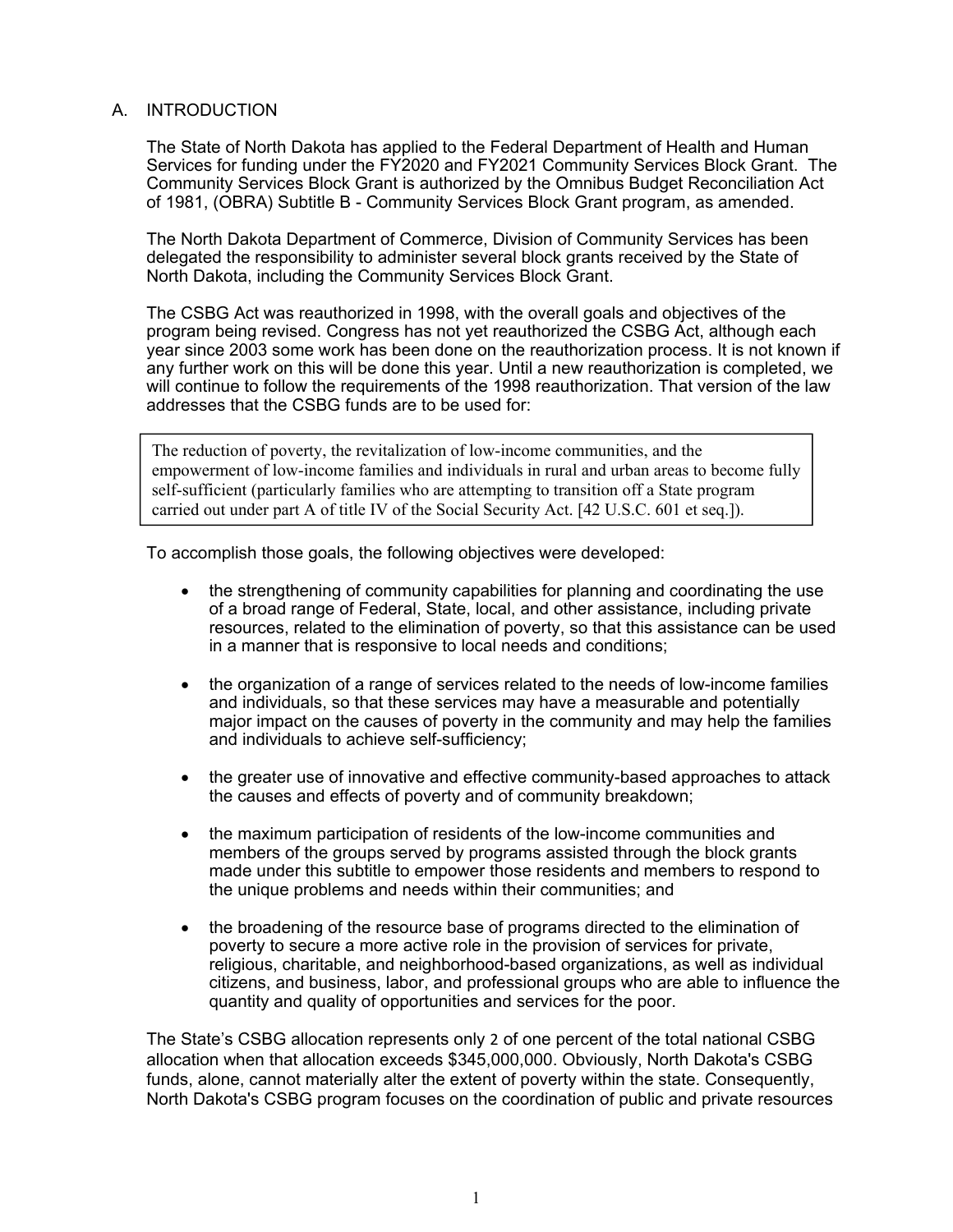to help individuals or families attain the highest possible level of economic and social selfsufficiency.

## B. ALLOWABLE ACTIVITIES

The Division of Community Services supports the concept of locally developed plans for addressing the needs of low-income people. Consequently, community action agencies are allowed considerable discretion in developing and implementing CSBG programs, so long as the proposed activities are clearly eligible under the provisions of the CSBG Act. CSBG activities are broadly defined in Section 676(b) of the CSBG Act as being directed toward support of low-income individuals and families in becoming self-sufficient, addressing the needs of youth in low income communities and making more effective use of and coordinating with other programs serving low income, including State welfare reform efforts. Selfsufficiency efforts include assistance with removing obstacles and solving problems that block self-sufficiency efforts; securing and maintaining meaningful employment; attaining an adequate education particularly through improving literacy skills; making better use of available income; obtaining and maintaining adequate housing and a suitable living environment; obtaining emergency assistance; and achieving greater participation in the affairs of the community including public and private partnerships with local law enforcement agencies, local housing authorities, private foundations and other public and private partners. Addressing the needs of youth in low income communities includes youth development programs that support the primary role of the family, give priority to the prevention of youth problems and crime and promote increased community coordination and collaboration in meeting the needs of youth and support development and expansion of innovative community-based youth development programs that have demonstrated success in preventing or reducing youth crime, such as the establishment of violence-free zones involving youth development and intervention models such as youth mediation, youth mentoring, life skills training, job creation and entrepreneurship programs, and after-school child care programs.

CSBG activities can also be broken down by functional categories. The following functions are allowable within North Dakota's CSBG program.

- 1. Administration: CSBG funds may be applied toward the costs incurred in the administration of the CSBG award. These costs may include, but are not limited to, personnel and non-personnel costs incurred in CSBG workplan development, financial management, fiscal and programmatic reporting, clerical services, audit costs, supervision of program administrators and board operations, when supported by appropriate source documentation.
- 2. Program Planning, Development, and Coordination: CSBG funds may be used in combination with other Federal, State, private or local funds to implement the various low-income assistance programs administered by the CSBG subgrantees. Such expenditures must be supported by appropriate source documentation to assure that the costs are allocated properly among the funding sources. CSBG funds may be applied toward program planning and development costs in support of low income assistance projects, whether funded with public or private resources.
- 3. Emergency Assistance: CSBG funds may be applied toward the cost of organizing and/or operating emergency assistance services or facilities, such as food pantries or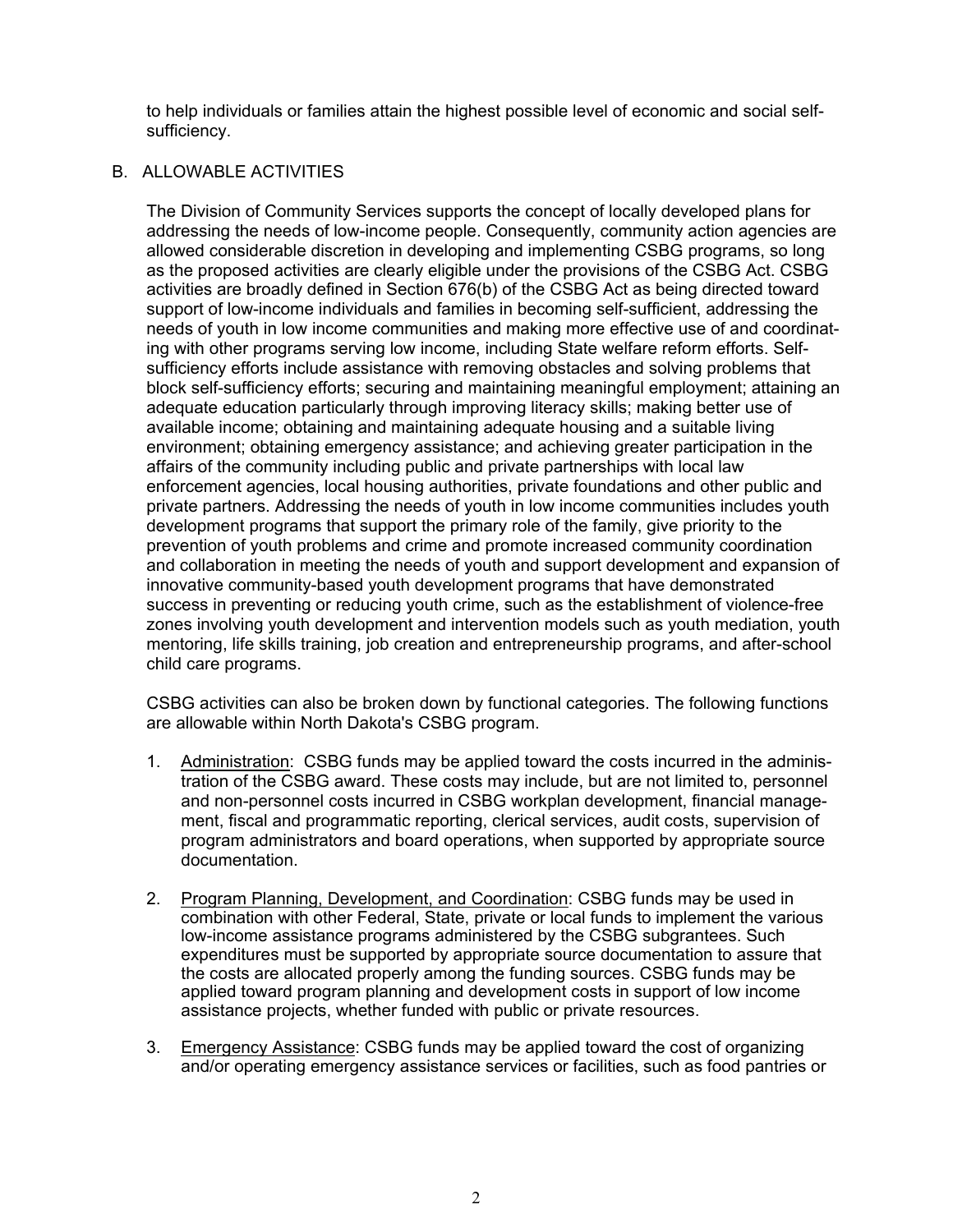food banks, temporary housing and abuse shelters, energy emergency loan or grant funds and general emergency loan and grant funds.

- 4. Client Services: CSBG funds may be used to provide outreach, referral, direct counseling or advocacy services on behalf of low-income clients relating to the activities outlined in the first paragraph of Section B. Allowable Activities in this guide.
- 5. Self-Reliance and Other Self-Sufficiency Services: CSBG funds are to be used to assist low income persons in becoming self-sufficient. DCS continues to support the Self Reliance Program and the program's case management approach, and we encourage agencies to maintain as least a 1.5 FTE for Self-Reliance Case Management. However, since a number of the CAAs provide additional self-sufficiency services, staff time for all self-sufficiency programs can be considered in meeting the State's requirement of a minimum of 1.5 FTE level within the CSBG budget for staff supporting self-sufficiency efforts. In addition to personnel costs, other allowable costs are training expenses for the SRCM's or other self-sufficiency program staff, office space, materials, travel and supplies.

#### C. ELIGIBILITY

Client eligibility for direct CSBG services is based upon income level. The State of North Dakota, as permitted by Section 673(2) of the CSBG Act, has always established the eligible income level for CSBG services at 125% of the official poverty line as defined by the Secretary of the Department of Health and Human Services based on information provided by the Office of Management and Budget.

The current CSBG income guidelines (U.S. Department of Health and Human Services, Federal Register, February 14, 2019) are as follows for poverty and 125% of poverty:

|                           |                  | <b>CSBG INCOME GUIDELINES</b>     |
|---------------------------|------------------|-----------------------------------|
| <b>PERSONS IN</b>         | <b>POVERTY</b>   | (125% of poverty)                 |
| <b>HOUSEHOLD</b>          | <b>GUIDELINE</b> |                                   |
|                           | \$12,490         | \$15,613                          |
| 2                         | \$16,910         | \$21,138                          |
| 3                         | \$21,330         | \$26,663                          |
|                           | \$25,750         | \$32,188                          |
| 5                         | \$30,170         | \$37,713                          |
| 6                         | \$34,590         | \$43,238                          |
|                           | \$39,010         | \$48,763                          |
| 8                         | \$43,430         | \$54,288                          |
| For each                  | \$4,420          | Then multiply by 1.25 for 125% of |
| additional person<br>add: |                  | <b>Poverty Guidelines</b>         |

## D. DISTRIBUTION OF FUNDS

Section 675C(a)(1) of the CSBG Act, as amended, requires the State to award not less than 90% of the CSBG funds allocated to the State, through grants to eligible entities. Eligible entities are defined in Section 673(1)(A) of the Act through a reference to the previous reauthorization amendment (1994) which defines eligible as organizations designated as community action agencies or community action programs under the provisions of Section 210 of the Economic Opportunity Act of 1964 or is designated under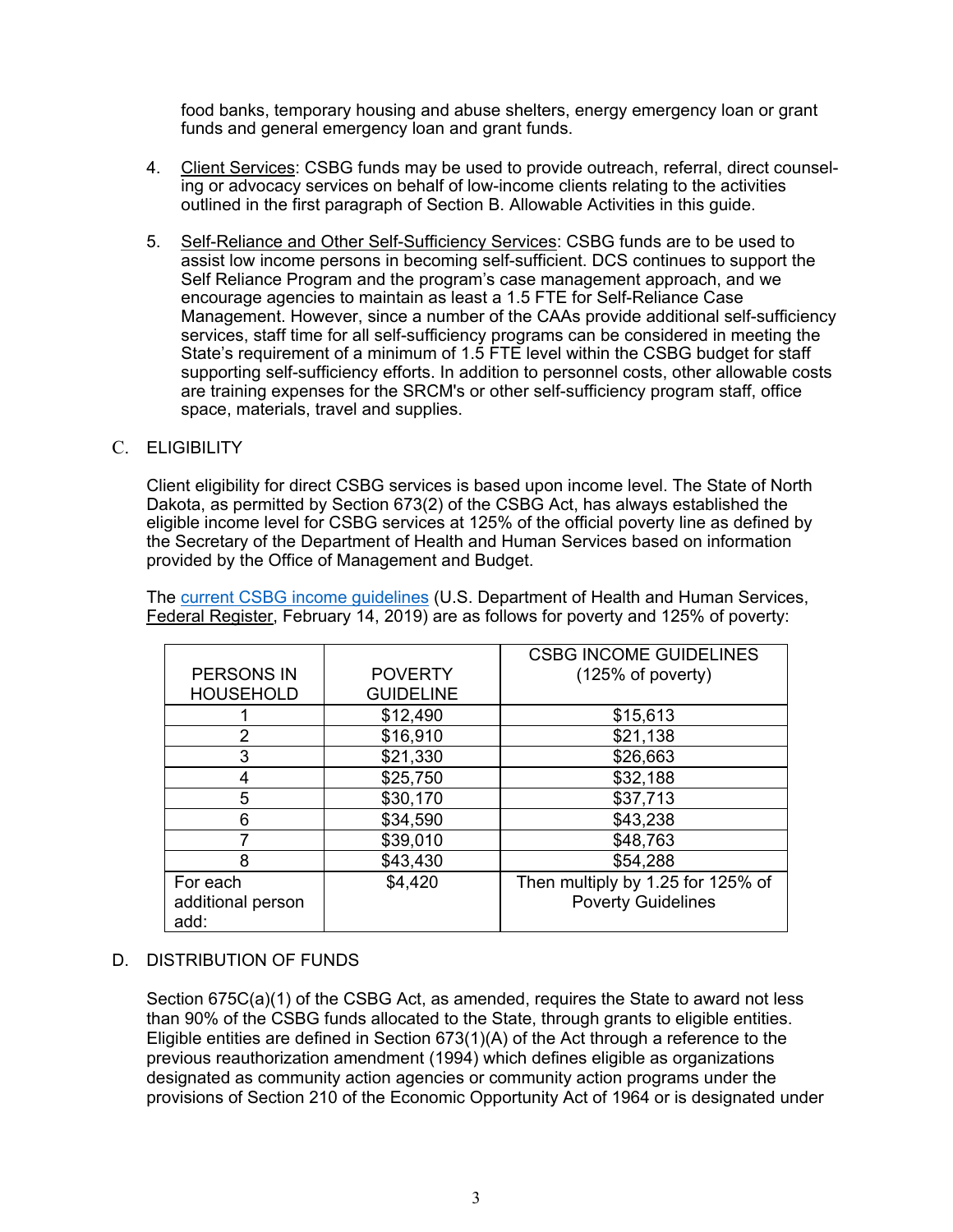the requirements of Section 676A if a served area ceases to be served and has the required tripartite board. Consequently, participation in North Dakota's CSBG program is restricted to seven (7) community action agencies that have received CSBG funds since the inception of the program. The eligible organizations are listed in Table 1, on page 5.

The CSBG distribution formula contained in the CSBG State Plan for FY2020 and FY2021 is based on the FY2019 CSBG State allocation and the CSBG funding formula that was developed in 2012. The formula incorporates Census Data from 2010. The State elected in this funding formula to utilize only 5% of the State allocation, or \$55,000, whichever is greater, for State Administration costs, and 5% of the allocation for State Discretionary projects. The remaining 90% of the allocation will be passed through to the Community Action Agencies. The CSBG State Plan for FY2020 and FY2021 assumes that the State will receive enough funds to pass through \$3,033,666 each year of the plan.

The funding formula that was developed in 2012 provides a total base allocation minimum of \$140,000 per region, or 38.78% of the pass-through funds, whichever is greater, divided equally for the eight regions. The balance of the pass-through would be distributed to the Community Action Agencies in direct proportion to their respective shares of North Dakota's low-income population as reported in the 2010 Census. This formula will be utilized for the FY2020 & FY2021 CSBG pass-through awards to the Community Action Agencies. The 2020 proportional share of that pass-through that each agency received will continue to be the percentage used each year in determining the amount of the pass-through funds each Community Action Agency will receive, as required in Section 676(b)(8) of the CSBG Act.

Table 1 on page 5 illustrates the distribution of CSBG funds to the Community Action Agencies for FY 2020 and 2021 based on the FY2019 funding level since the FY2020 and 2021 appropriations have not yet been finalized.

**Agencies should use the tentative distribution guidelines provided in Table 1, plus any projected FY2019 carryover for the FY2020 grant year and FY2021 carry over for the FY2020 grant year, in developing the agency's FY2020 and FY2021 CSBG application if the 2020 appropriation has not been finalized by the deadline established for submission of final application packets.** 

| <b>TABLE 1</b><br><b>CSBG FUNDING FORMULA DISTRIBUTION FOR FY2020 AND FY2021</b><br><b>BASED ON FY2019 FUNDING LEVEL</b> |                                              |                           |
|--------------------------------------------------------------------------------------------------------------------------|----------------------------------------------|---------------------------|
| <b>Region/CAA</b>                                                                                                        | <b>Percent of</b><br>Pass-<br><b>Through</b> | <b>Tentative</b><br>Award |
| Region II - Community Action Partnership - Minot Region                                                                  | 13.4130                                      | 396,680.02                |
| Region III - Dakota Prairie Community Action                                                                             | 10.5821                                      | 342,506.05                |
| Region IV - Red River Valley Community Action                                                                            | 15.0046                                      | 427,137.93                |
| Region V - Southeastern ND Community Action Agency                                                                       | 25.6729                                      | 631,293.56                |
| Region VI - Community Action Program                                                                                     | 7.7351                                       | 288,023.98                |
| Region VII - Community Action Program                                                                                    | 18.9221                                      | 502,105.79                |
| Regions I & VIII - Community Action Partnership                                                                          | 8.67                                         | 445,918.67                |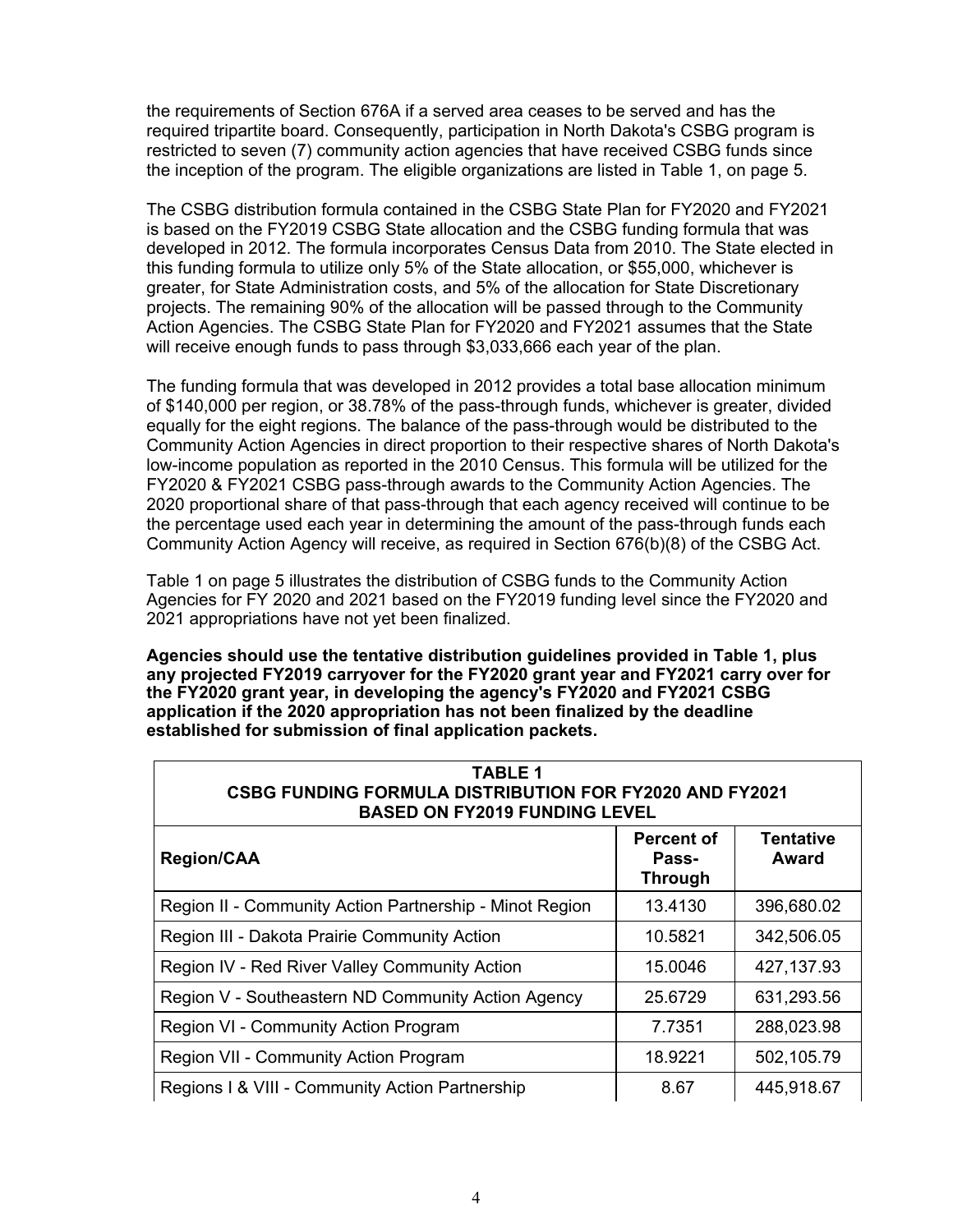## TOTAL PASS THROUGH  $\vert$  3,033,666.00

Since FY 2003, the State has utilized a portion of State CSBG Administrative and Discretionary funds to alleviate some of the impact on the Community Action Agencies for the decrease in CSBG funding, the shift in population within the state, and the decrease in funds the CAAs have also had from other funding sources. The State is committed to try to continue this supplemental funding outside of the funding formula. The supplemental funding will be contingent upon adequate administrative and discretionary funding at the State level. The Community Action Agencies that have carryover from the previous grant year that is 20% or less of the CSBG grant they received that year will be eligible to participate.

## E. APPLICATION INSTRUCTIONS

To receive CSBG funds, each CAA must submit to the ND Department of Commerce, Division of Community Services, a two-year community action plan. The plan is to be submitted in odd-numbered years for the following two years (i.e. in 2019 for the FY2020 and FY2021 grant years). In the even-numbered years, the CAA must submit a budget and any portions of the community action plan that have changed significantly, such as outcomes/national indicators, work plan summary, etc., from the two-year plan that was submitted. Correspondence will be sent to CAA Directors each year outlining what needs to be submitted for the application for the coming year.

The plan consists of a pre-application packet and the final application packet. DCS will notify the CAAs as to the date that the pre-application and final application packet must be submitted. The following elements must be included in the final application that is submitted in December:

- 1. Applicant Information Sheet
- 2. Community Needs Assessment
- 3. CSBG Compliance Issues
- 4. Activity Descriptions
- 5. Work Plan Summary
- 6. Budget Section
- 7. Certification of Compliance
- 8. Update of Linkages/Private Sector Participation

The pre-application packet is usually due in June and includes the following:

- 1. An overview of planned services/programs and activities the agency intends to provide in the next two grant years. Agencies must provide information on new services that will be provided, any expansion of existing services, and current services that will be continued and/or discontinued in the upcoming two grant years.
- 2. An update of linkages/private sector participation.

The following information outlines the specifics regarding the required application items:

1. **Applicant Information Sheet** - The Applicant Information Sheet (SFN 52907) is the cover sheet for the grant application. It is to be completed by the agency and submitted to DCS with the agency<sup>®</sup>s community action plan, a grant revision, a request for amendment or a request for a CSBG waiver. The form can be found on-line at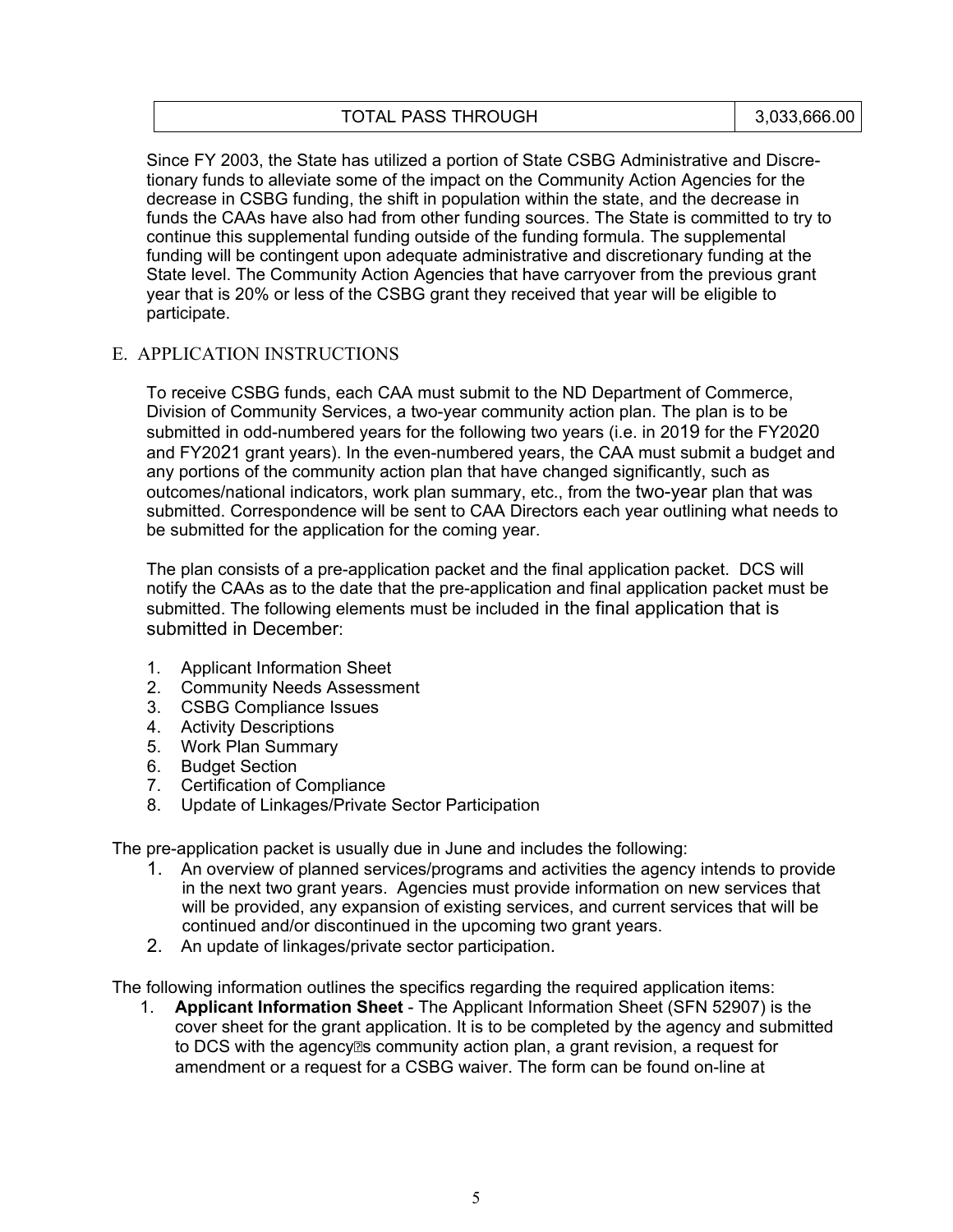https://www.communityservices.nd.gov/uploads/24/CSBGApplicantInformationSheetPD FSFN52907.pdf.

## 1. Community Needs Assessment

Section 676(b)(11) of the 1998 CSBG reauthorization requires that each eligible entity submit, as part of the agency's community action plan, a community needs assessment for the community served. The needs assessment may be coordinated with community needs assessments conducted for other programs.

Copies of needs assessment data from the most recent NDCAP needs assessment plus information gleaned from other needs assessments or other data used in the formulation of the plan should be included in the FY2020-FY2021 plan submitted to DCS.

The workplan should address how needs assessment data has been used by the agency in developing the agency community action plan and determining the services that will be provided.

2. CSBG Compliance Issues

Each agency must address Compliance Issues that are required by Section 676(b) of the 1998 CSBG Reauthorization. The agency should use the format that is outlined below. A copy of the document may also be found here:

## CSBG COMPLIANCE ISSUES **FY2020 AND FY2021**

Agency:

The following information is to address how the eligible entity will meet specific requirements of the CSBG Act. Additional pages, as needed, may be attached to provide the requested descriptive information:

#### **Section 676(b)(3) of the 1998 CSBG Reauthorization:**

A description of the service delivery system that the agency will use for services provided or coordinated through the CSBG funding received by the agency, which is targeted to low income individuals and families in the agency's service area.

A description of how linkages will be developed to fill identified gaps in services through the provision of information, referrals, case management and follow-up consultations.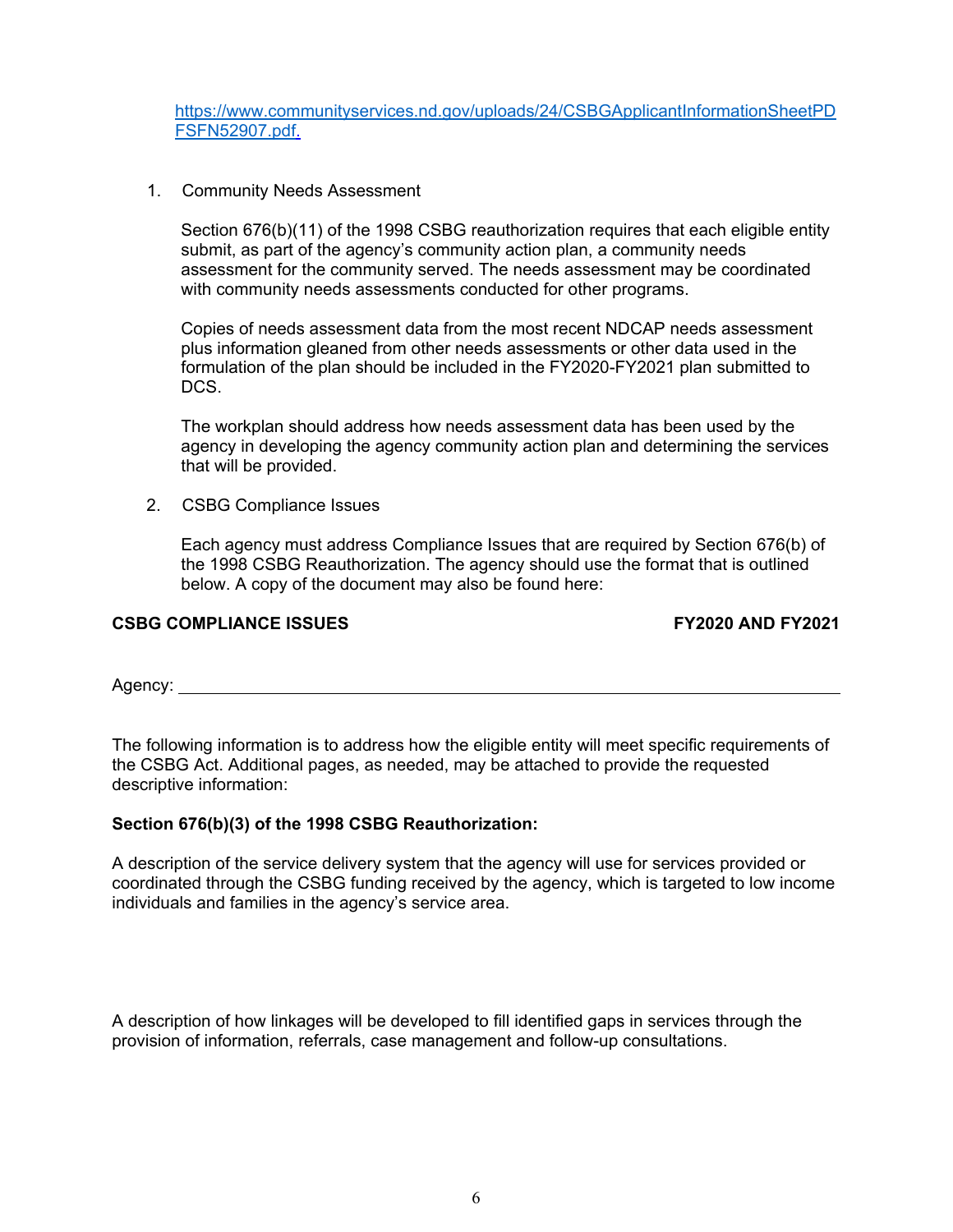A description of how the CSBG funds will be coordinated with other public and private resources.

A description of how the agency will use the CSBG funds to support innovative community and neighborhood-based initiatives related to the purposes of the CSBG Act, which may include fatherhood initiatives and other initiatives with the goal of strengthening families and encouraging effective parenting.

## **CSBG COMPLIANCE ISSUES FY2020 AND FY2021**

Section 676(b)(4) of the 1998 CSBG Reauthorization:

A description of how the agency will provide, on an emergency basis, for the provision of such supplies and services, nutritious foods, and related services, as may be necessary to counteract conditions of starvation and malnutrition among low-income individuals.

## **Section 676(b)(5) of the 1998 CSBG Reauthorization:**

A description of how the agency will coordinate the provision of employment and training activities, as defined in section 101 of such Act, in the State and in communities with entities providing activities through statewide and local workforce investment systems under the Workforce Investment Act of 1998.

If an agency has a Memorandum of Understanding (MOU) that has been signed between the agency and any other partners for the purpose of coordinating activities under the Workforce Investment Act of 1998, please attach a copy of the MOU to the agency workplan that you submit to the Division of Community Services.

#### **Section 676(b)(10) of the 1998 CSBG Reauthorization:**

A description of the procedures the agency has in place for ensuring that a low-income individual, community organization, or religious organization, or representative of low-income individuals that considers its organization, or low-income individuals, to be inadequately represented on the agency board can petition for adequate representation on the board. A copy of the policy, procedures, or bylaws of the agency that addresses this issue should be sent to the Division of Community Services with the FY2014 and FY2015 community action plan.

#### **Non-Personnel Cost Budget Narrative Instructions**

The following instructions are to be used in completing the non-personnel costs form (Form 2). The budget narrative is to serve as support for the items and dollar amounts being requested. Complete the narrative and Form 2 using the categories below. Indicate the OMB Circular A-122 reference for each expenditure item. The references have been provided for the first five categories. These references should be included in narrative submitted. The OMB Circular A-122 references used below are from the Revised A-122 dated June 1, 1998. If using a more recent copy of A-122, please indicate this in the budget narrative. Please provide as much information as possible for the requested items in the narrative.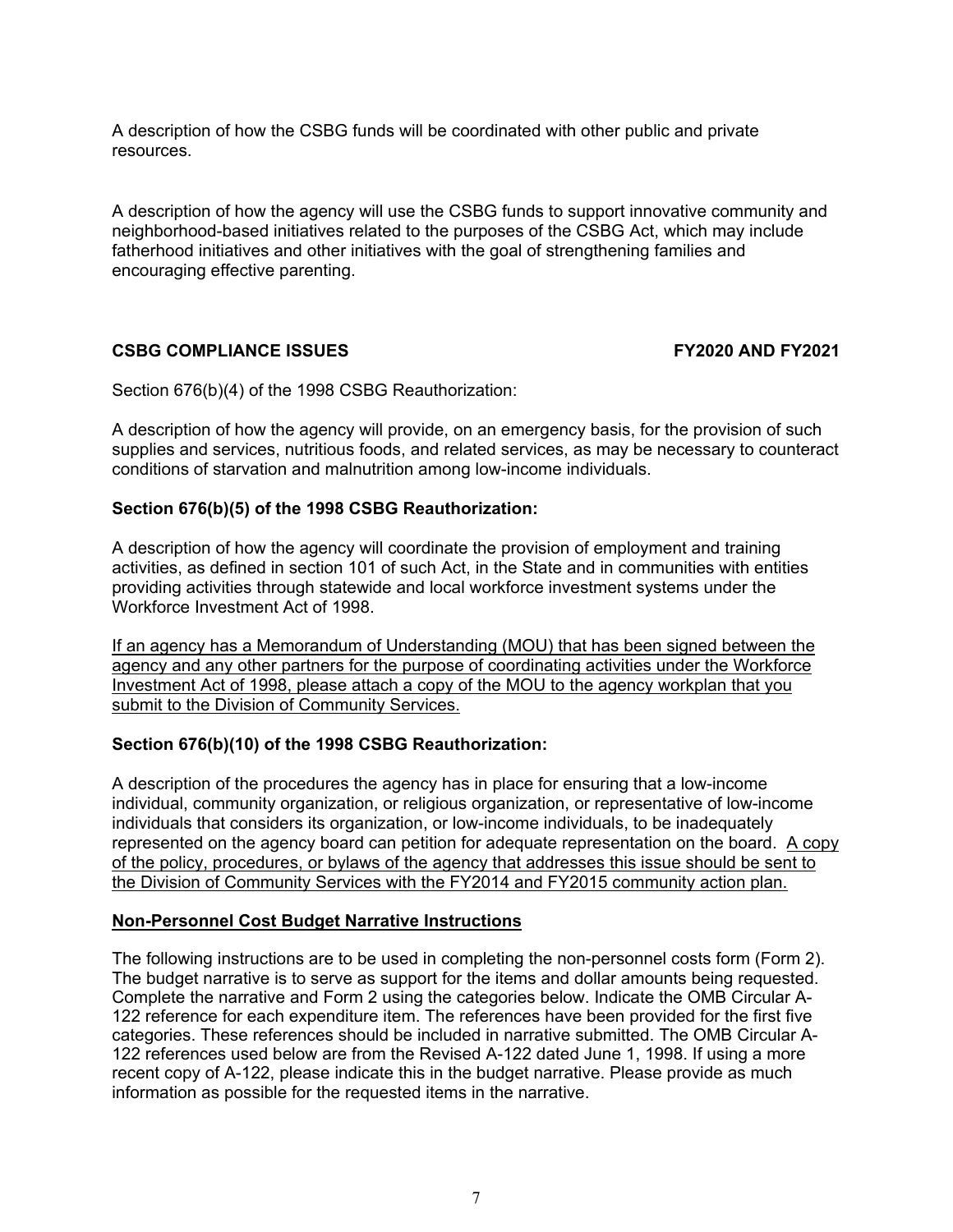## 3. ACTIVITY DESCRIPTIONS

An activity description should be prepared for each major CSBG work element. Each activity should be described as an independent project within the CSBG program. The activities, and services provided and/or coordinated, should relate to Section 676(b)(1) which outlines how CSBG funds should be used:

- a. To support activities that are designed to assist low-income families and individuals, including families and individuals receiving assistance under part A of title IV of the Social Security Act (42 U.S.C. 601 et seq.), homeless families and individuals, migrant or seasonal farmworkers, and elderly low-income individuals and families to enable the families and individuals S
	- (i) to remove obstacles and solve problems that block the achievement of self-sufficiency (including self-sufficiency for families and individuals who are attempting to transition off a State program carried out under part A of title IV of the Social Security Act);
	- (ii) to secure and retain meaningful employment;
	- (iii) to attain an adequate education, with particular attention toward improving literacy skills of the low-income families in the communities involved, which may include carrying out family literacy initiatives;
	- (iv) to make better use of available income;
	- (v) to obtain and maintain adequate housing and a suitable living environment;
	- (vi) to obtain emergency assistance through loans, grants, or other means to meet immediate and urgent family and individual needs; and
	- (vii) to achieve greater participation in the affairs of the communities involved, including the development of public and private grassroots partnerships with local law enforcement agencies, local housing authorities, private foundations, and other public and private partners to
		- (a) document best practices based on successful grassroots intervention in urban areas, to develop methodologies for widespread replication; and
		- (b) strengthen and improve relationships with local law enforcement agencies, which may include participation in activities such as neighborhood or community policing efforts;
- b. To address the needs of youth in low-income communities through youth development programs that support the primary role of the family, give priority to the prevention of youth problems and crime, and promote increased community coordination and collaboration in meeting the needs of youth, and support development and expansion of innovative community-based youth development programs that have demonstrated success in preventing or reducing youth crime, such as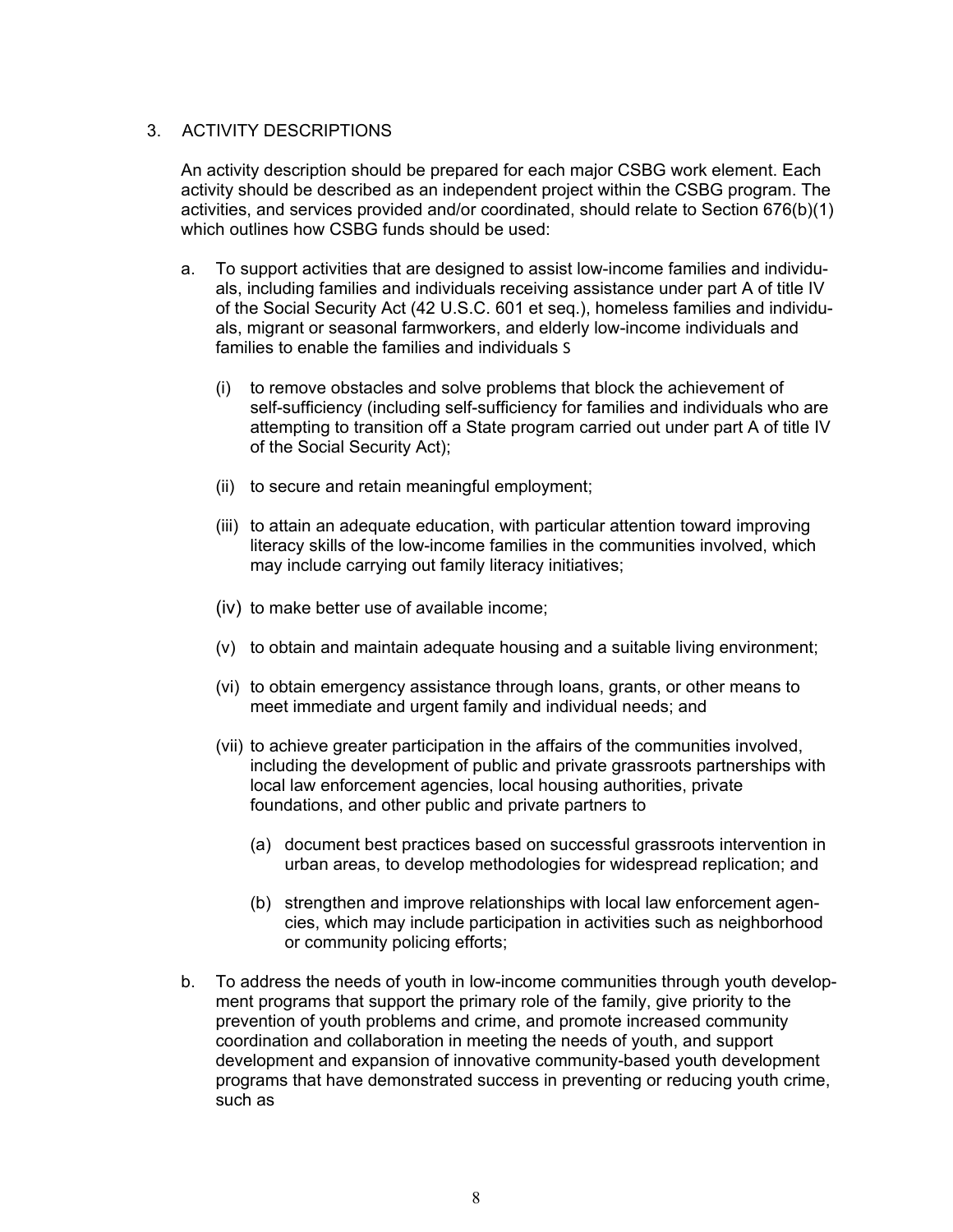- (i) programs for the establishment of violence-free zones that would involve youth development and intervention models (such as models involving youth mediation, youth mentoring, life skills training, job creation, and entrepreneurship programs); and
- (ii) after-school child care programs; and
- c. To make more effective use of, and to coordinate with, other programs related to the purposes of this subtitle (including State welfare reform efforts).

The activity description should include four (4) separate parts:

- A statement explaining the need for the activity;
- A description of the approach or strategy to be used and the services that will be provided or coordinated by the agency within this activity;
- An explanation of the resources required (CSBG and Non-CSBG funds) to carry out the activity;
- The expected results that will be used to monitor success in promoting self-sufficiency, family stability and community revitalization.

Please follow the format provided below for each element of the activity descriptions.

a. Statement of Need

Explain how the need for the activity was defined and describe the significance of the problem, whether local, regional or statewide. Discuss the need for CSBG funding of the activity and why other resources within the region are inadequate or do not address the need as defined. Provide any available documentation to substantiate the need including needs assessment data, input from clients, other providers, community response etc. If CSBG funding for this activity was utilized in the FY2020-FY2021 workplan, reference that and address why additional or ongoing funding is still needed for the activity. Address accomplishments in meeting the need due to previous CSBG funding of the activity.

b. Approach/Strategy

Describe the proposed strategy to address the need or to achieve the objectives of the activity. Then describe the methods and steps that will be used to implement the strategy, including the specific services that will be offered by the agency within this activity.

c. Resources Required

Describe the staff, the amount of CSBG funds and the amounts and sources of other funds that will be utilized to carry out each activity. If applicable, provide a time table indicating the major milestones for the activity. Please indicate if the activity will end within the time frame of the grant application or if the agency plans to continue the activity into future years.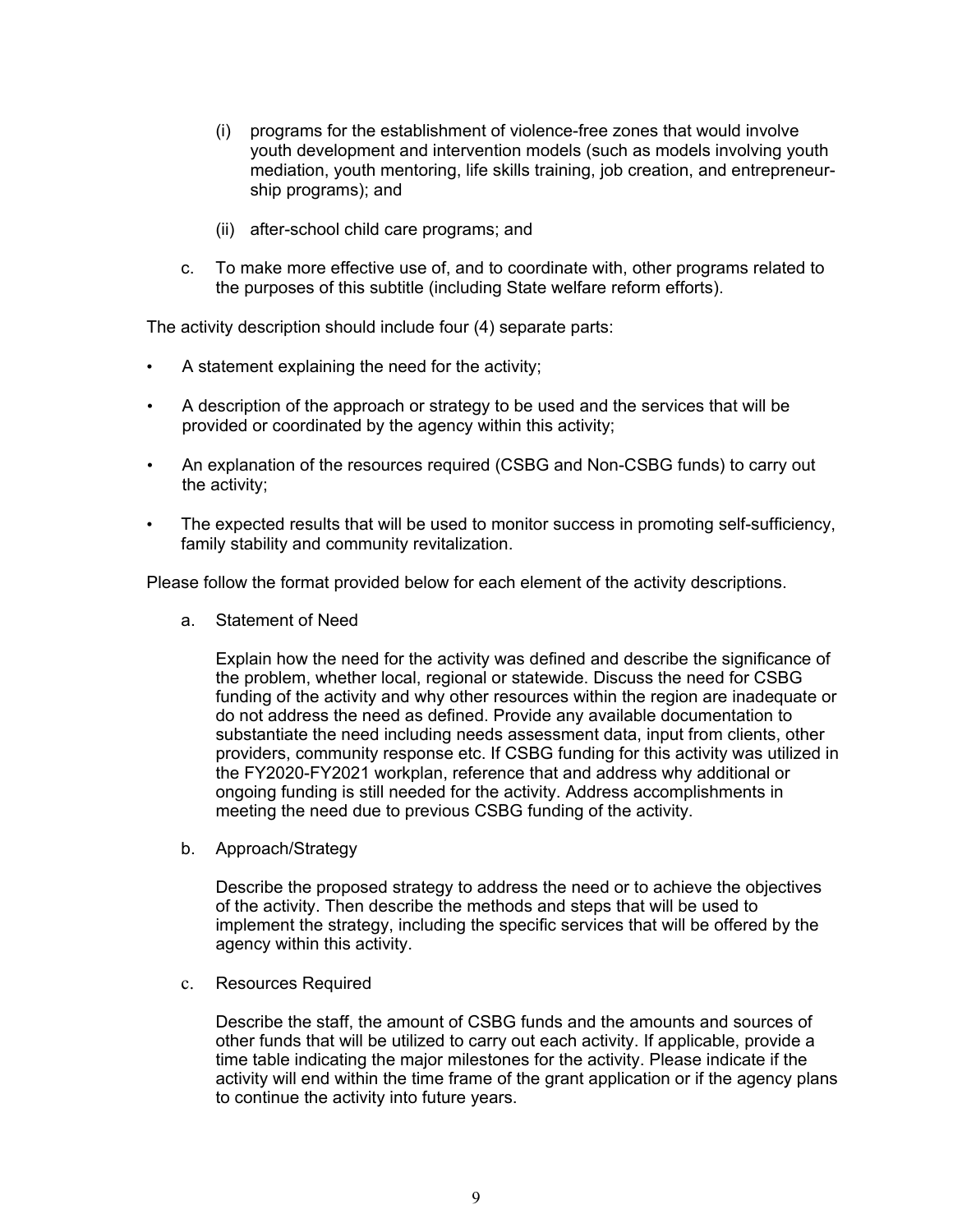d. Expected Results/Outcome Measurements/National Performance Indicators

It will be necessary for the agency to define and report on performance results as well as outcomes/National Indicators:

 The CAA should address the anticipated results and benefits under each activity that will be used to monitor success in promoting self-sufficiency, family stability and community revitalization. The description should indicate the impact of the proposed activity on the identified need, including the likely impact that the activity will have on the individual client/household or, if applicable, on the extent of the problem in the community or service area. For example, Newill the project reduce or greatly eliminate a specific problem in a community? It will be necessary for the agency to define and report on performance results as well as outcomes/National Indicators.

 The performance results for direct service activities should provide an unduplicated count of the number of households served each fiscal year.

Unduplicated means that an individual or household is counted only once during the reporting period (the grant year) for the service, regardless of the number of times the individual or household receives that service. For reporting purposes, a household may refer to a group of people sharing a single housing unit or a person living alone. Other measures may be included to provide a more detailed record of performance. For example, reporting on the frequency of contacts per client for each activity might be useful in program management.

In meeting the required Assurance contained in Section 676(b) (12) of the CSBG reauthorization, the law states that State and community action compliance is required with the Results Oriented Management and Accountability (ROMA) System, or another performance system approved by the Secretary of Health and Human Services. North Dakota began requiring CAA participation in ROMA in 1997 when the Office of Community Services (OCS) initially began requiring State and CAA participation in ROMA. Beginning in 2005, OCS has required reporting on the National Indicators which document CAA efforts in the areas of self-sufficiency, family stability, and community revitalization. The State Plan and Annual CSBG Report are required to report on the outcome/National Indicator information that will be collected and the results of the data.

Each agency is required to review the enclosed 2018 National Indicators that they are currently tracking, and revise the document, if necessary, to reflect what will be tracked for the 2020 and 2021 grant years. The updated document is to be submitted as part of the community action plan for the FY2020 and FY2021 grant years. If any changes are made in the National Indicators at the Federal level, DCS will provide that information to you as soon as it is received. Agencies are also encouraged to develop additional appropriate outcomes which would provide a better picture of their service area and what is being accomplished through the efforts of and partnerships with the CAA. Those additional outcomes should also be submitted to DCS with the workplan.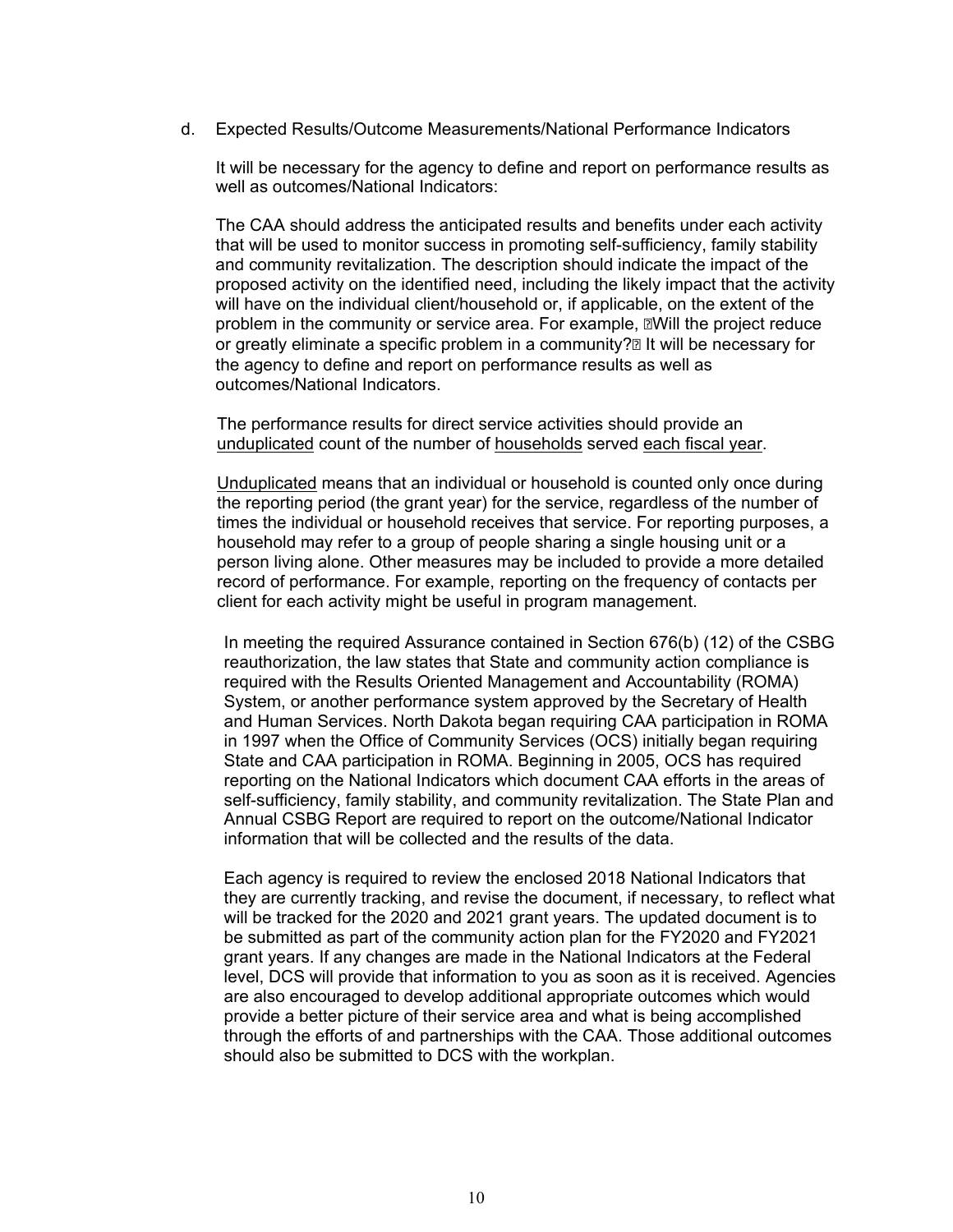5. The Work Plan Summary is intended as a quick reference to each CSBG service within the agency's CSBG program, and as the format for each agency quarterly and final progress reports.

The Work Plan Summary form should be filled out as follows:

- a. **CSBG IS Code**: Use the assigned code number from the Glossary of CSBG Service Categories (See page). If this is a new service that will be tracked, contact the CSBG Program Manager at DCS for the code that should be used.
- b. **Activity**: Assign a one or two-word title to the activity.
- c. **Projected CSBG Cost:** Indicate the amount of CSBG to be applied to the activity. The figure used in c. should correspond with the CSBG cost indicated in subsection c. of the Activity Description.
- d. **Other Funds:** Indicate the amount and source of funds from other federal, state or non-federal sources that will be used in conjunction with CSBG to perform the activity.
- e. **Annual Objective/Performance Measurement**: Indicate the number of unduplicated households that are expected to be served by/through the activity under the column heading "Planned". All direct service activities must have a performance objective expressed in terms of households to be served. Additional performance measure(s) may be used to track the progress of CSBG activity. Other appropriate measures may be assigned to document progress in non-service activities, or as a source of additional program management information for your agency. The final quarterly report submitted should provide an unduplicated count of households for the year for each service on which you are reporting.
- g. **Lead Staff Assignment:** Identify, by name, one staff member primarily responsible for implementing each activity.
- 6. Budget Section A two-year community action plan is to be submitted in odd numbered years for the next two years. Four documents, the Budget Summary form, the Non-Personnel Costs Support form, the Salary Support form, and the Non-Personnel Costs Budget Narrative must be completed and submitted as part of the CSBG application package for the first year of the two-year grant cycle. Before the end of the first year of the grant cycle, the agency must submit another projected budget for the second year of the grant cycle. DCS will notify the CAAs as to the dates for submitting the materials and the materials that need to be submitted.

The initial agency budget for each year should be based on the figures provided by DCS plus the agency's projected carryover from the current grant. If actual allocation figures are not available from OCS at the time the CAAs are developing the budget, the initial budget should be based on the previous year's allocation. Once the carryover figures are final and the allocation figures for the new year are provided by DCS, the agency must submit revised budget materials and any other requested supplementary grant materials to DCS.

a. The Budget Summary form summarizes the planned line items for CSBG.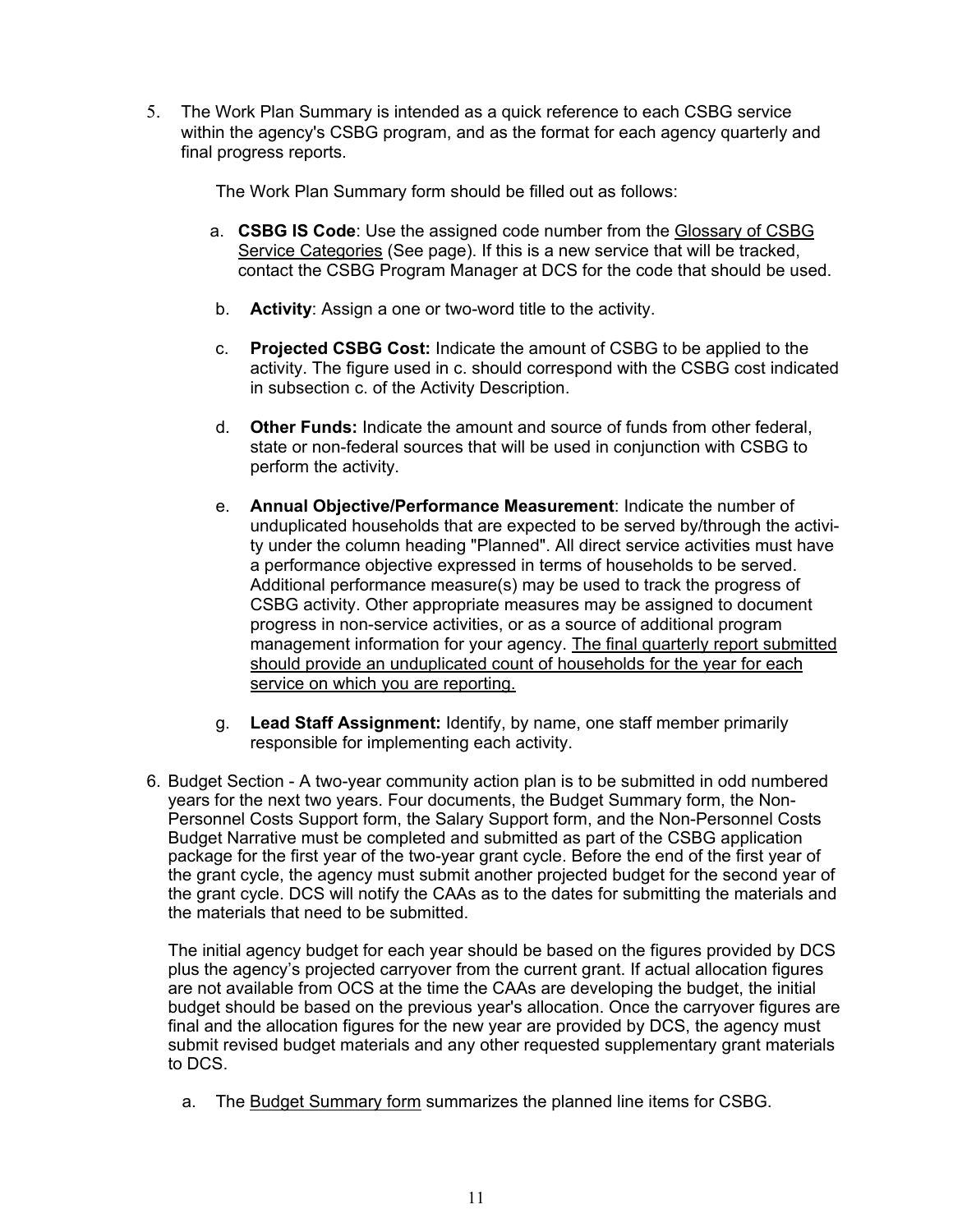- b. Salary Support and Non-Personnel Cost Support forms are to be completed based on how funds are allocated to the budget.
- c. Each CSBG application should include a Budget Narrative which addresses the non-personnel costs that will be allocated to the CSBG budget. Instructions for the Budget Narrative are located in Appendix E.
- 7. Certification of Compliance Each agency is to review the Community Services Block Grant Certification form which is located in Appendix C. The form is to be signed by the Board Chairperson.
- 8. Update of Linkages/Private Sector Participation As part of the application and preapplication packet, each agency would have already submitted a list reflecting Linkages/Private Sector Participation.

#### F. SUBMISSION REQUIREMENTS

#### 1. **Pre-application Packet**

The FY2020 and FY2021 pre-application materials are to be submitted to the Division of Community Services by June 1, 2019.

#### 2. **Final Application Packet**

If the agency will be mailing the application, the final application packet should be submitted to the Division of Community Services. If the agency would prefer, the final application packet can be sent via email to DCS. However, the original signature of the Board President or Chairperson is required on both the Applicant Information Sheet and the Certification of Compliance. If an agency elects to email the application packet, those items requiring original signatures, plus addendum information you do not have on your computer, should be mailed to DCS when the email version of the plan is submitted.

If the FY2020 allocation for the State has not been established at the time the final application is due, the agency should base the budget and plan on the figures in Table I plus anticipated FY2019 carryover that the agency expects to have available for use in the FY2020 grant year. When the State CSBG Office is advised as to the actual CSBG allocation level for FY2020, we will provide that information to the CAAs.

After all of the CAAs have submitted their final FY2019 Fiscal reports to DCS and those figures have been verified, DCS will determine which of the CAAs will be eligible to receive any available Bonus/Supplemental funds for their FY2020 CSBG budget. That same process will be followed for determining the amount of any available Bonus/Supplemental funds that will be awarded for the FY2021 CSBG budget.

Mailed application packets, and/or materials that can't be emailed for application packets submitted electronically, should be mailed to:

> Rikki Roehrich, Program Administrator ND Department of Commerce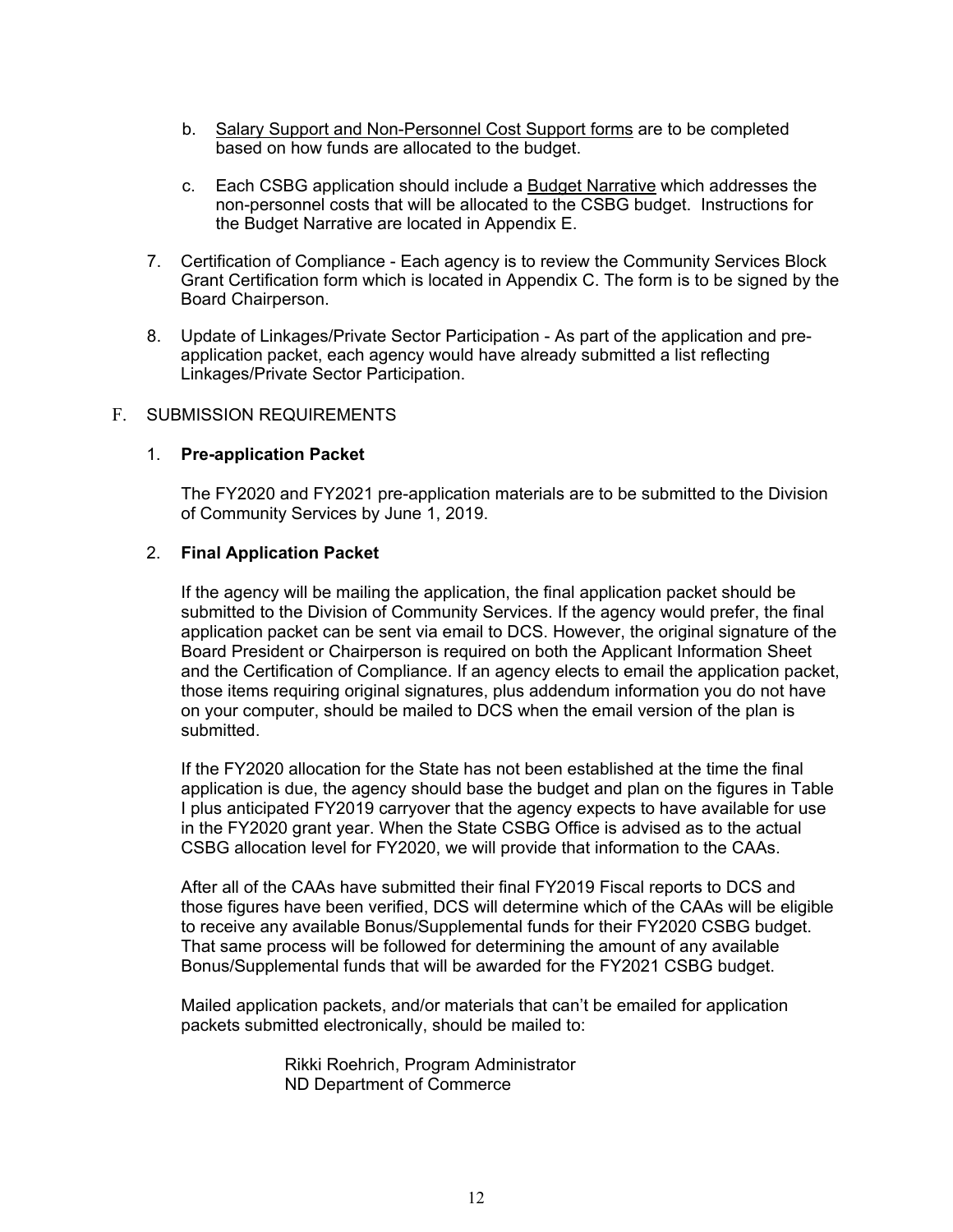Division of Community Services 1600 East Century Avenue, Suite 2 PO Box 2057 Bismarck, ND 58502-2057

Application packets submitted via email should be sent to rroehrich@nd.gov.

The deadline for the FY2020-FY2021 Final Application Packet is December 2, 2019.

This office reserves the authority to require revisions of CSBG Community Action Plans submitted by community action agencies as necessary to assure compliance with the CSBG Act, the Office of Community Services or North Dakota's CSBG Goals and Objectives.

## G. REPORTING REQUIREMENTS

2. Final Reports for each grant year (FY2020 and FY2021)

The final report, submitted to the Division of Community Services must include:

- a. The Workplan Summary which shows the unduplicated count of households for each  $\overline{\text{CSBG}}$  performance measure for the  $4^{\text{th}}$  quarter and for the grant year.
- b. CSBG Eligible Entities Annual Client Characteristics Report.
- c. A narrative summary of the accomplishments of the CSBG program during each grant year, including examples of the types of assistance provided, a discussion of problems encountered, actions taken and recommendations for improvement of the CSBG program; (this is in addition to the Section D narrative information requested as part of the final CSBG/IS report for the grant year)
- d. Outcome data for reporting on the National Performance Indicators as well as any additional agency outcomes that were tracked during each grant year.
- e. A final accounting of the grant funds spent for the year which includes a breakdown of funds spent by the agency on administrative costs versus funds spent by the agency on the direct delivery of local services during the grant year.
- f. Any additional data or information that OCS requires for the State's Annual reports for FY2020 and FY2021. DCS will keep the agency informed of additional information, revised forms and procedures, and any other changes that are required by federal law, OCS or NASCSP regarding reporting requirements.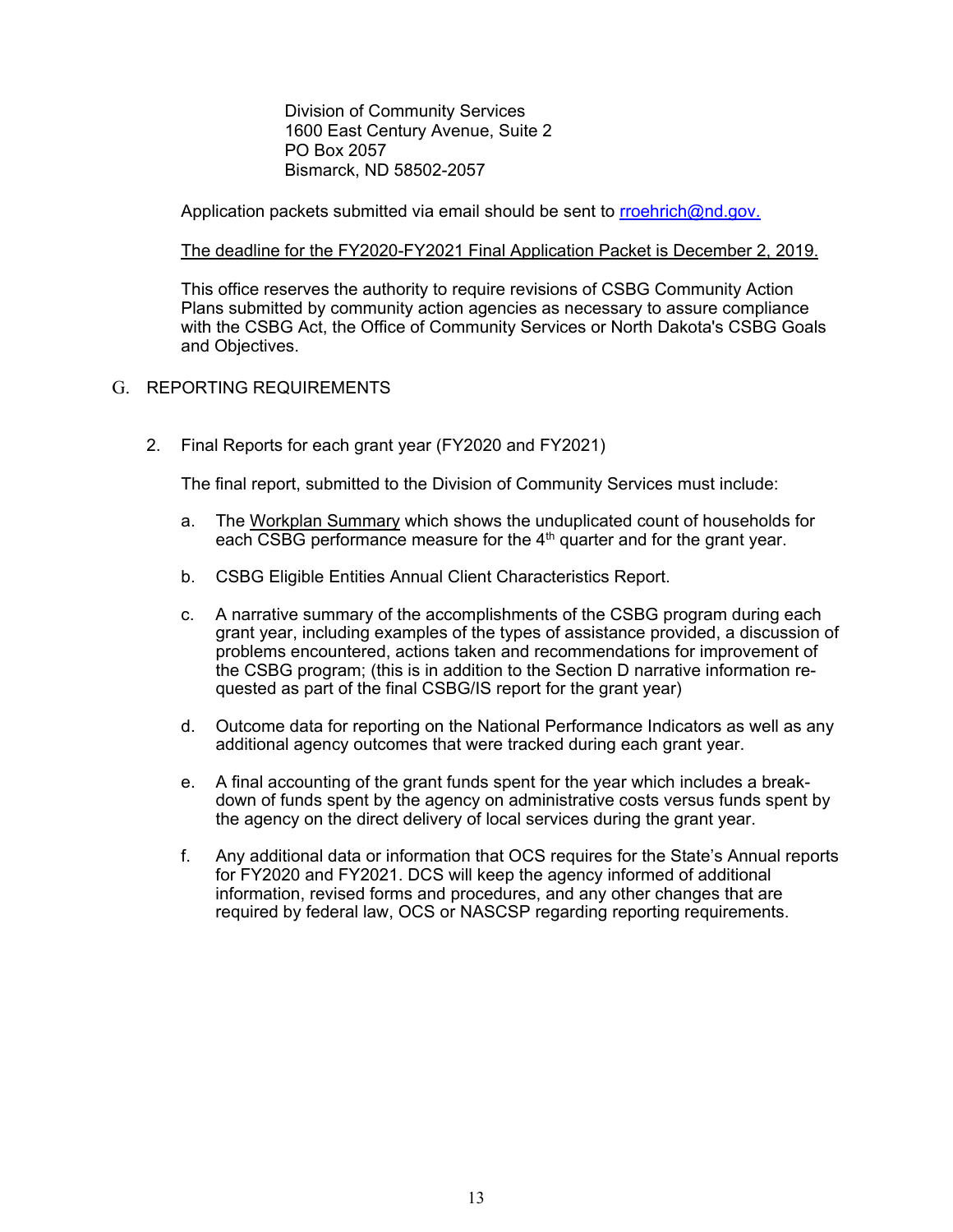## 3. Reporting Dates

The Final Reports should be sent to Rikki Roehrich, Program Administrator, ND Department of Commerce, Division of Community Services. The final report for the year is due February 28<sup>th</sup> of 2020 (for the 2019 grant) and 2021 (for the 2020 grant).

#### 4. Financial Reporting

Quarterly financial reports on CSBG expenditures must be submitted to the Division of Community Services by the 15th working day of the month following the reporting period. Agencies considered to be "high risk" may be required to submit reports more frequently than quarterly. DCS will notify the "high risk" agency of any additional reporting requirements. An agency may be considered "high risk" if the agency: has a history of poor performance; is not financially stable; has a management system that does not meet the standards prescribed in the OMB circulars; and has not conformed to the terms and conditions of a previous award or is not otherwise responsible. The final report must contain an accounting of the grant funds spent for the year, including a breakdown of funds spent by the agency on administrative costs versus funds spent by the agency on the direct delivery of local services during the grant year. The final fiscal report for the year is due by February  $28<sup>th</sup>$  of 2020 (for the 2019 grant) and 2021 (for the 2020 grant). Financial status reports should be submitted on the DCS approved Financial Status Report form and sent to Megan Reis, Account Budget Specialist, Division of Community Services.

#### H. TERMINATION

The FY2020 CSBG Award will have a termination date of December 31, 2020. The FY2021 CSBG Award will have a termination date of December 31, 2021.

Unobligated funds at the end of each grant year that exceed 20 percent of the amount of CSBG funds distributed to the agency for that year are subject to recapture and redistribution as provided in the CSBG Act, unless the CSBG appropriations language or the requirements of the Office of Community Services prevents states from taking this action.

If the recapture and redistribution of funds by the state is allowable, DCS will work with those agencies on an individual basis if they have unobligated funds that exceed the 20 percent. Unobligated funds remaining at the end of the grant that amount to less than 20 percent of the amount distributed to the agency for the grant year will be carried over to the agency's next CSBG program year, with spending authority to utilize those funds provided for the next grant year by DCS. Unobligated funds remaining at the end of the grant that exceed the 20 percent but are not allowed to be recaptured or redistributed by the state because of Congressional and/or OCS requirements, will also remain with the agency, with spending authority to utilize those funds provided for in the next grant year by DCS.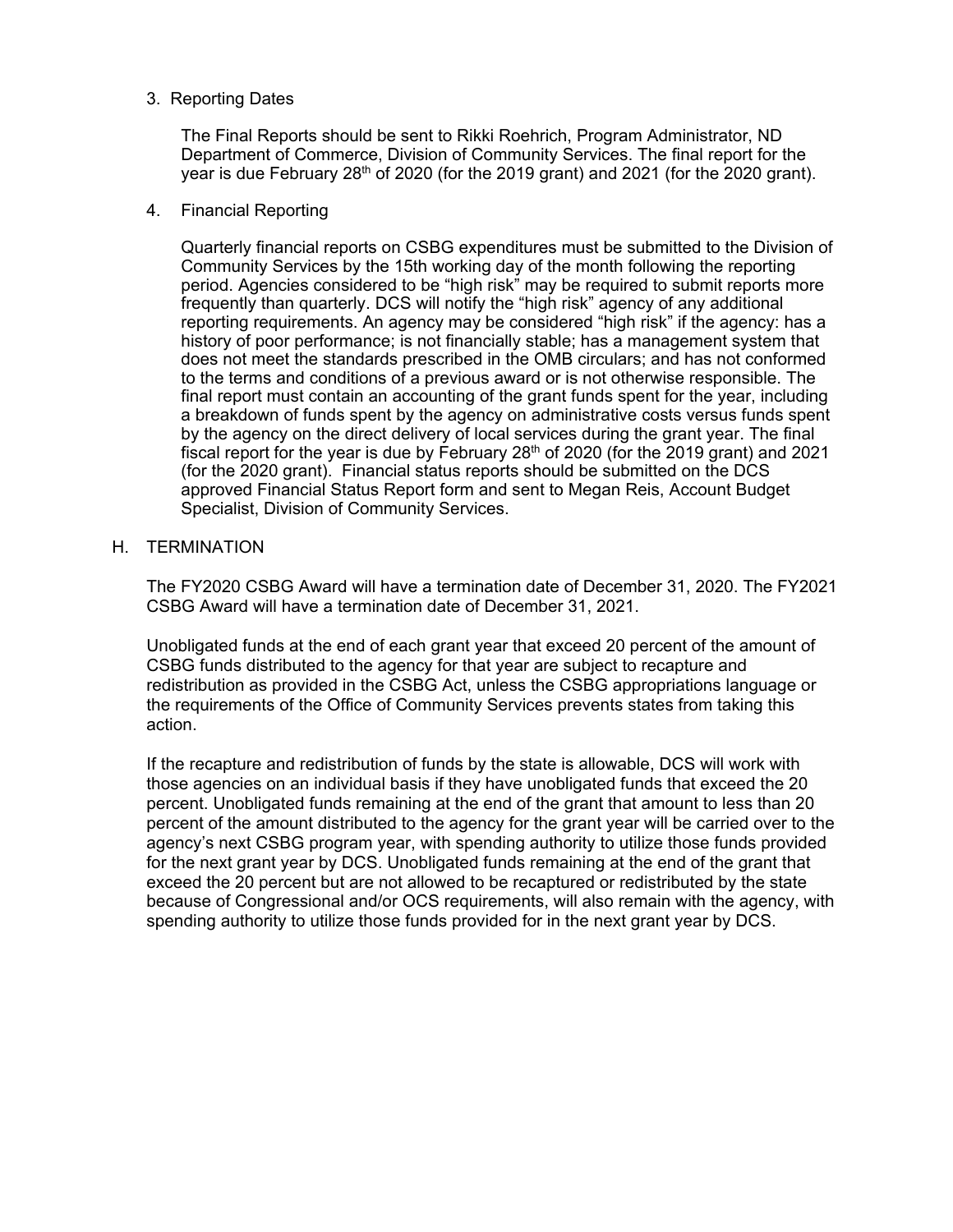## **APPENDIX A**

## **COMMUNITY SERVICES BLOCK GRANT DEFINITIONS**

## **Glossary of EMPLOYMENT Subcategories**

- 1.1 Information & Referral Information about employment and job training services, and referral to community programs.
- 1.2 Job Counseling (Job Club, EDP) Periodic counseling of un- or under-employed participants, including help with job hunting skills, formation of job clubs or identification of jobs. Can include information and referral activities.
- 1.3 Job Placement/Development Consists of comprehensive projects to get jobs for low-income persons. Development means finding vacant positions for which employers agree to interview low-income job seekers. Placement includes setting up job interviews for participating job hunters. Can include job counseling, job banks and information and referral activities.
- 1.4 O.J.T. (community service, volunteer, student) On the Job Training activities to enhance the skills of working persons during their hours of employment.
- 1.4 Summer Youth Jobs/OJT Summer jobs for low-income young people, providing them income, work experience, and perhaps on-the-job training (OJT).
- 1.4 Head Start Staff/OJT Use of CSBG resources for OJT projects for Head Start staff, in support of that HHS program.
- 1.4 Weatherization Crew/OJT Use of CSBG resources for OJT projects for weatherization crews and staff, in support of DOE or other Weatherization Assistance Programs.
- 1.4 Other On-the-Job Training Other OJT projects of local CSBG operators, such as adult work experience, or career development for the staff of local CSBG operators.
- 1.5 Employment Generating Projects Businesses, services or projects supported or run by local CSBG operators to provide new job opportunities for low-income persons. Can also include part-time income-enhancing projects such as establishing produce markets to sell the excess from community gardens.
- 1.6 Skills Training (clients) Training in skills for which there are immediate or reoccurring job opportunities. Such as training in word processing, welding, job hunting and similar skills.
- 1.7 Other Employment Projects (Foster Grandparent, Job Retention) Includes support of Experience Works program; and projects to assist in finding jobs for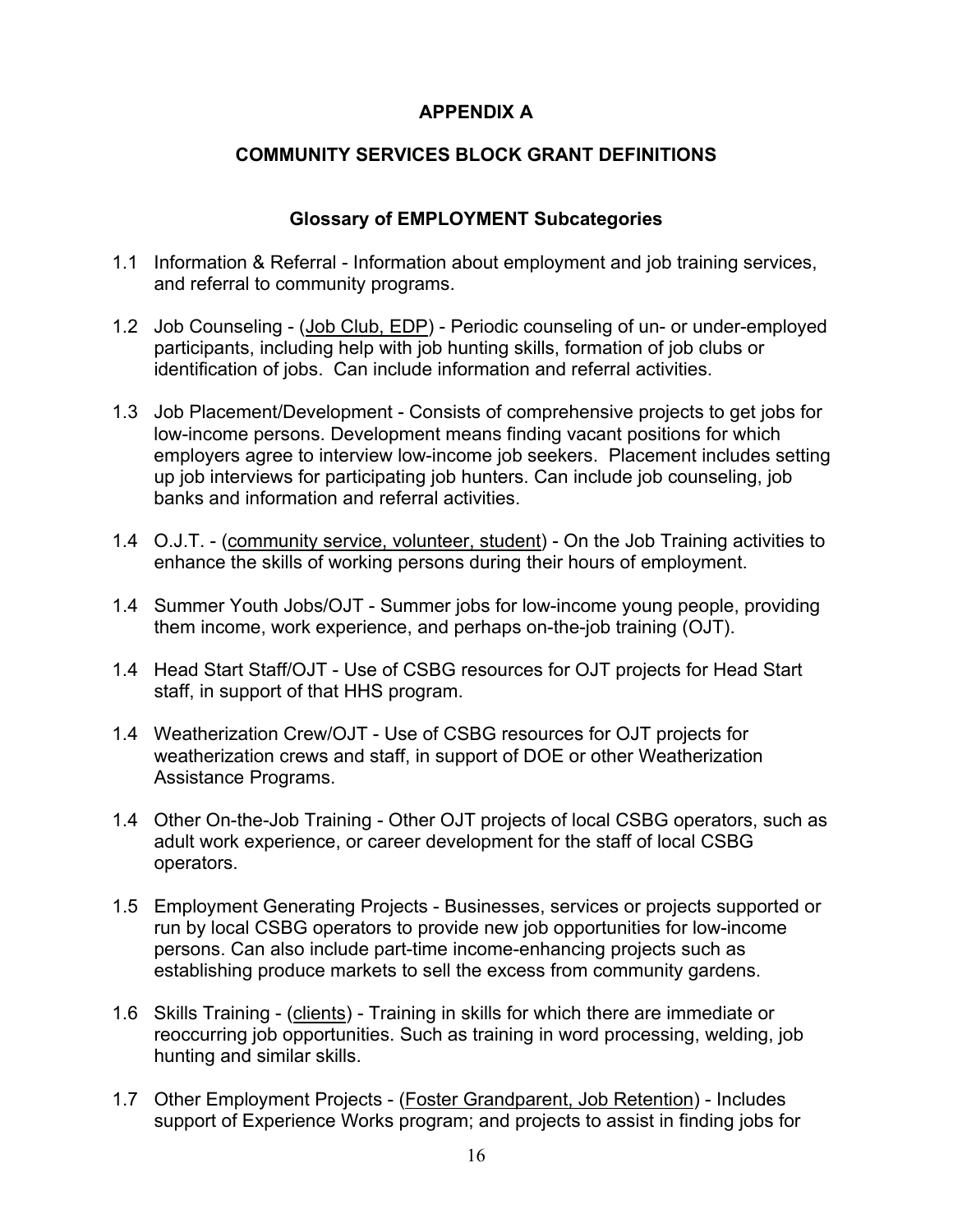such groups as the elderly, ex-offenders and single mothers. Can include provision of transportation to employment project participants and support for JTPA projects.

- 1.8 JTPA or Interagency and Statewide Planning and Coordination Participation by CSBG operators in the local planning and coordination of the Job Training Partnership Act (JTPA). Participation by CSBG operators in local, regional or statewide planning and/or coordination of other community employment programs.
- 1.9 Community Organization and Brokerage/Advocacy (Employment Support) Projects to mobilize community resources to meet the employment and job training needs of low-income persons, to increase community or employer awareness of identified employment and training needs of the poor and to arrange for partnerships and coordinated initiatives in employment projects.

## **Glossary of EDUCATION Subcategories**

- 2.1 Information and Referral Information about educational opportunities, and referral to community programs.
- 2.2 Counseling and Guidance (JACS, WICS) Providing advice and guidance to lowincome youths and adults about their educational aspirations and opportunities, such as counseling to students at-risk, drop-outs, and to those seeking scholarships to college or technical school and adults seeking educational resources.
- 2.3 Public Education/Public Information (Booths, Public Speaking) Educational or informational activities conducted by local CSBG operators to inform the general public about the problems and solutions of poverty in their communities. For meetings or forums, See Item 2.8.
- 2.4 Head Start Support/Early Head Start Support Use of CSBG resources to supplement and improve the educational quality of the Head Start programs that are run by local CSBG operators. Parent Council support is itemized in 2.9.
- 2.5 Day Care and Child Development (Child care) Child care and/or classes, frequently providing both child development instruction and support for working parents. Direct instruction in parenting skills.
- 2.6 Adult Basic Education (ABE), GED Instruction and/or Other Instruction Adult Basic Education instruction; classes preparatory to obtaining a high-school equivalency certificate (GED), literacy skills, basic math skills, and English language. Also, all other instruction, workshops and tutoring. May also include classes in alternate education for high school drop-outs, craft workshops, etc.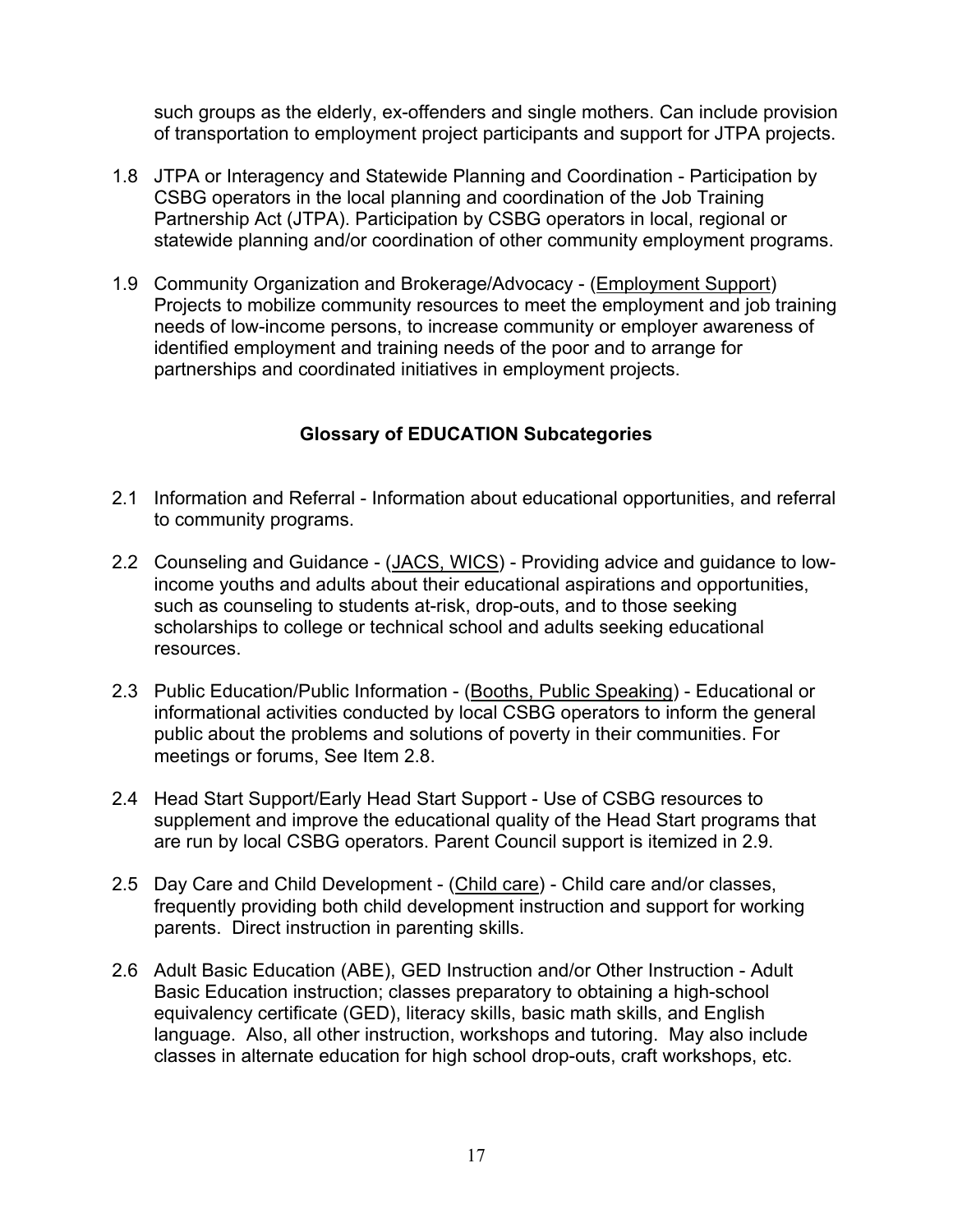- 2.7 Other Education Projects (Literacy, Youth Ed Scholarships) Includes provision of transportation to education project participants, scholarship programs for lowincome students, in-school drop-out prevention, tutoring and counseling etc.
- 2.8 Interagency and Statewide Planning and Coordination Cooperation in meeting community education needs through interagency planning and/or coordination; statewide meetings or conferences to educate the general public or policy makers about the needs of low-income groups. Also, coalition-building projects of State CSBG offices to bring together concerned organizations and agencies to study, gather information and recommend solutions to statewide needs of low-income groups.
- 2.9 Community Organization/and Brokerage/Advocacy (School Supplies, Computer grants) - Projects to mobilize community resources to meet the educational needs of low-income persons, to increase community or employer awareness of identified employment and training needs of the poor and to arrange for partnerships and coordinated initiatives in education projects.

## **Glossary of INCOME MANAGEMENT Subcategories**

- 3.1 Household Financial Counseling and Information and Referral Information and Referral about Income Management and Counseling or instructing low-income individuals and families about preparing and implementing household budgets, and/or about personal, credit and general consumer education issues.
- 3.2 Income Tax Counseling (VITA) Assisting low-income individuals and families to prepare their federal, state and/or local annual income tax reports and informing them about availability of the credits and benefits.
- 3.3 Alternative Energy Installations, Public Information (Energy Conservation), Residential Energy Conservation Workshops, Weatherization Support - (Energy Conservation, Weatherization, Wx Information and Referral, REEP, Furnace Program, Cooling Program, Health and Safety) - Workshops for low-income persons or the general public on do-it-yourself home energy conservation measures, use of CSBG resources to supplement the DOE or other state and federal weatherization programs that are run by local CSBG operators, in order to attain greater residential energy savings for low-income families. Installation of solar window collectors, greenhouses, solar hot water heaters and other residential applications of low-cost alternative energy devices.
- 3.4 Other Income Management Projects (Budgeting, Money Management, Representative Payee) - Other projects to assist low-income persons make better use of available income, such as organizing credit unions, food co-ops and car pools or van pools.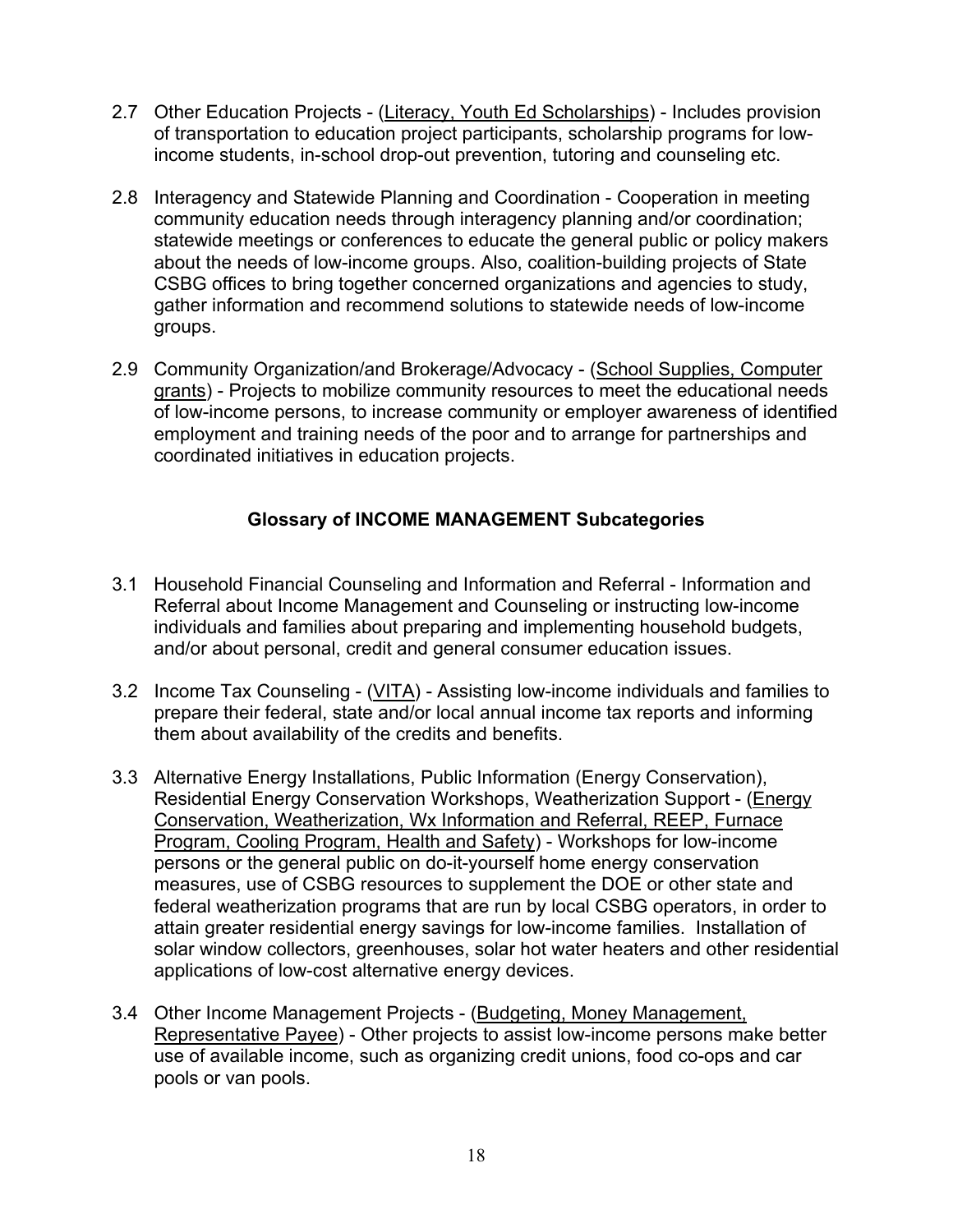- 3.5 Interagency or Statewide Planning and Coordination Participation in interagency local or statewide planning and/or coordination to meet community needs in areas such as residential energy conservation, tax preparation, consumer education, etc.
- 3.6 Community Organization and Brokerage/Advocacy (clothes giveaway/vouchers, IDA) - Projects to mobilize community resources to identify or meet needs of lowincome persons to preserve income. Projects to increase local awareness of the identified needs of low-income populations to stretch their income and to arrange for partnership and coordinated initiatives in income management projects.
- 3.7 Better Use of CSBG Resources Initiatives which pioneer more effective CSBG uses. Grants or contracts to train or provide technical assistance to local CSBG operators, whether made to individual consultants, firms, state CAA associations or state training bureaus, would be entered in Sub Category 3.7. Data collection projects, except needs assessments, would also be entered here.

## **Glossary of HOUSING Subcategories**

- 4.1 Information and Referral Information about housing services, and referral to existing community programs.
- 4.2.1 Homeownership Counseling/Loan Assistance (Owner=s Counseling: CSBG, HUD, HOME, HARP, Homebuyer Ed) - Counseling on homeownership for lowincome persons, including assistance completing applications for HUD and Farmer's Home Administration home loan programs.
- 4.2.2 Other Housing Counseling and Landlord/Tenant Advocacy (Renter=s Counseling: CSBG, HUD, NDHF) - Counseling in landlord/tenant relations, as well as assistance in applying for rent subsidies and with default/displacement and relocation situations, as well as fair housing concerns.
- 4.3 Home Repair/Rehabilitation (HOME: Rehab and HARP, Helping Hands) Provision of home repair and residential rehabilitation services to elderly and other low-income households. Can include home maintenance workshops.
- 4.4 Other Housing Programs (HOME: CHDO, Project Management, Supportive Housing) - Includes support for group homes; meeting safety and health code standards; home construction for low-income families; urban homesteading; provision of transportation to housing project participants; and initiatives to enforce the Community Reinvestment Act.
- 4.5 Interagency and Statewide Planning and Coordination Cooperation in meeting community housing needs through interagency or statewide planning and/or coordination. Can include participation in preparation of applications from local governments for Community Development Block Grant funds, rural water and waste water facilities and Section 8 Housing.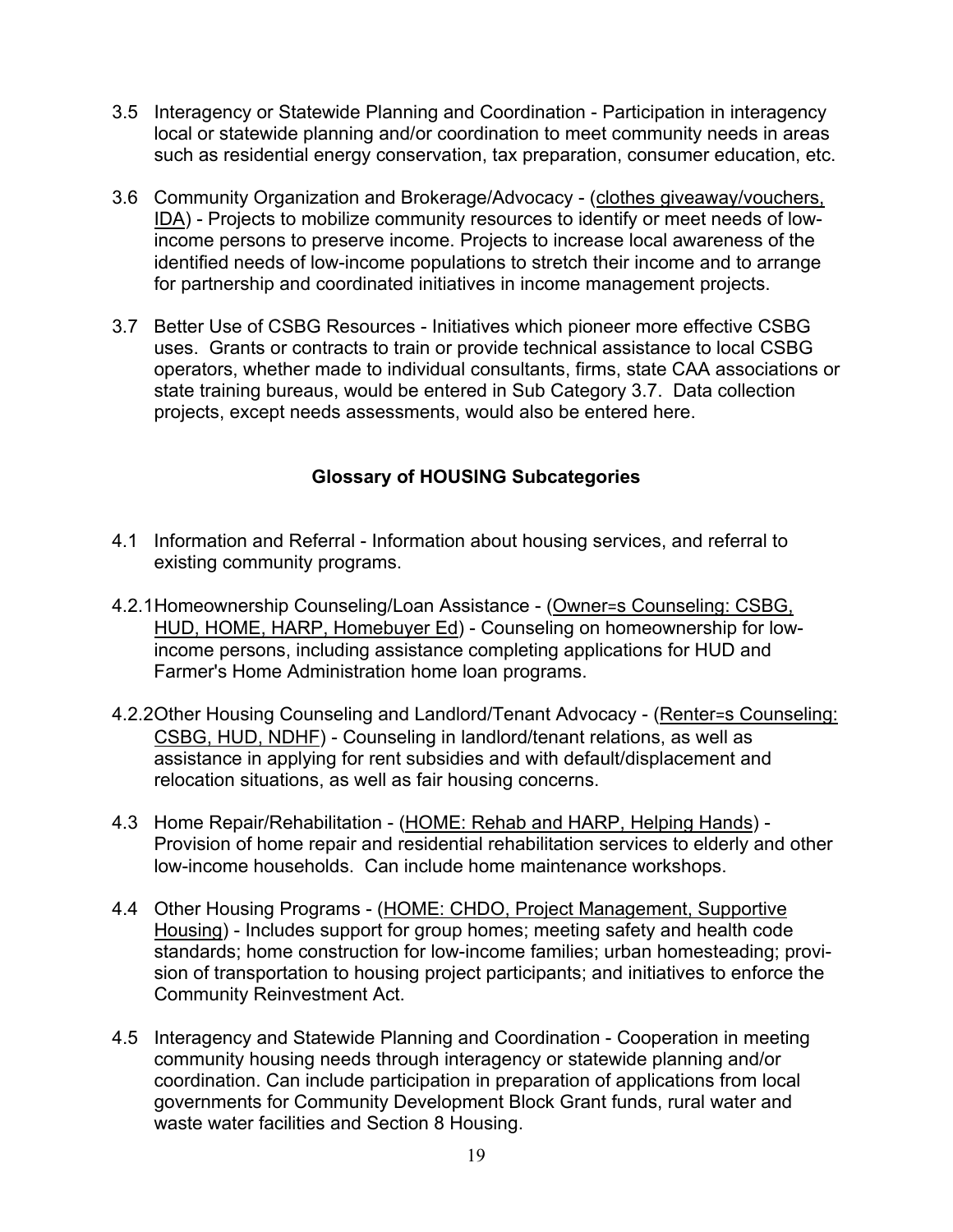4.6 Community Organization and Brokerage/Advocacy - Projects to mobilize the resources of communities to identify or meet the housing needs of their low-income families.

## **Glossary of EMERGENCY SERVICES Subcategories**

To the extent possible, services to the homeless should not be included in Subcategories 5.1-5.6. *Utilize Subcategories 5.7 and 5.8 to report on services and agency support of the homeless.*

- 5.1 Information and Referral I & R about emergency and disaster relief services, and referrals to existing community programs.
- 5.2 Cash Assistance/Loans (FEMA, food, Security Deposit, ESGP-utility assistance, CUP, temporary shelter, rent/mortgage assistance, emergency transportation) - One-time payments or short-term loans to families or individuals to help meet emergency needs for shelter, food, clothing, fuel etc.
- 5.3 Emergency Energy Support (Energy Share) Use of CSBG resources to amplify or supplement the crisis assistance or fuel payments aspects of any home energy assistance programs that are run by local CSBG operators. Also, any CSBG resources used to make emergency energy payments, energy related repairs, energy related advocacy and/or crisis interventions, especially with energy suppliers.
- 5.4 Crisis Intervention & Crisis Case Management (not Self Reliance) Intervention in emergencies such as those resulting from child, spouse, alcohol or drug abuse, illness or unemployment. Includes temporary shelter for battered women and crisis hotlines. Can also include mediation or in cases where loss of benefits from programs such as AFDC or Food Stamps should cause family emergencies.
- 5.5 Donated Goods/Services/Cash (In-house Food Pantry, Non-food, Non-cash donated items) - Mobilizing, storing and distributing donations of money, food, clothing, furniture, wood and other fuels, and professional services to help families and individuals meet one-time emergencies or recover from disasters.
- 5.6 Other Emergency Services Can include other emergency services such as transportation to meet family emergencies, prescription medications and provision of legal aid.
- 5.7 Homeless Aid (homeless aid, temporary shelter) Temporary shelter and/or food programs for the homeless. Can include other help, such as clothing, medical care and shelter construction. This item covers only expenditures of CSBG funds.
- 5.8 Homeless Assistance Funded by ESHP (Tri-State (HOPWA), Shelter Plus) Services provided to homeless persons or to other low-income persons at risk of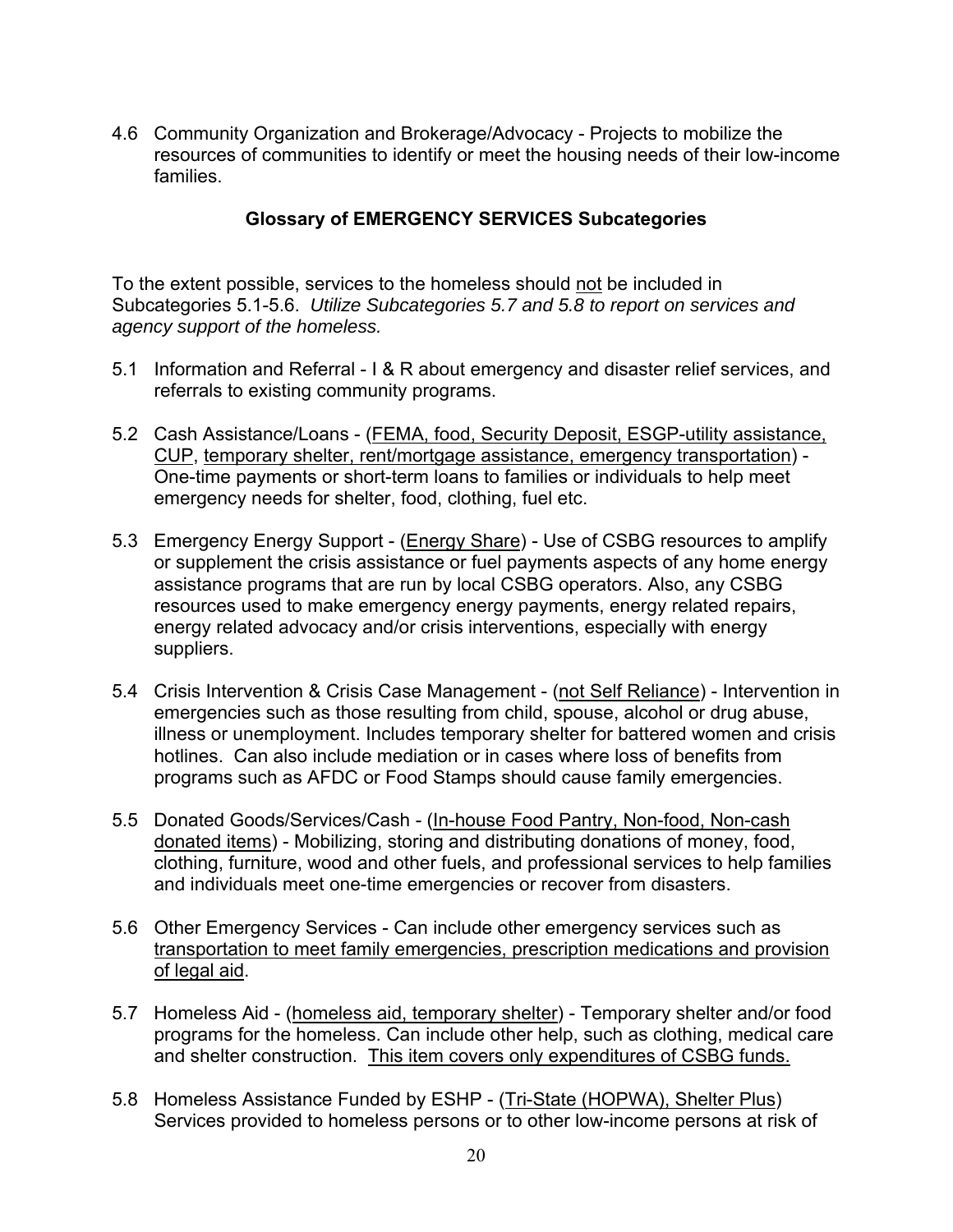becoming homeless which are funded by the grants made under the Emergency Services to the Homeless Program. Subcategories have been developed to better track the various services provided under the ESHP. Those subcategories are the following:

- 5.8 a. Temporary Shelter
- 5.8 b. Clothing, Furnishings
- 5.8 c. Transitional Housing
- 5.8 d. Counseling and Case Management
- 5.8 e. Mortgage or Rent Payment
- 5.8 f. Employment
- 5.8 g. Health Services
- 5.8 h. Other Services (Specify)
- 5.10 Interagency or Statewide Planning and Coordination Cooperation in meeting community emergency or disaster relief needs through interagency planning and/or coordination.
- 5.11 Community Organization, Brokerage/Advocacy Projects to mobilize the resources of communities to meet the emergency or disaster relief needs of their low-income groups. Projects to increase the awareness of the identified emergency or disaster relief needs of low-income groups.

## **Glossary of NUTRITION Subcategories**

- 6.1 Information and Referral/Counseling Information about nutrition services, and referral to community programs. Can include short-term or one-time counseling to individuals or groups about nutrition, diet and food preparation. Nutrition education initiatives are listed below in 6.6.
- 6.2 Surplus Food/Commodities Distribution (TEFAP and Supplemental) Use of CSBG resources to store and distribute surplus USDA agricultural commodities and other federally provided emergency food to low-income persons.
- 6.3 Food Pantries/Shelves (food pantry, food purchase, food baskets) Organization or operation of community distribution outlets of locally donated foodstuffs, such as dented canned goods and overstocked produce, to low-income persons. Can include assistance to regional food banks for preparation of food baskets to the poor.
- 6.4 Hot Meals (Summer Food Service Program, hot meals) Providing of hot breakfasts, lunches or dinners to the poor, whether children, adults or elderly. Includes congregate or home-delivered meals.
- 6.5 Gardening/Canning/Self-Help Production (Seed Share) Assistance with neighborhood or community gardens to improve the diets of low-income families or operation of community canneries, or other projects to assist low-income families preserve fruits, vegetables and meats.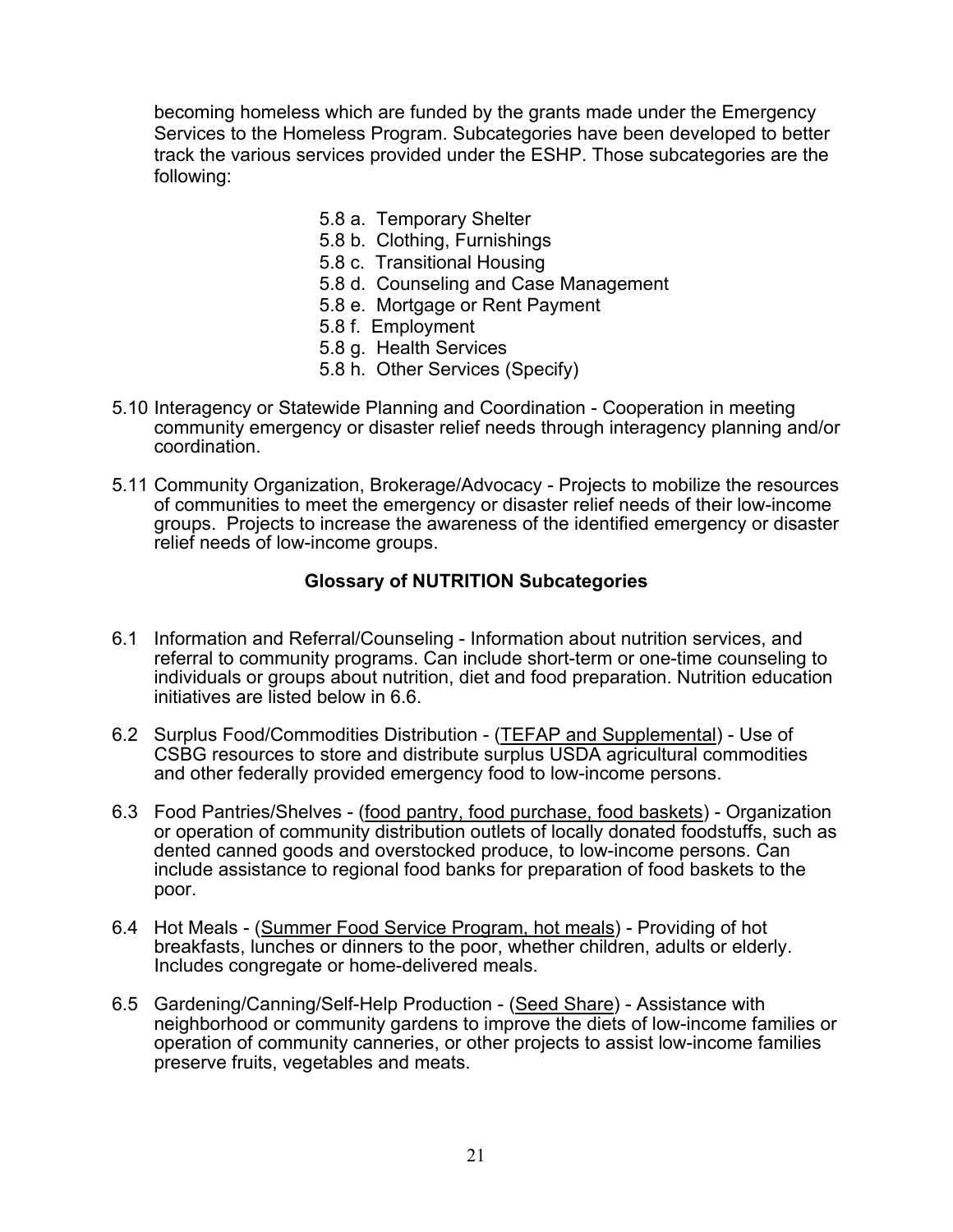- 6.6 Nutrition Education/Comprehensive Counseling (FNP) Comprehensive training in nutrition principles, guidance in consumer behavior, home economics, child and baby nutrition training, etc.
- 6.7 Other Nutrition Projects (bread distribution, Child and Adult Care Food Program, Backpacks for Kids ) Use of CSBG resources to amplify or supplement the Women, Infant and Children (WIC) program; summer feeding programs for children; provision of transportation to nutrition project participants, etc.
- 6.8 Interagency and Statewide Planning and Coordination (Support of Reservation food *pantries) - Cooperation in preventing starvation and malnutrition through interagency* planning and/or coordination.
- 6.9 Community Organization and Brokerage/Advocacy (Holiday food baskets) Projects to mobilize community resources to meet the nutritional needs of lowincome families, such as Thanksgiving basket campaigns for the poor and projects to increase local awareness of identified nutritional needs of low-income groups.

## **Glossary of LINKAGES WITH OTHER PROGRAMS Subcategories**

- 7.1 Information & Referral (miscellaneous I & R) This is the classification only for CSBG operators that utilize umbrella I & R units rather than incorporating the function into each program. List funding for that part of the local CSBG agency that fields all inquiries about available services and makes referrals to community programs.
- 7.2 Family/Individual Counseling Programs Programs providing one-to-one sessions with multi-problem individuals or families by certified counselors. Comprehensive Case Management for a long-term development program (such as the Self Reliance Program) should be listed in Part 8, Self-Sufficiency.
- 7.3 Local or State Needs Assessments and Other Community Outreach (Safe Communities, Needs Assessments) Projects undertaken by local or state CSBG operators to identify and prioritize the needs of low-income citizens eligible for CSBG services and covering multiple problem areas and issues. Multi-purpose, general activities of units of local CSBG operators that recruit volunteers and coordinate their activities and/or inform low-income citizens of numerous services they are eligible for; organize community meetings; coordinate community activities such as beautification, recycling or crime prevention campaigns.
- 7.4 Transportation Projects Includes multi-purpose transportation components that convey participants, young and old, to services they need within their communities; the provision of transportation to meet the various needs of the elderly and handicapped which cannot be assigned to a single direct program purpose in Parts 1-6 or Part 9 Health; use of CSBG resources to augment or supplement the Section 18 UMTA rural transportation projects, etc.
- 7.5 Elderly Projects (Market Express, SHIC, Senior Companion, RSVP) Includes multi-purpose or miscellaneous projects not listed in other subcategories and that are primarily for the poor who are elderly. (Employment or hot lunch projects, even if exclusively for the elderly, would be reflected in the Employment and Nutrition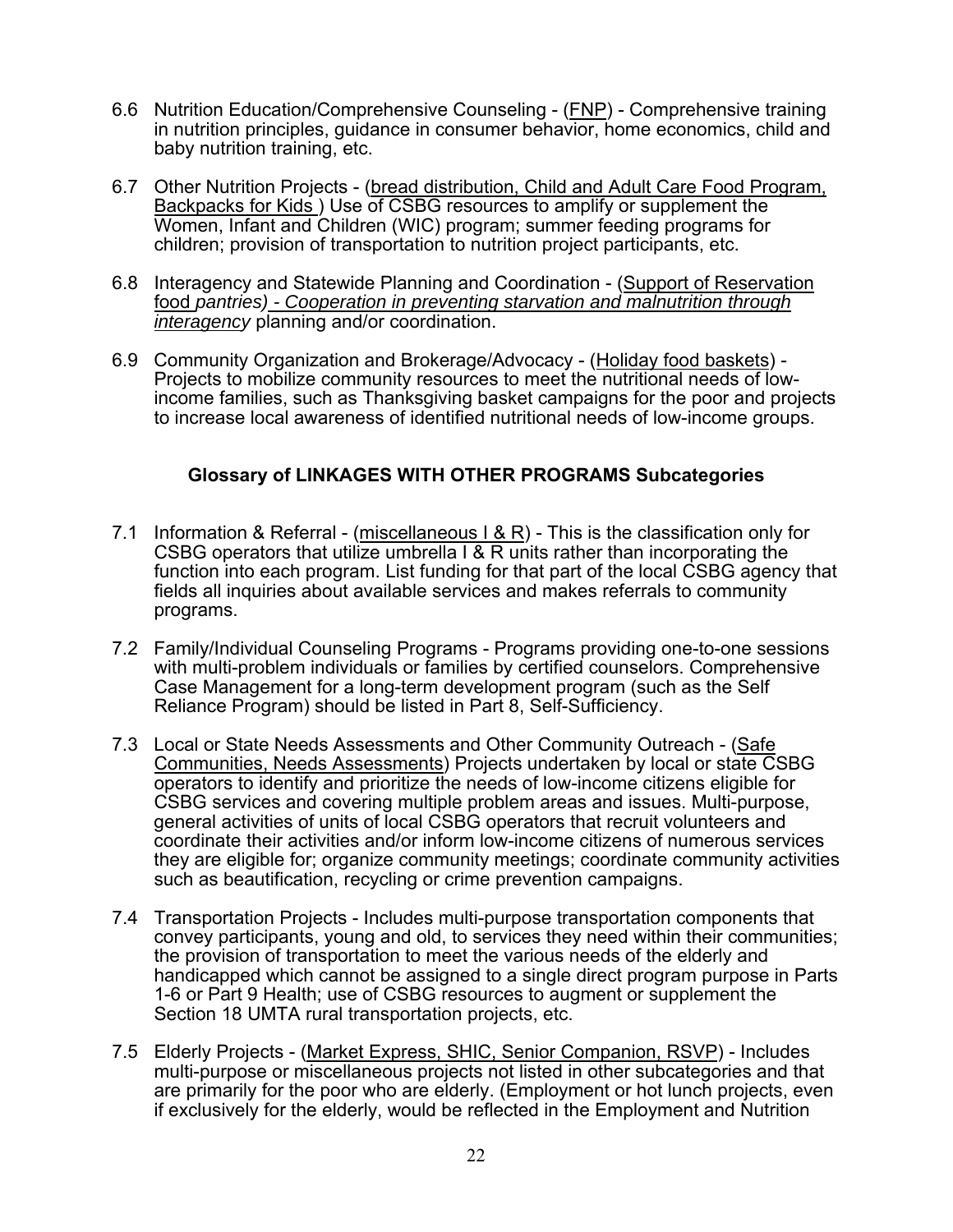categories, respectively). Can include such projects as support for multi-purpose senior centers; recreation, consumer and homemaker services.

- 7.6 \*Medical/Dental Projects This subcategory has been moved to Part 9, Health.
- 7.7 \*Neighborhood/Community Development Includes general funding for neighborhood or community centers that are multi-purpose satellites of local CSBG operators; community or economic development projects of local CSBG operators, etc.
- 7.8 \*Summer Youth Recreation (Youth Recreation Scholarships) Projects to involve low-income youth in summer activities.
- 7.9 \*Other Linkages Projects (CSCC, Teen Court, Psycho Social Center, Commuity Computer Access Program, Keys) - Includes such miscellaneous projects as fullyear youth recreation projects; multi-purpose services for ex-offenders; etc.
- 7.10 \*Interagency Planning and Coordination Activities to cooperate with and participate in the planning and/or coordination of community services for lowincome groups, such as support for planner(s) or planning units of generalists that support all CSBG funded services.
- 7.11 \*Community Organization and Brokerage/Advocacy Projects (Holiday Gifts) Comprehensive, multiple-purpose projects of local CSBG operators to mobilize community resources to meet a range of difficulties preventing low-income citizens from attaining self-sufficiency. Projects of state CSBG offices to increase statewide awareness of identified needs of low-income populations.

## **Glossary of SELF-SUFFICIENCY Subcategories**

A Comprehensive Self-Sufficiency Program is a comprehensive system of support services which promotes, empowers and nurtures families or family members toward self-sufficiency. At a minimum, the following elements are included in a comprehensive case management program.

- A comprehensive assessment of the issues facing the family or family members is conducted.
- A written plan toward self-support for each family or family member is created.
- A comprehensive assortment of services is made available as needed to implement the plan for self-support including the use of available community resources.
- A case management methodology is used to track and evaluate progress, as well as adjust the plan as needed.
- Workers are expected to approach problems with flexibility and work in trusting and long-term relationships with participants as appropriate.
- 8.0 Information and Referral for Self Sufficiency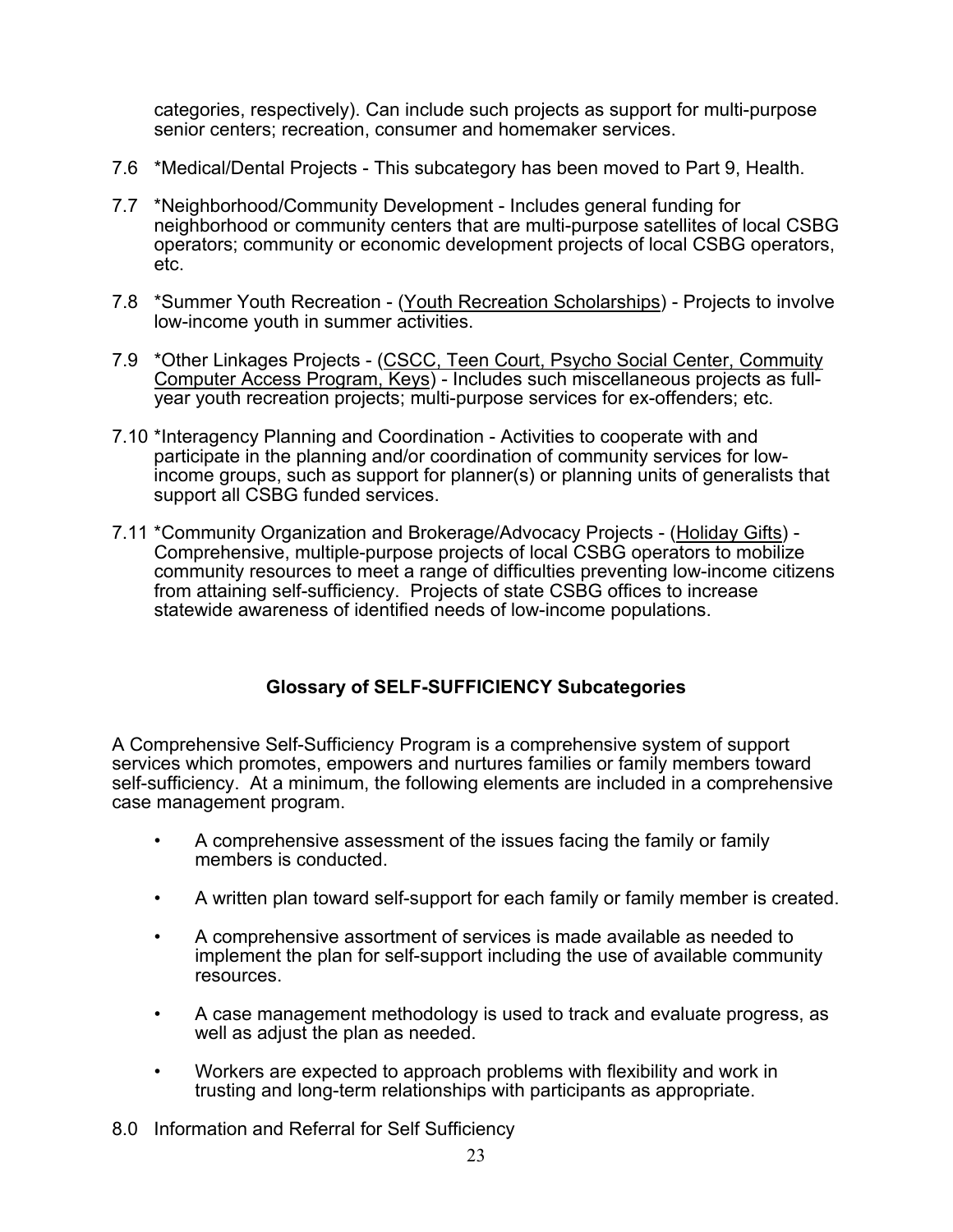- 8.1 Case Management (Self Reliance) A system which helps clients to achieve selfsufficiency through comprehensive education, goal-oriented action, and guidance, etc. under the guidance of a trained professional.
- 8.2 Child Care Expenditures to pay for participants' child care while they achieve program goals.
- 8.3 Family/Individual Counseling Programs (STEPS, Parenting) Counseling programs developed as part of the overall strategy for achieving self-sufficiency.
- 8.4 Cash Assistance (Self Reliance funds, United Way, NDCAA Scholarships) -Purchases for or cash grants to program participants.
- 8.5 Family Development/Intervention for Family Stabilization (General Case Management) - This refers to crisis intervention/resource mobilization by paraprofessional specialists who provide case management and advocacy for families and individuals to promote self-sufficiency and coordinate public and private community resources to meet needs. This includes activities to assist families and individuals in preventing or addressing personal and situational problems by arranging and/or providing short-term assistance and in developing long-range plans to meet multiple needs and emergencies that are preventing selfsufficiency. Service includes outreach, advocacy, informal counseling, information and referral, follow-up and promoting active client participation in the process.

## **Glossary of HEALTH Subcategories**

Programs historically reported under NUTRITION should continue to be included in that section, even though they do promote good health.

- 9.0 Information and referral regarding health issues.
- 9.1 Transportation to Medical Services Transportation of low-income people to and from medical services.
- 9.2 Medical or Dental Screening (OraSure Testing) Expenditures for physicians', dentists', nurses', paramedics' services in assessing medical or dental service needs.
- 9.3 Immunization Expenditures in support of immunization programs and/or for providing immunization.
- 9.4 Prevention of Drug Abuse or Alcoholism Funding for programs of education and support of clients for prevention of these health problems.
- 9.5 Treatment of Alcohol/Drug Abuse Expenditures related to identification and in- or out-patient treatment of these addictions.
- 9.6 Pregnancy Related; Maternal and Infant Health Expenditures related to health services for expectant and new mothers and infants. If these services are predominantly nutritional, e.g., education and food - they should continue to be reported under Nutrition in Part 6, Nutrition, as should CSBG expenditures which directly support the WIC program. If most of the resources are being spent for nonnutritional screening and services report them here.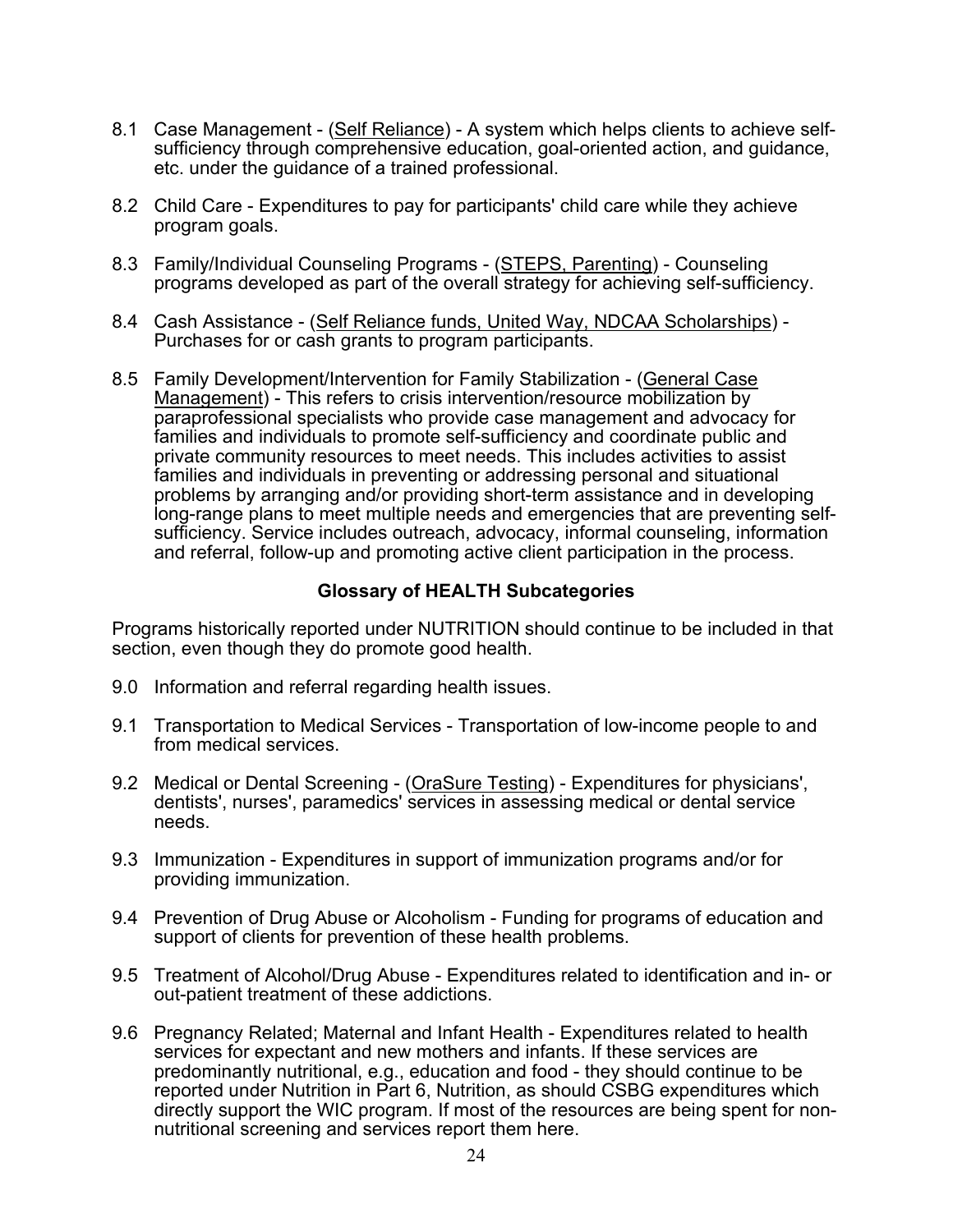- 9.7 Family Planning Services (Family Planning) Family planning, counseling, information and/or assistance.
- 9.8 Rural Health Programs All programs designed to coordinate/increase all health resources available in rural areas.
- 9.9 Other Primary Health Care (Medication) This portion is for reporting direct primary services (services to eliminate disease, injury, malnutrition etc., not indirect help like education and prevention) funded by CSBG. Medication, clinic visits, or home health care not covered in a subcategory above might fit here.
- 9.10 Other Health Programs (Diabetes, Assistive Equipment, Safer Sex Packets, HIV Prevention) - This section is inserted to help us identify any important services we may have missed above.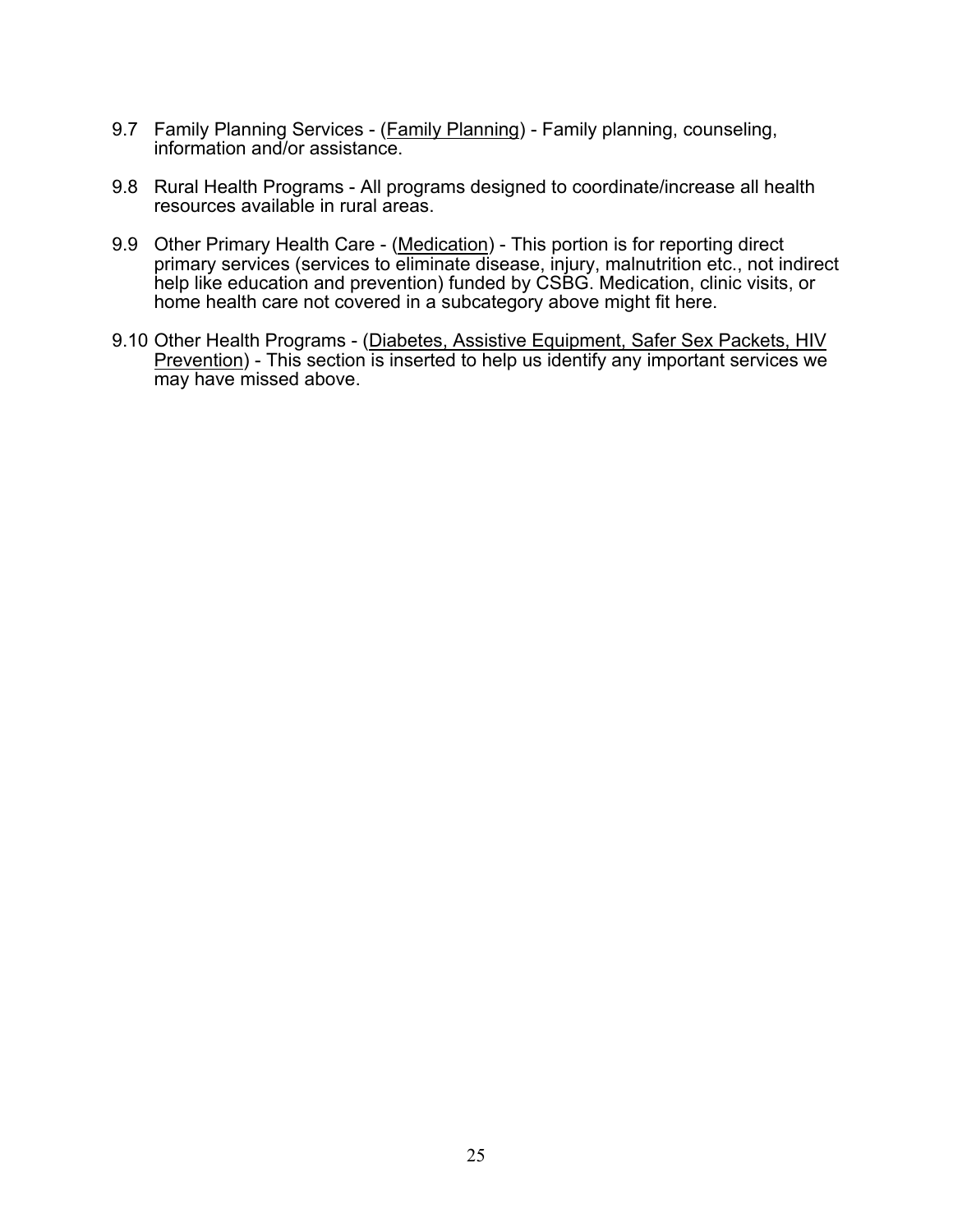## **APPENDIX B**

## COMMUNITY SERVICES BLOCK GRANT CERTIFICATION

hereby agrees:

(Name of Agency)

- 1. To provide a range of services and activities having a measurable and potentially major impact on causes of poverty in the community or those areas of the community where poverty is a particularly acute problem;
- 2. To provide activities that are designed to assist low-income families and individuals, including families and individuals receiving assistance under part A of title IV of the Social Security Act (42 U.S.C. 601 et seq.), homeless families and individuals, migrant or seasonal farmworkers, and elderly low-income individuals and families to enable the families and individuals to remove obstacles and solve problems that block the achievement of self-sufficiency (including self-sufficiency for families and individuals who are attempting to transition off a State program carried out under part A of title IV of the Social Security Act), to secure and retain meaningful employment, to attain an adequate education with particular attention toward improving literacy skills of low-income families in the communities involved, which may include carrying out family literacy initiatives, to make better use of available income, to obtain and maintain adequate housing and a suitable living environment, obtain emergency assistance through loans, grants or other means to meet immediate and urgent family and individual needs including the need for health services, nutritious food, housing and employment related assistance, achieve greater participation in the affairs of the communities involved, including the development of public and private grassroots partnerships with local law enforcement agencies, local housing authorities, private foundations, and other public and private partners to document best practices based on successful grassroots intervention in urban areas, to develop methodologies for widespread replication, and strengthen and improve relationships with local law enforcement agencies, which may include participation in activities such as neighborhood or community policing efforts and to make more effective use of and to coordinate with, other programs (including State welfare reform efforts).

To address the needs of youth in low-income communities through youth development programs that support the primary role of family, give priority to the prevention of youth problems and crime, and promote increased community coordination and collaboration in meeting the need of youth, and support development and expansion of innovative community-based youth development programs that have demonstrated success in preventing or reducing youth crime, such as programs for the establishment of violencefree zones that would involve youth development and intervention models (such as models involving youth mediation, youth mentoring, life skills training, job creation, and entrepreneurship programs), and after-school child care programs;

- 3. To provide on an emergency basis for the provision of such supplies and services, nutritious foodstuffs, related services, as may be necessary to counteract conditions of starvation and malnutrition among low-income individuals (Section 676(b)(H);
	- 4. To coordinate and establish linkages between governmental and other social services pro-grams to assure the effective delivery of such services to low-income individuals and to avoid duplication of such services, and to coordinate the provision of employment and training activities in communities with entities providing activities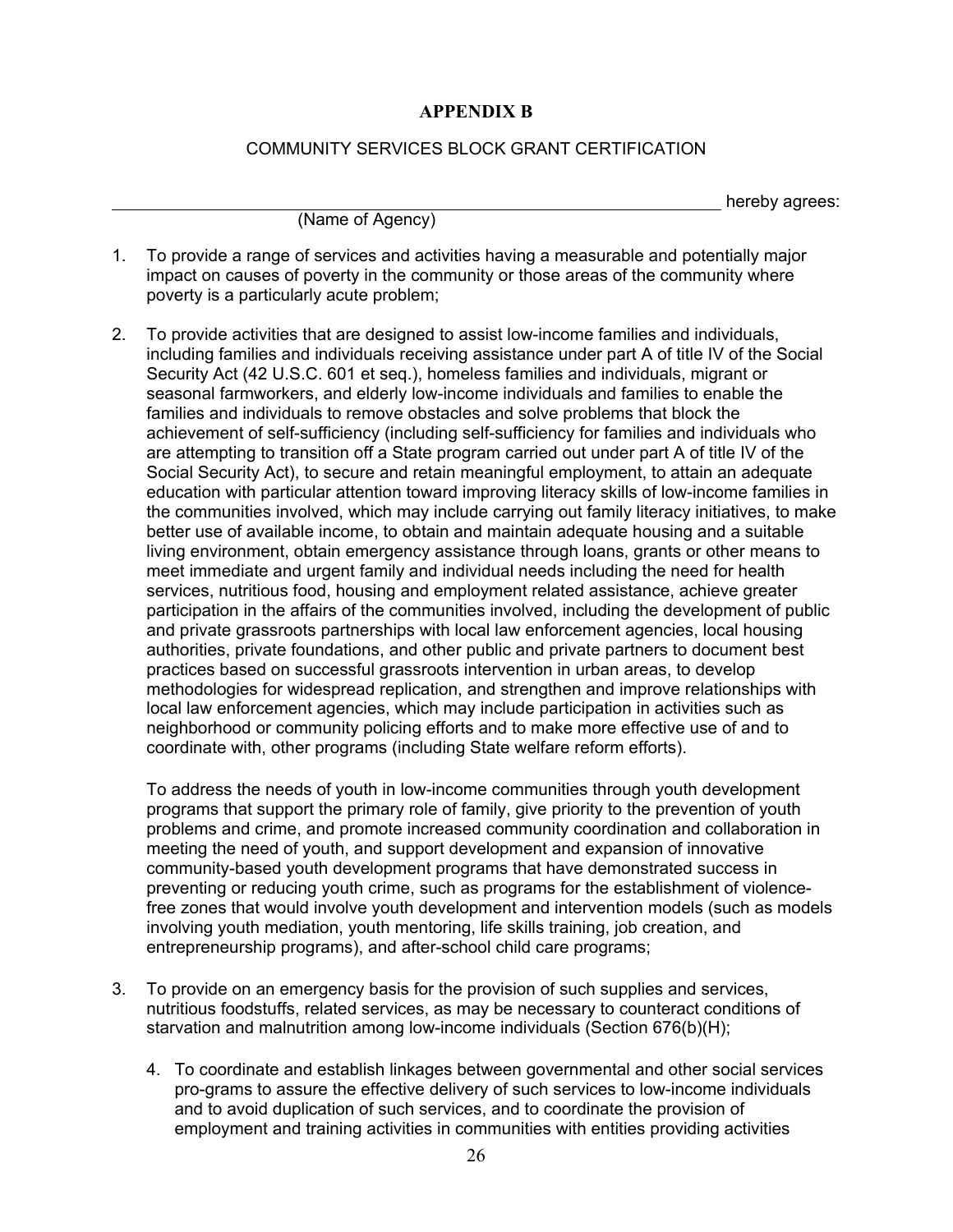through statewide and local work-force investment systems under the Workforce Investment Act of 1998 (Section 676(b)5).

- 5. To encourage the use of entities in the private sector of the community in efforts to ameliorate poverty in the community;
- 6. To maintain a broadly representative board which meets the requirements of the CSBG Act with the board selected by the funded agency. One-third of the members of the board must be elected public officials, currently holding office, or their representatives, except that if the number of elected officials reasonably available and willing to serve is less than one-third of the membership of the board, membership on the board of appointive public officials may be counted in meeting the one-third requirement. At least one-third of the members of the board must be chosen in accordance with democratic selection procedures adequate to assure that they are representative of the poor in the area served. The remainder of the members must be officials or members of business, industry, labor, religion, welfare, education, or other major groups and interests in the community. Procedures must be established which allow a low-income individual, community organization, or religious organization (or a representative of these groups) to petition for adequate representation on the board;
- 7. To meet program and fiscal requirements. Fiscal control and fund accounting procedures will be established as needed to assure proper dispersal of and accounting for federal funds paid to the State and delegated to the local agencies. All funds will be audited to determine the expenditures of amounts received under the Community Services Block Grant;
- 8. To ensure that programs assisted by community services block grant funds shall not be carried out in a manner involving the use of program funds, the provision of services, or the employment or assignment of such programs with any partisan or nonpartisan political activity or any political activity associated with a candidate, or contending faction or group, in an election for public or party office, any activity to provide voters or prospective voters with transportation to the polls or similar assistance with any such election, or any voter registration activity.
- 9. To promote coordination between anti-poverty programs in each community where appropriate, and with emergency energy crisis intervention programs under Title XXVI of this Act (relating to low-income home energy assistance) conducted in such community (Section 676(b)(6);
- 10. To assure that no person shall on the grounds of race, color, national origin, or sex be excluded from participation in, be denied the benefits of, or be subjected to discrimination under any program or activity funded in whole or in part with funds made available under this Act. Any prohibition against discrimination on the basis of age under the Age Discrimination Act of 1975 or with respect to an otherwise qualified handicapped individual as provided in Section 504 of the Rehabilitation Act of 1973 shall also apply to any such program or activity;
- 11. To permit and cooperate fully in any Federal investigation undertaken in accordance with Section 678D of the CSBG Act.
- 12. To provide, as a condition of receiving funding under the CSBG Act, a community action plan that includes: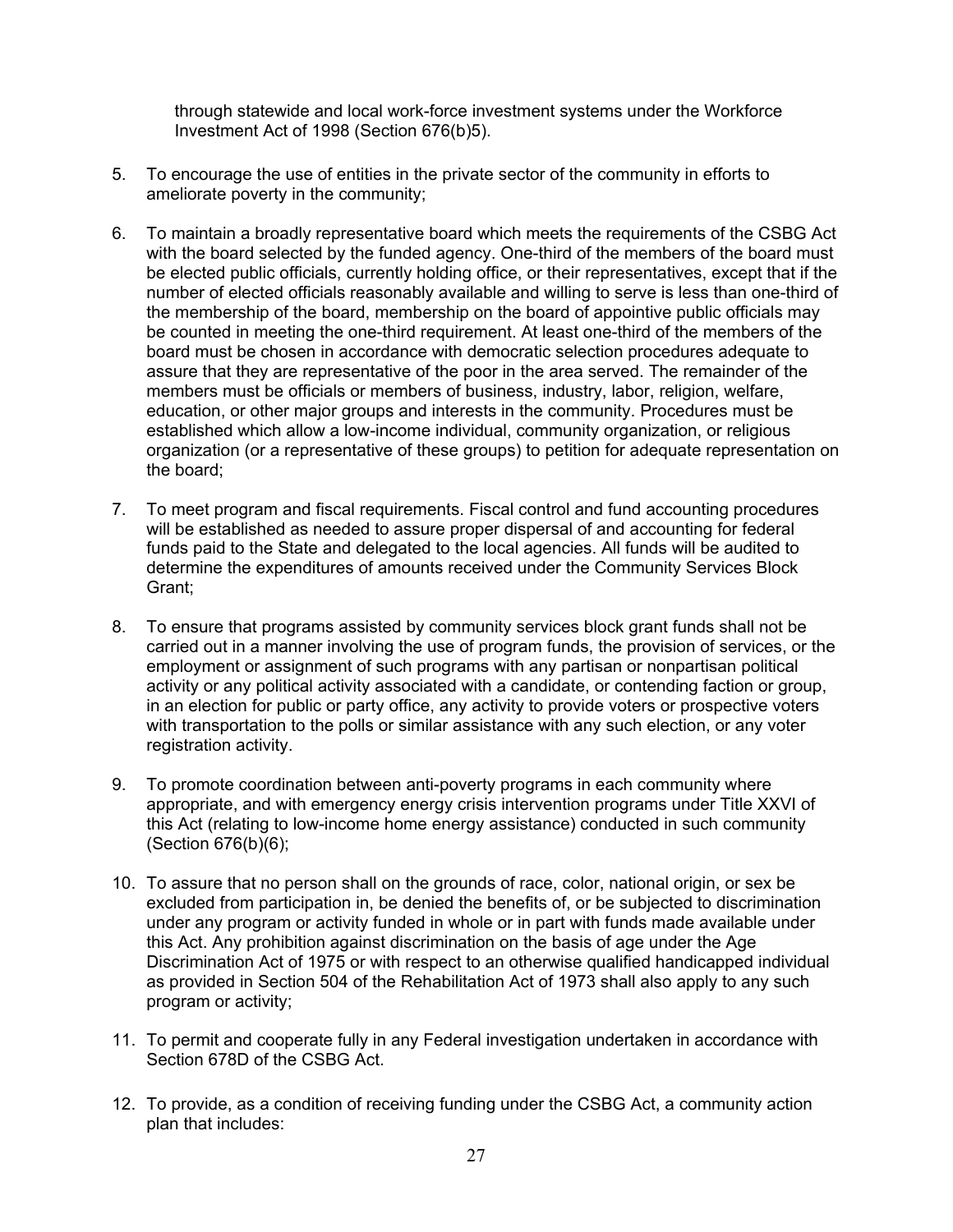- a. A community needs assessment (including food needs);
- b. A description of the service delivery system, for services provided or coordinated with funds made available through grants made under Section 675C(a) of the Act, targeted to low-income individuals and families in communities within the State;
- c. A description of how linkages will be developed to fill identified gaps in service through the provision of information, referral, case management, and follow-up consultations;
- d. A description of how funding under the CSBG Act will be coordinated with other public and private resources; and
- e. A description of how local entities will use the funds to support innovative community and neighborhood-based initiatives related to the purposes of the community services block grant, which may include fatherhood initiatives and other initiatives with the goal of strengthening families and encouraging effective parenting (Section 676(b)(3)).
- 13. To comply with Public Law 103-227, Part C. Environmental Tobacco Smoke, also known as the Pro-Children Act of 1994 (Act), which requires that smoking not be permitted in any portion of any indoor facility owned or leased or contracted for by an entity and used routinely or regularly for the provision of health, day care, education, or library services to children under the age of 18 if the services are funded by Federal programs either directly or through States or local governmental by Federal grant, contract, loan or loan guarantee.
- 14. To the maximum extent possible, coordinate programs with and form partnerships with other organizations serving low-income residents of the communities and members of the groups served by the State, including religious organizations, charitable groups, and community organizations (Section 676(b)(9).
- 15. To comply with the regulations, policies, guidelines, and requirements outlined by the Department of Health and Human Services for the implementation of the Community Services Block Grant in the State of North Dakota.
- 16. To participate in the Results Oriented Management and Accountability System.
- 17. Section 679. Operational Rule.
	- a. "Religious Organizations Included as Non-governmental Providers.B For any program Carried out by the Federal Government, or by a State or local government under this subtitle, the government shall consider, on the basis as other non-governmental organizations, religious organizations to provide the assistance under the program so long as the program is implemented in a manner consistent with the Establishment Clause of the first amendment of the Constitution. Neither the Federal Government nor a State or local government receiving funds under this subtitle shall discriminate against an organization that provides assistance under, or applies to provide assistance under this subtitle, on the basis that the organization has a religious character.
	- b. Religious Character and Independence.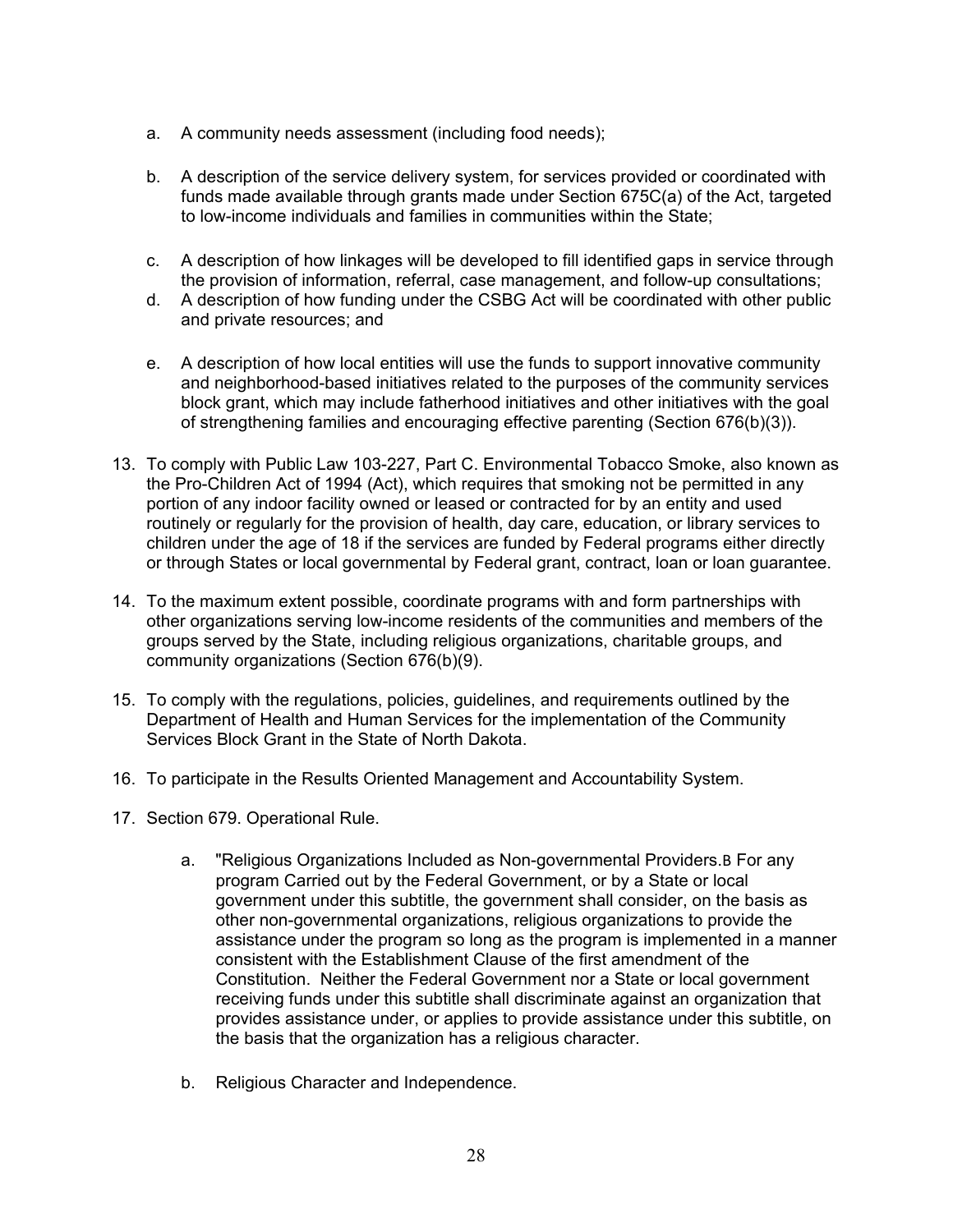- (1) In General.B A religious organization that provides assistance under a program described in subsection (a) shall retain its religious character and control over the definition, development, practice, and expression of its religious beliefs.
- (2) Additional Safeguards.B Neither the Federal Government nor a State or a local government shall require a religious organization-
	- (a) to alter its form of internal government except (for purposes of administration of the community services block grant program) as provided in Section 676B; or
	- (b) to remove religious art, icons, scripture or other symbols; in order to be eligible to provide assistance under a program described in subsection (a).
- (3) Employment Practices.B A religious organization=s exemption provided under section 702 of the Civil Rights Act of 1964 (42 U.S.C. 2000e-1) regarding employment practices shall not be affected by its participation in, or receipt of funds from, program described in subsection (a).
- c. Limitations on Use of Funds for Certain Purposes.B No funds provided directly to a religious organization to provide assistance under any program described in subsection (a) shall be expended for sectarian worship, instruction, or proselytization.
- d. Fiscal Accountability.B
	- (1) In General.B Except as provided in paragraph (2), any religious organization providing assistance under any program described in subsection (a) shall be subject to the same regulations as other non-governmental organizations to account in accord with generally accepted accounting principles for the use of such funds provided under such program.
	- (2) Limited Audit.B Such organization shall segregate the government funds provided under such program into a separate account. Only the government funds shall be subject to audit by the government.
- e. Treatment of Eligible Entities and Other Intermediate Organizations.B If an eligible entity or other organization (referred to in this subsection as an >intermediate organization=), acting under a contract, or grant or other agreement, with the Federal Government or a State or local government, is given the authority under the contract or agreement to select non-governmental organizations to provide assistance under the programs described in subsection (a), the intermediate organization shall have the same duties under this section as the government.@

 $\overline{a}$ 

 $\overline{a}$ 

Name of Agency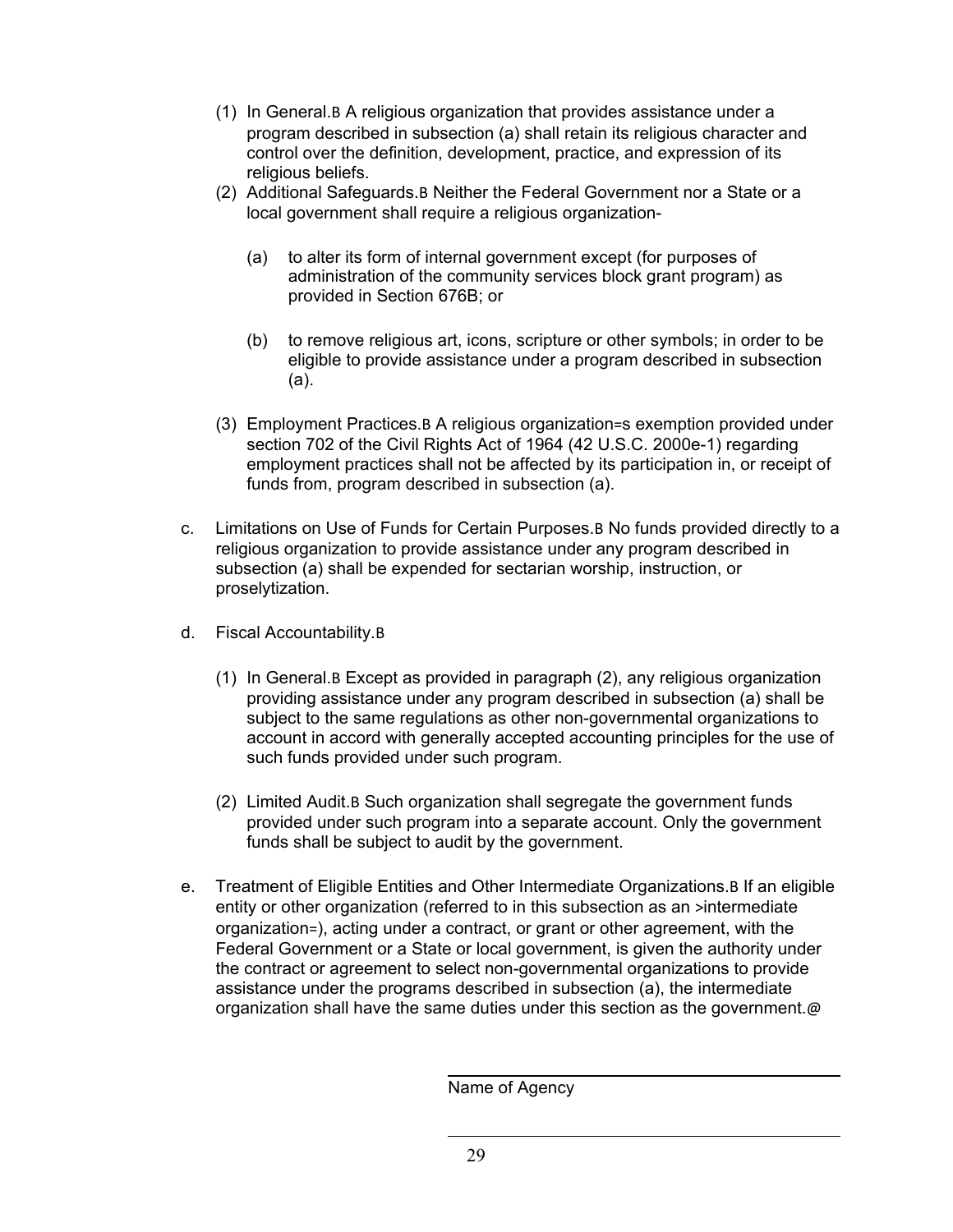Board Chairperson

Date

 $\overline{a}$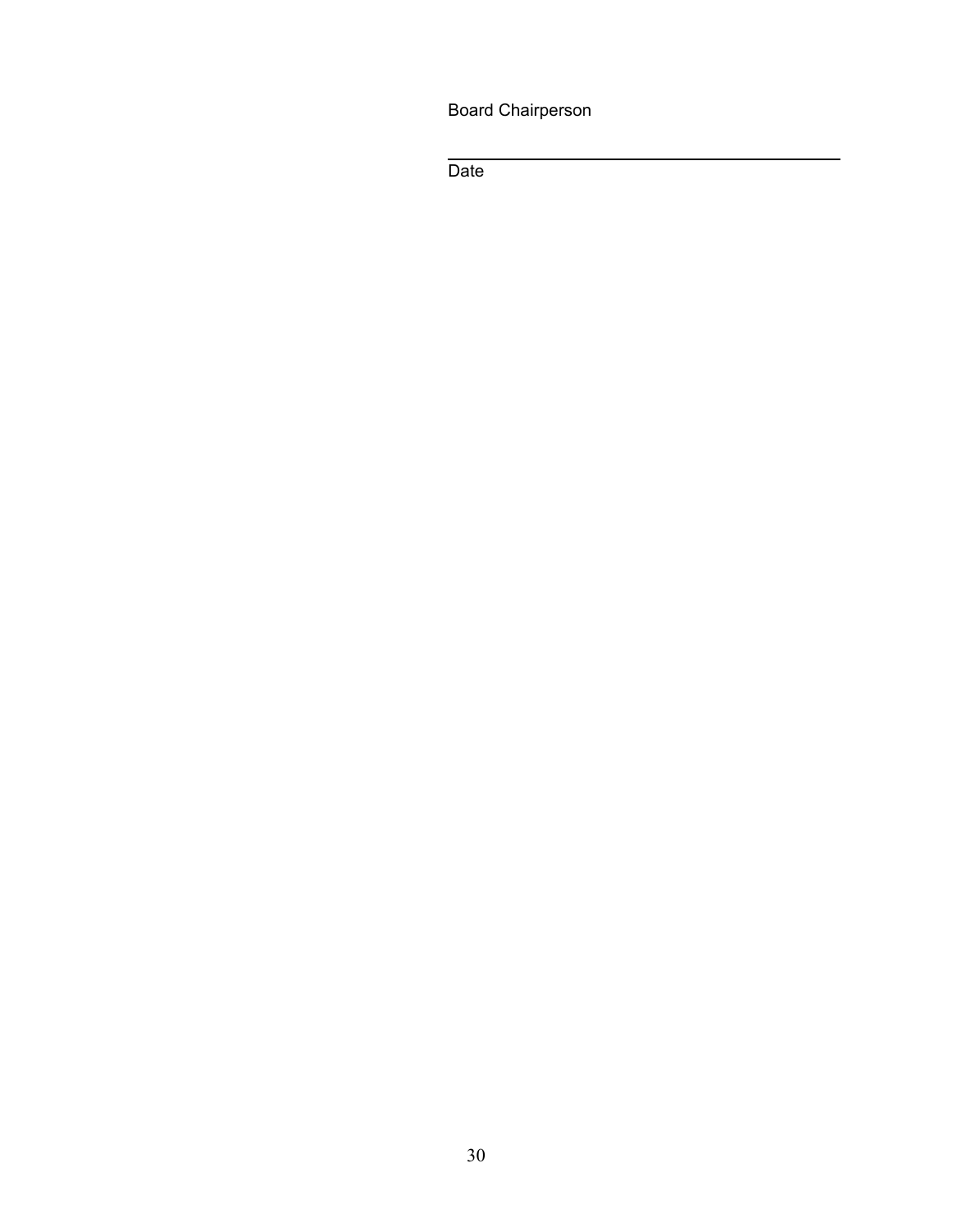## **APPENDIX C**

#### **11/14/12 Revised CSBG ELIGIBILITY FOR SERVICES**

| I. DEFINITION OF INCOME                                                                                                                                                                                                                                                                                                                                                                                                                                                                                                                                                                                                                   | <b>CSBG POLICY</b>                                                                                                                                                                                  |
|-------------------------------------------------------------------------------------------------------------------------------------------------------------------------------------------------------------------------------------------------------------------------------------------------------------------------------------------------------------------------------------------------------------------------------------------------------------------------------------------------------------------------------------------------------------------------------------------------------------------------------------------|-----------------------------------------------------------------------------------------------------------------------------------------------------------------------------------------------------|
| 1) <b>Regular payments</b> from social security, SSI, SSDI,<br>TANF, railroad retirement, unemployment compensa-<br>tion, strike benefits from union funds, worker=s com-<br>pensation, veteran=s payments, training stipends, ali-<br>mony, child support, military family allotments, private<br>pensions, government employee pensions (including<br>military retirement pay), regular insurance or annuity<br>payments. The income for individuals on social security<br>or SSDI who have Medicare deducted from their benefit<br>check before they receive it, should have only the net<br>amount they receive considered as income. | Regular payments that are received, not periodic pay-<br>ments that cannot be counted on, should be considered<br>as income in determining eligibility for CSBG<br>services.                        |
| 2) Wages and salary                                                                                                                                                                                                                                                                                                                                                                                                                                                                                                                                                                                                                       | In considering income for eligibility, net income from<br>wages and salary, with only mandatory deductions<br>allowed for Federal and State taxes, Medicare and<br>Social Security, should be used. |
| 3) Farm and non-farm self-employment                                                                                                                                                                                                                                                                                                                                                                                                                                                                                                                                                                                                      | For individuals with farm and non-farm self-<br>employment for income, the adjusted gross income<br>from the prior year taxes should be used.                                                       |
| 4) Other regular income from dividends, interest, net<br>rental income, net royalties, periodic receipts from<br>estates or trusts, net gambling or lottery winnings                                                                                                                                                                                                                                                                                                                                                                                                                                                                      | To be considered as income in determining eligibility<br>for CSBG services, the other income should be<br>received on a regular basis.                                                              |

**INCOME EXCLUDES**: capital gains; any assets drawn down as withdrawals from a bank; the sale of property, house or vehicle; one-time payments from a welfare agency to a family or person who is in temporary financial difficulty; tax refunds; gifts; loans; lump-sum inheritances; one-time insurance payments; compensation for injury; non-cash benefits (such as the employer-paid or union-paid portion of health insurance or other employee fringe benefits, food or housing received in lieu of wages, the value of food and fuel produced and consumed on farms, the imputed value of rent from owner-occupied non-farm or farm housing); Federal non-cash benefit programs (such as Medicare, Medicaid, Food Stamps, school lunches, housing assistance, fuel assistance); lump sum child support payments for past due child support; college scholarships; student loans; foster care payments.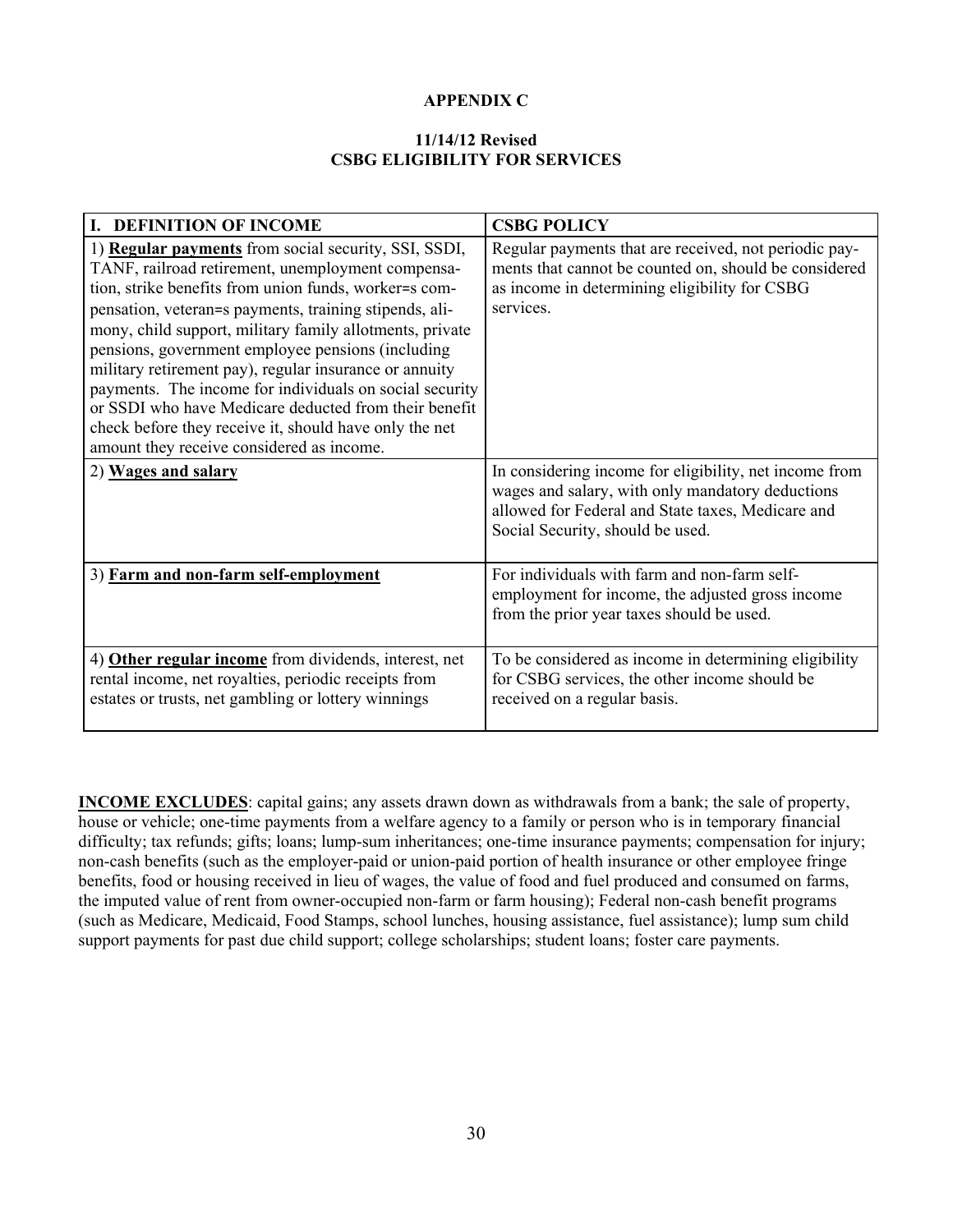| <b>II. FREQUENCY OF REVIEWING</b><br><b>CLIENT INCOME</b>                                                                                                                                                         | <b>CSBG POLICY</b>                                                                                                                                                                                                                                                                                                                                                                                                                                                                                                                                                                                                                                                                                                                                                                                                                                                                                                                                                                                                                                                                                                    |
|-------------------------------------------------------------------------------------------------------------------------------------------------------------------------------------------------------------------|-----------------------------------------------------------------------------------------------------------------------------------------------------------------------------------------------------------------------------------------------------------------------------------------------------------------------------------------------------------------------------------------------------------------------------------------------------------------------------------------------------------------------------------------------------------------------------------------------------------------------------------------------------------------------------------------------------------------------------------------------------------------------------------------------------------------------------------------------------------------------------------------------------------------------------------------------------------------------------------------------------------------------------------------------------------------------------------------------------------------------|
| <b>Client income</b> - at the time of initial<br>application for CSBG services:                                                                                                                                   | Client income should be verified at the time of the initial<br>application for CSBG services. Short-term clients whose cases<br>are closed, and then reapply again for CSBG services at a later<br>date, must have their income verified at the time of<br>reapplication                                                                                                                                                                                                                                                                                                                                                                                                                                                                                                                                                                                                                                                                                                                                                                                                                                              |
| <b>Review of client income</b> - for ongoing clients<br>in CSBG funded programs/services:                                                                                                                         | Clients receiving ongoing CSBG funded programs/services<br>must have their income reviewed and verified annually.                                                                                                                                                                                                                                                                                                                                                                                                                                                                                                                                                                                                                                                                                                                                                                                                                                                                                                                                                                                                     |
| <b>Clients Transitioning off CSBG services due</b><br>to their income being over the 125% of poverty<br>(or other rate mandated in the CSBG Act) at the<br>time of the annual review:                             | Up to a maximum of 6 months is available to transition a client<br>out of a self-sufficiency program after the client reaches an<br>income level that exceeds 125% of poverty (or other rate<br>mandated in the CSBG Act). The worker must document in the<br>client=s case file the need for this transition time and the case<br>work that is being provided to prepare the client for the<br>transition. The transition work with the client should be initi-<br>ated at the time of the review of the client=s income that deter-<br>mines the client is over the CSBG eligibility guidelines.<br>Ongoing case documentation through this transition time<br>should thoroughly explain the steps being taken by the<br>agency/staff and client during this transition period.                                                                                                                                                                                                                                                                                                                                     |
| <b>III. VERIFICATION OF INCOME</b>                                                                                                                                                                                | <b>CSBG POLICY</b>                                                                                                                                                                                                                                                                                                                                                                                                                                                                                                                                                                                                                                                                                                                                                                                                                                                                                                                                                                                                                                                                                                    |
| <b>Client income</b> for CSBG programs/services<br>must be verified by the worker at the time of<br>application and, for ongoing clients, at the time<br>of the annual review (or more often if appropri-<br>ate) | The client=s income must be verified by the worker. The<br>verification would indicate the client=s income and source(s)<br>of income at the time of application and/or review, the signa-<br>ture of the worker, the date the income was verified and ac-<br>knowledgement that the client is at or below 125% of poverty<br>(or another rate mandated in the CSBG Act).<br>The information must be documented in the case file. The<br>agency can determine if they document the information on the<br>intake form or another section of the file. The information<br>should be readily available for individuals using the case file.<br>Staff within each agency should be consistent in the location<br>of the documentation in all appropriate case files.<br>Clients with no income at the time of application must sign<br>and date a self-declaration form attesting to that fact. The<br>worker must also sign and date that form. For ongoing CSBG<br>clients, this form must be updated one month from the date of<br>application and monthly thereafter if there is no change in the<br>client=s income. |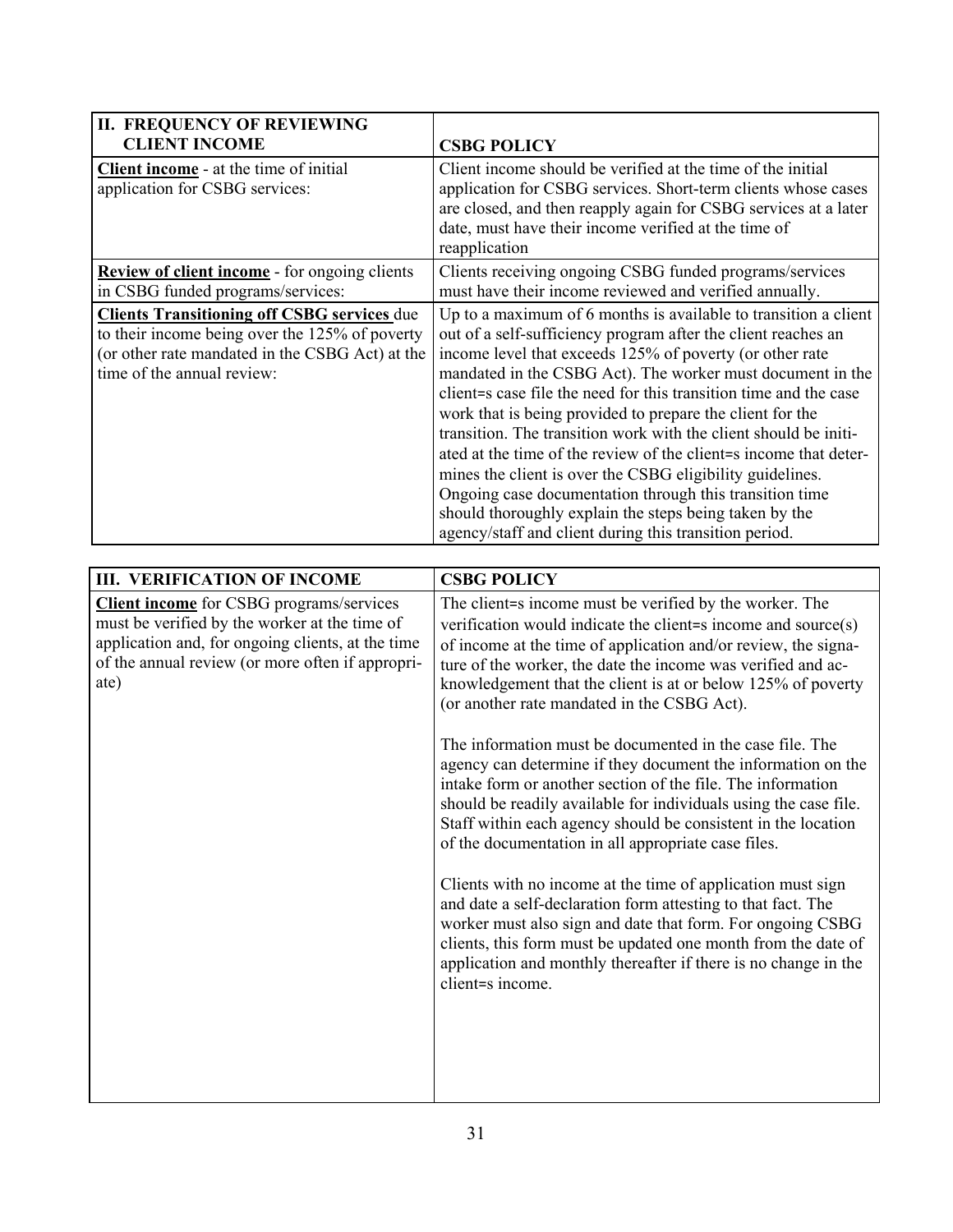| <b>IV. CAA PROGRAMS</b><br><b>AFFECTED</b>                                                                                                                                                                                                                                                                                                     | <b>EXAMPLES OF SERVICES</b>                                                                                                                                                                                                                                                                                                                                              | <b>CSBG POLICY</b>                                                                                                                                                                                                                                                                                                                                                                                                                                                                                                                                                                                                                                                                                                                                                                                                                                                                                                                                                                                                                                                                                                        |
|------------------------------------------------------------------------------------------------------------------------------------------------------------------------------------------------------------------------------------------------------------------------------------------------------------------------------------------------|--------------------------------------------------------------------------------------------------------------------------------------------------------------------------------------------------------------------------------------------------------------------------------------------------------------------------------------------------------------------------|---------------------------------------------------------------------------------------------------------------------------------------------------------------------------------------------------------------------------------------------------------------------------------------------------------------------------------------------------------------------------------------------------------------------------------------------------------------------------------------------------------------------------------------------------------------------------------------------------------------------------------------------------------------------------------------------------------------------------------------------------------------------------------------------------------------------------------------------------------------------------------------------------------------------------------------------------------------------------------------------------------------------------------------------------------------------------------------------------------------------------|
| Direct services provided through<br><b>CSBG</b> (when no other funding<br>source is covering client costs) - the<br>eligibility is at or below 125% of<br>poverty (or other rate mandated in<br>the CSBG Act):                                                                                                                                 | CAA programs such as Self Reli-<br>ance, emergency services using<br>only CSBG, Clothing Closet,<br>Assistive Equipment, Food Pan-<br>try, Money Management/Budget<br>Counseling, Representative<br>Payee, STEPS, etc., could be ex-<br>amples of services directly<br>funded through CSBG. How-<br>ever, programs and funding<br>sources vary from agency to<br>agency. | Client eligibility for CSBG direct<br>services must be at or below 125% of<br>poverty (or other rate mandated in the<br>CSBG Act). The client=s income<br>must be verified at the time of appli-<br>cation and, for ongoing cases, at the<br>time of the annual review of income.<br>Exceptions to the eligibility criteria<br>could include food pantries, donation<br>centers, and assistive equipment<br>items that are donated to the agency<br>to be donated to eligible clients of the<br>agency. For example, an individual<br>needing assistive equipment may be<br>over the 125% of poverty level, but<br>still be in need of equipment that has<br>been donated to the CAA. If the CAA<br>has this equipment available, a client<br>shouldn't be prevented from<br>accessing it just because he/she<br>doesn't meet the CSBG eligibility<br>guidelines if the client would be<br>considered by the CAA to be low<br>income for the purpose of accessing<br>CAA services. Similar circumstances<br>would be true for donated food and<br>other items to the CAA for low in-<br>come people in need of the items. |
| <b>Linkages/Outreach provided</b><br>through CSBG: Some programs<br>administered by the CAAs serve as<br>a collaborative tool within the ser-<br>vice area. Funding may be a com-<br>bination of CSBG and other fund-<br>ing. Often these are community or<br>educational programs in which the<br>CAA works closely with other enti-<br>ties. | CAA programs such as Teen<br>Court, VITA, Keys to<br>Innervision, Safe Communities,<br>Homebuyer Education could be<br>examples of linkages/outreach<br>services. However, programs and<br>funding sources vary from<br>agency to agency.                                                                                                                                | The outreach and community collab-<br>oration effort is a key component of<br>CAA services. An eligibility deter-<br>mination for services does not have<br>to be completed, however priority<br>must be given to serve and reach low<br>income clients.                                                                                                                                                                                                                                                                                                                                                                                                                                                                                                                                                                                                                                                                                                                                                                                                                                                                  |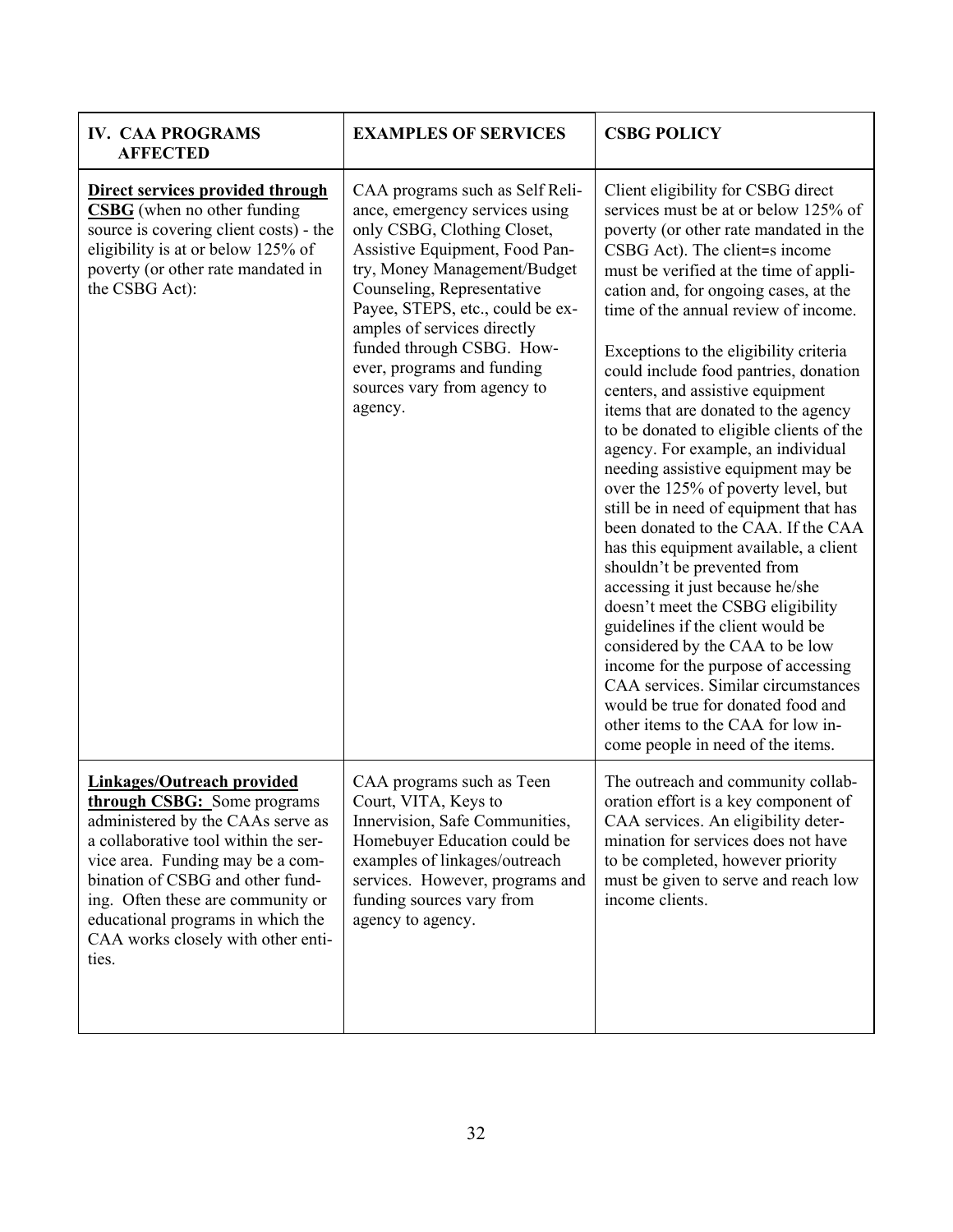| <b>CSBG</b> used for administrative<br>support of programs primarily<br>funded through other sources:                                   | CAA programs such as<br>emergency services through<br>FEMA, Emergency Shelter Grant<br>Program, Energy Share, Tri-State<br>Help, Shelter Plus Care,<br>Commodities, Supplemental<br>Commodities, Weatherization,<br>Furnace Repair/Replacement,<br>Cooling Program, Residential<br>Energy Efficiency Program,<br>Housing Rehabilitation (HOME),<br>Housing Counseling, Homebuyer<br>Education, Safe Communities,<br>Head Start, Early Head Start,<br>Child Care, Representative<br>Payee, Prairie Rose Center,<br>Family Planning, Diabetes<br>Program, TBRA, Foster Grand-<br>parent, etc., could be examples of<br>CAA services that receive some<br>administrative support through<br>CSBG. However, programs and<br>funding sources vary from<br>agency to agency. | If CSBG is providing administrative<br>support for a low-income program,<br>not direct client services, the<br>eligibility that should be determined<br>for the program is based on the<br>requirements of the primary funding<br>source, i.e. Wx, HOME, HS, EHS,<br>etc.                                                                                                                                                                                                                                                                                                                                                                                                                                                                                                                                                                                                     |
|-----------------------------------------------------------------------------------------------------------------------------------------|------------------------------------------------------------------------------------------------------------------------------------------------------------------------------------------------------------------------------------------------------------------------------------------------------------------------------------------------------------------------------------------------------------------------------------------------------------------------------------------------------------------------------------------------------------------------------------------------------------------------------------------------------------------------------------------------------------------------------------------------------------------------|-------------------------------------------------------------------------------------------------------------------------------------------------------------------------------------------------------------------------------------------------------------------------------------------------------------------------------------------------------------------------------------------------------------------------------------------------------------------------------------------------------------------------------------------------------------------------------------------------------------------------------------------------------------------------------------------------------------------------------------------------------------------------------------------------------------------------------------------------------------------------------|
| <b>LIHEAP referrals</b> made to CAAs<br>by county social service staff on<br>form SFN98 - Case Management<br>Inter-Agency Referral Form | LIHEAP referrals of clients are<br>made for services such as case<br>management, money<br>management, Self-Reliance or<br>other services                                                                                                                                                                                                                                                                                                                                                                                                                                                                                                                                                                                                                               | Reimbursement is provided through<br>Oil Overcharge funds when CAAs<br>submit the billing to DHS, so<br>eligibility for CSBG does not have to<br>be considered. If all costs aren't<br>covered through the billing, CSBG<br>funds would be administratively<br>supporting the services, so direct<br>CSBG services aren't being provided.<br>If the client's eligibility for LIHEAP<br>ends or the county revokes the<br>referral, and the CAA continues to<br>provide services to the client, the<br>client would then need to meet the<br>CSBG eligibility guidelines unless<br>another funding source is covering<br>the expenses. If there is no other<br>funding source, and the client's<br>income exceeds the CSBG level, the<br>client would be eligible to participate<br>through the 6-month transitional<br>period as addressed in Section II of<br>this document. |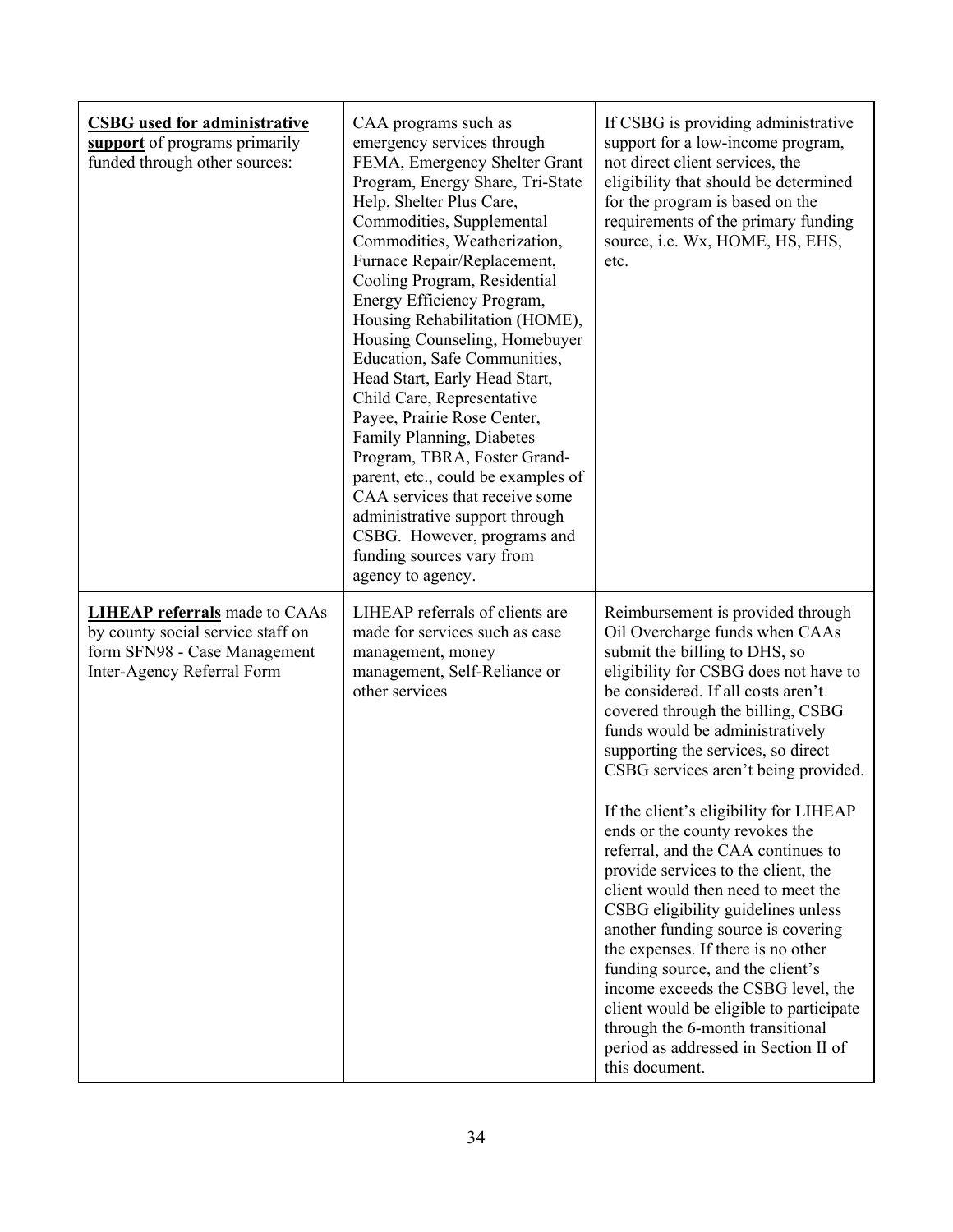## **APPENDIX D**

## **FORMS AND INSTRUCTIONS**

Forms that the agency should complete as part of the FY2020 and FY2021 CSBG community action plan application are included in Appendix F. The forms included in this Appendix will also be e-mailed to the agency.

| To be completed as part of the community action application plan, see page 6 of this<br>application guide. This document must also be updated and submitted with each grant<br>revision and amendment submitted to DCS, and with the revised budget/plan for the FY 2020<br>and FY 2021 grant years. |
|------------------------------------------------------------------------------------------------------------------------------------------------------------------------------------------------------------------------------------------------------------------------------------------------------|
|                                                                                                                                                                                                                                                                                                      |
| To be completed as part of the community action application plan, see page 7 of this<br>application guide.                                                                                                                                                                                           |
| <b>Instructions for Non-Personnel Support Costs Budget Narrative  Pages 40-41</b>                                                                                                                                                                                                                    |

 To be completed as part of the FY2020 and FY2021 CSBG budget included in the grant application. The narrative must accompany all budget revisions submitted to DCS.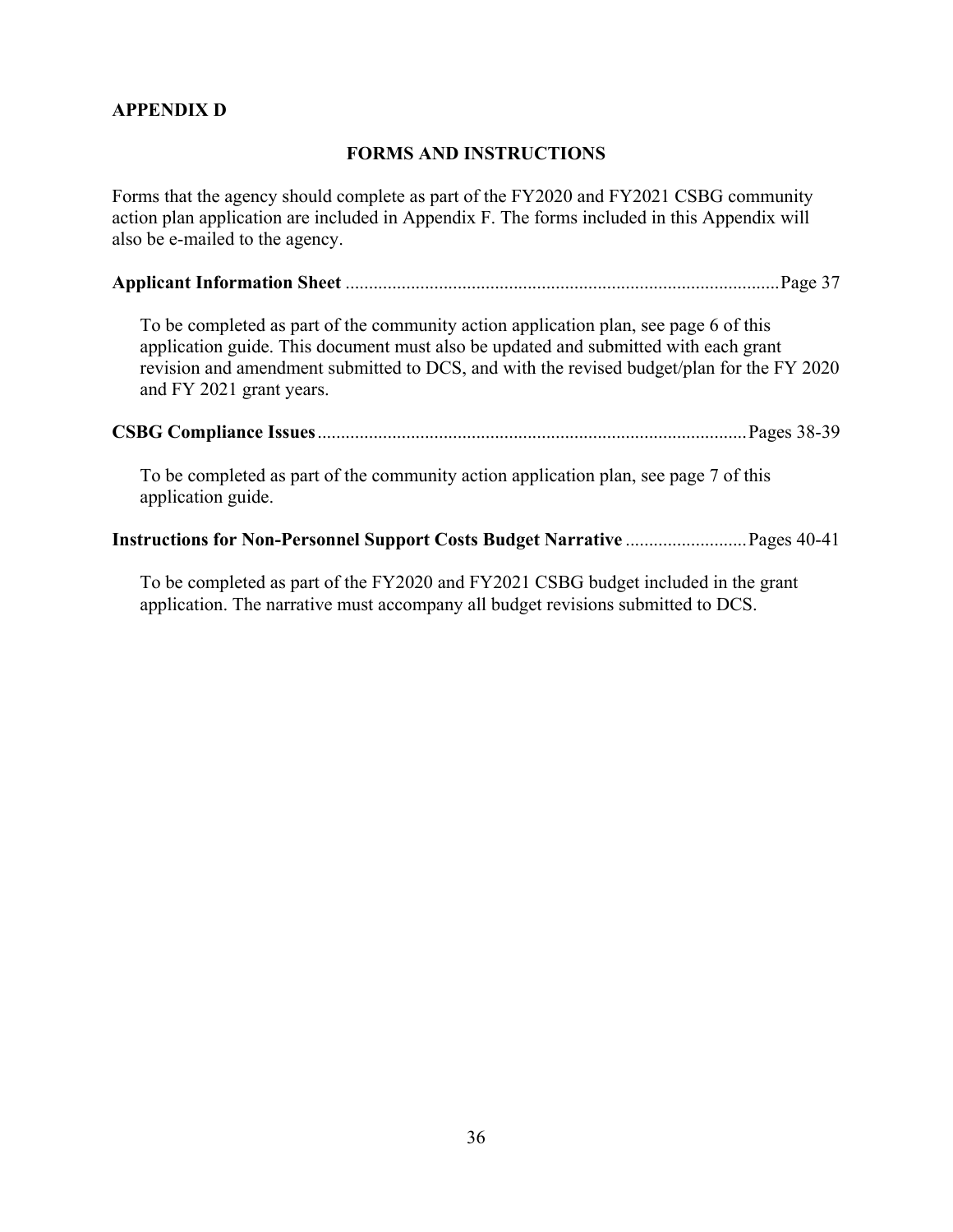## **CSBG APPLICANT INFORMATION SHEET NORTH DAKOTA DIVISION OF COMMUNITY SERVICES SFN 52907 (5/01)**

|                                                                                       |        | <b>APPLICANT INFORMATION</b> |                                     |                                                                                                                                                                                                                                                                                                                    |
|---------------------------------------------------------------------------------------|--------|------------------------------|-------------------------------------|--------------------------------------------------------------------------------------------------------------------------------------------------------------------------------------------------------------------------------------------------------------------------------------------------------------------|
| 1. Agency Name                                                                        |        |                              | 2. Address                          |                                                                                                                                                                                                                                                                                                                    |
| 3. Phone                                                                              | 4. Fax |                              |                                     |                                                                                                                                                                                                                                                                                                                    |
| 5. E-Mail                                                                             |        |                              | 6. Web Site Address (If Applicable) |                                                                                                                                                                                                                                                                                                                    |
| 7. Executive Director                                                                 |        | 8. Project Period            | $From \_\_ To \_\_$                 | 9. Region of State                                                                                                                                                                                                                                                                                                 |
| 10. Counties Included in Service Area                                                 |        |                              |                                     |                                                                                                                                                                                                                                                                                                                    |
|                                                                                       |        |                              |                                     |                                                                                                                                                                                                                                                                                                                    |
| To the best of my knowledge and belief, data in this application is true and correct. |        |                              |                                     | of (Agency) reviewed and approved this<br>application to receive and administer Community Services Block Grant funds during the period of                                                                                                                                                                          |
| 11. Certification<br>meeting of that date.                                            |        |                              |                                     | January 1, _____ through December 31, _____, pursuant to the Community Services Block Grant Act.<br>Approval of this CSBG application was duly passed by a majority of the members present. Therefore, I<br>hereby certify that said approval was passed and is on record in the minutes of the Board of Directors |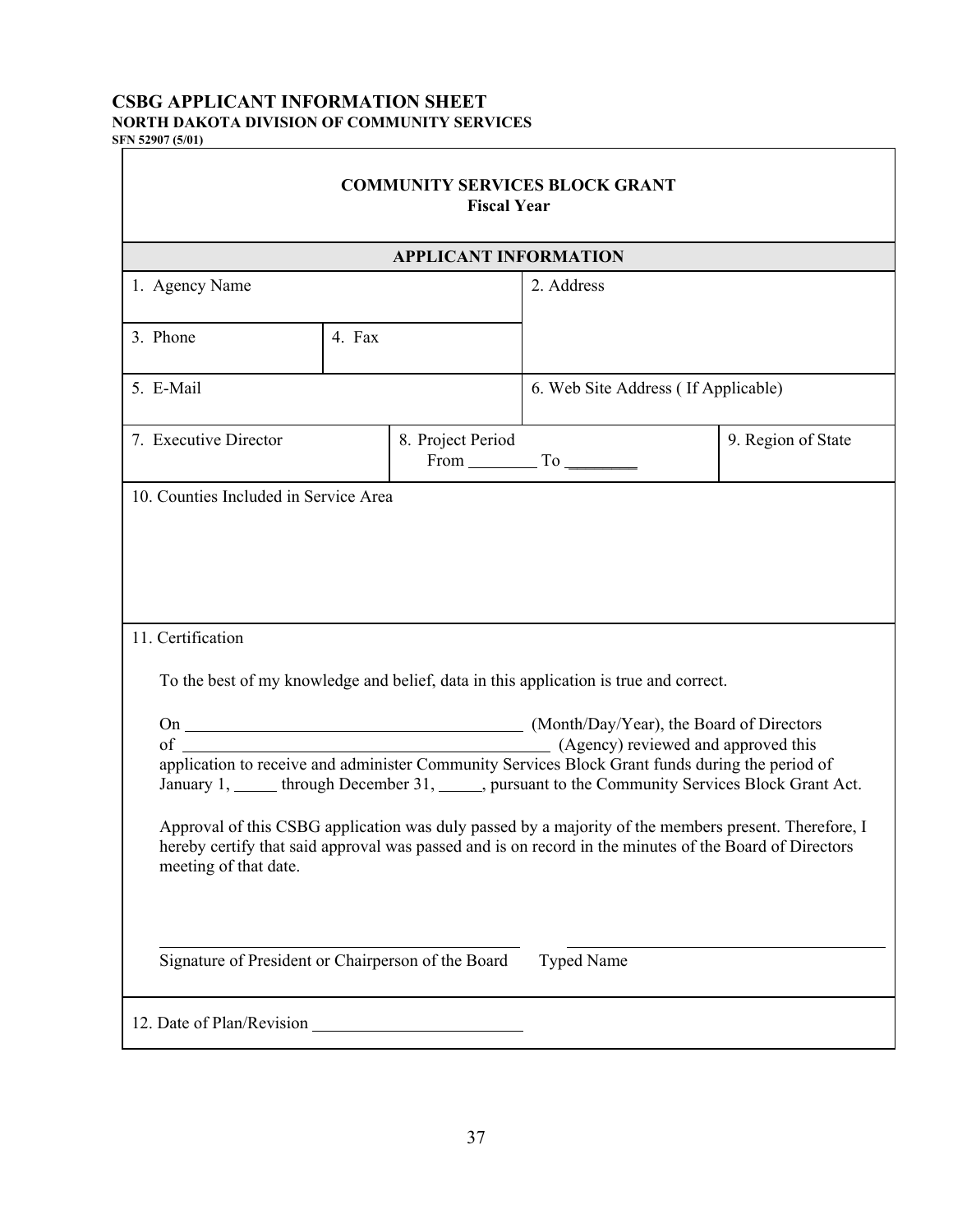## **CSBG COMPLIANCE ISSUES FY2020 AND FY2021**

Agency:

The following information is to address how the eligible entity will meet specific requirements of the CSBG Act. Additional pages, as needed, may be attached to provide the requested descriptive information:

## **Section 676(b)(3) of the 1998 CSBG Reauthorization:**

A description of the service delivery system that the agency will use for services provided or coordinated through the CSBG funding received by the agency, which is targeted to low income individuals and families in the agency's service area.

A description of how linkages will be developed to fill identified gaps in services through the provision of information, referrals, case management and follow-up consultations.

A description of how the CSBG funds will be coordinated with other public and private resources.

A description of how the agency will use the CSBG funds to support innovative community and neighborhood-based initiatives related to the purposes of the CSBG Act, which may include fatherhood initiatives and other initiatives with the goal of strengthening families and encouraging effective parenting.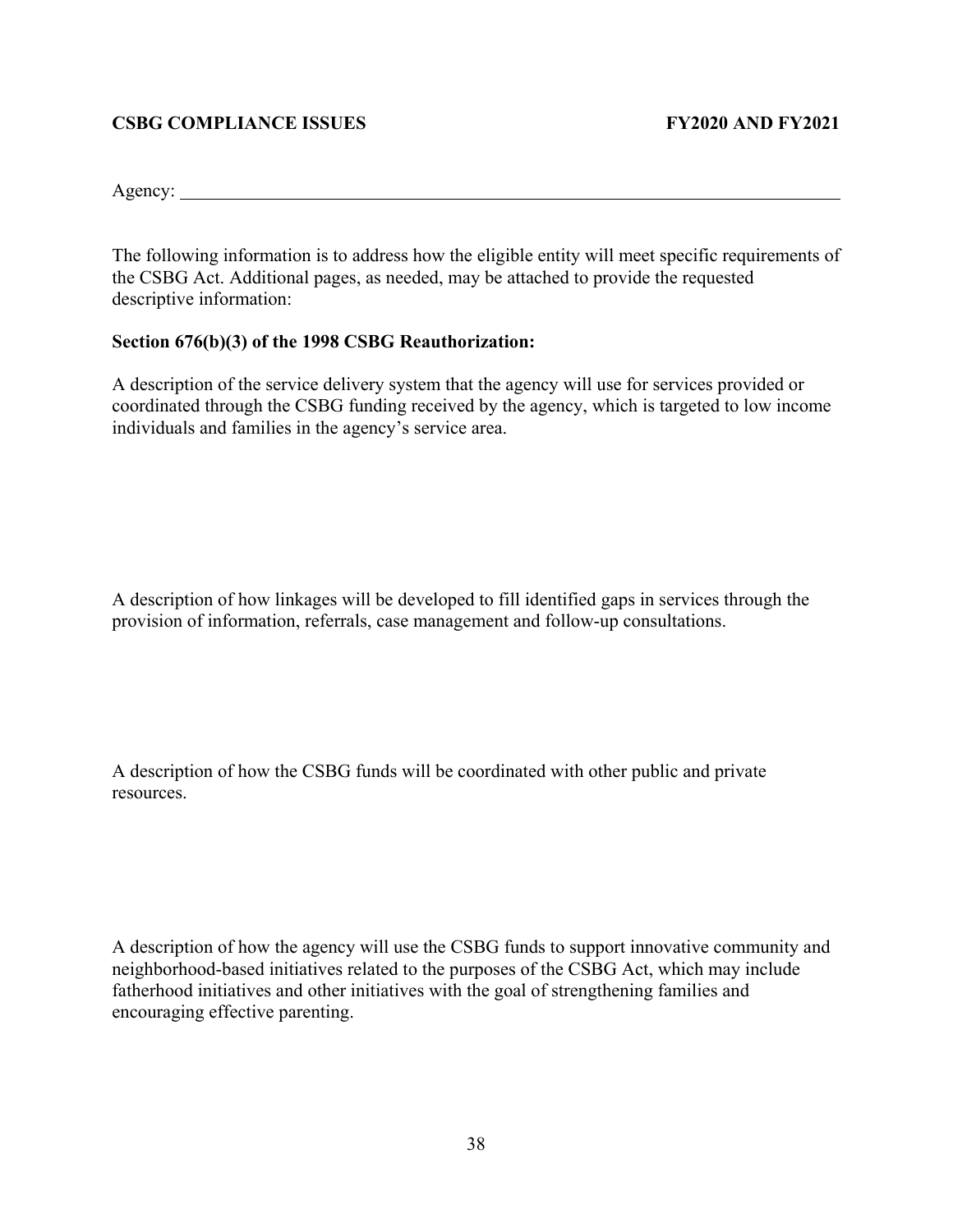## **CSBG COMPLIANCE ISSUES FY2020 AND FY2021**

Section  $676(b)(4)$  of the 1998 CSBG Reauthorization:

A description of how the agency will provide, on an emergency basis, for the provision of such supplies and services, nutritious foods, and related services, as may be necessary to counteract conditions of starvation and malnutrition among low-income individuals.

## **Section 676(b)(5) of the 1998 CSBG Reauthorization:**

A description of how the agency will coordinate the provision of employment and training activities, as defined in section 101 of such Act, in the State and in communities with entities providing activities through statewide and local workforce investment systems under the Workforce Investment Act of 1998.

If an agency has a Memorandum of Understanding (MOU) that has been signed between the agency and any other partners for the purpose of coordinating activities under the Workforce Investment Act of 1998, please attach a copy of the MOU to the agency workplan that you submit to the Division of Community Services.

## **Section 676(b)(10) of the 1998 CSBG Reauthorization:**

A description of the procedures the agency has in place for ensuring that a low-income individual, community organization, or religious organization, or representative of low-income individuals that considers its organization, or low-income individuals, to be inadequately represented on the agency board can petition for adequate representation on the board. A copy of the policy, procedures, or bylaws of the agency that addresses this issue should be sent to the Division of Community Services with the FY2014 and FY2015 community action plan.

## **Non-Personnel Cost Budget Narrative Instructions**

The following instructions are to be used in completing the non-personnel costs form (Form 2). The budget narrative is to serve as support for the items and dollar amounts being requested. Complete the narrative and Form 2 using the categories below. Indicate the OMB Circular A-122 reference for each expenditure item. The references have been provided for the first five categories. These references should be included in narrative submitted. The OMB Circular A-122 references used below are from the Revised A-122 dated June 1, 1998. If using a more recent copy of A-122, please indicate this in the budget narrative. Please provide as much information as possible for the requested items in the narrative.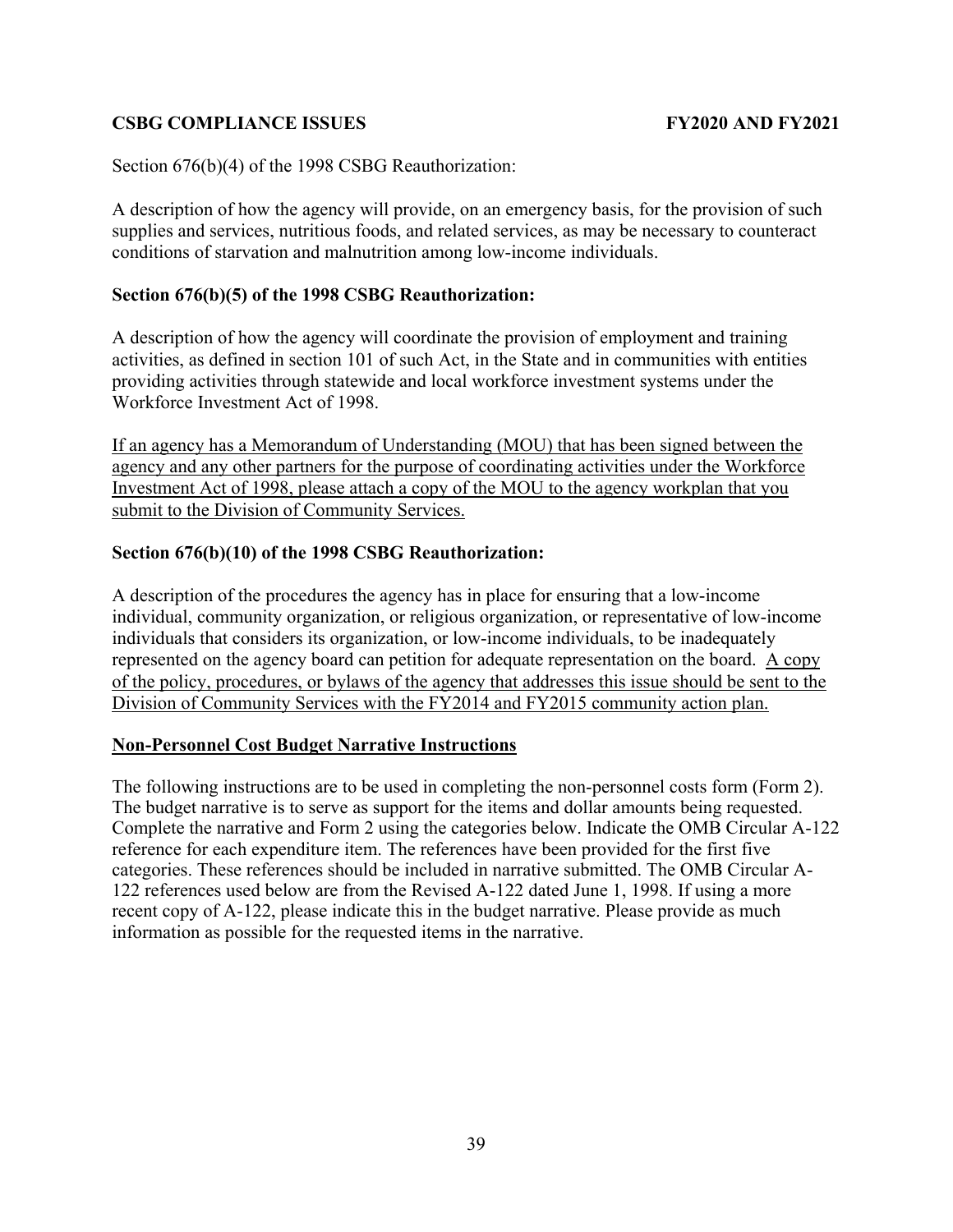## Contractual [OMB Circular A-122 Paragraph 39]

Expenditures included in this category must meet the criteria set forth in OMB Circular A-122 paragraph 39. Provide a brief description of the services being budgeted for and a description of how this service meets the stated criteria. Also indicate if the expected service will be supported in part by non-CSBG sources and the level of participation of those other funding sources.

## Travel [OMB Circular A-122 Paragraphs 34, 53(c)(d), 55, 56]

Provide a brief description on anticipated travel needs. Included in this category are: in-state travel; out-of-state travel and board travel. The DCS requires that grantees obtain **prior** approval from DCS for all out-of-state travel supported with CSBG funds. Include specific travel needs as much as possible. Also include mileage reimbursement rates and if applicable the compensation rates paid to Board of Directors.

## Space [OMB Circular A-122 Paragraphs 27, 42, 46]

Provide a brief description of space being leased and a current space allocation plan to support the budget request. Also include in this category: utilities, rearrangement and alteration costs and maintenance costs if applicable. Agencies using a cost pool for allocating space costs must submit a **current board approved** plan which includes detail on how the square foot rate was calculated and the expenditure categories included in the plan.

Space costs must meet the criteria and restrictions set forth in OMB Circular A-122 paragraph 46 regardless of the method used to account for these costs. Maintenance costs must meet the criteria and restrictions set forth in paragraph 27 and rearrangement and alteration costs must meet the criteria in paragraph 42. The DCS requires that grantees must obtain **prior** approval from DCS before incurring rearrangement and alteration costs supported with CSBG funds.

#### Supplies [OMB Circular A-122 Paragraph 28]

Provide a brief description of items being purchased. Include in this category general office supplies and any item not meeting the equipment requirement of paragraph G.

#### Equipment [OMB Circular A-122 Paragraphs 15, 27, 46]

Expenditures for equipment and other capital expenditures must meet the terms and definitions of OMB Circular A-122 Paragraph 15. The DCS requires that equipment with an acquisition cost of \$5000 purchased in part or wholly with CSBG funds to be considered equipment and capitalized a fixed asset to be consistent with state law. The acquisition cost shall include ancillary charges such as shipping, installation and taxes. **Prior** approval is required for all equipment purchases that meet the definition in this paragraph.

Provide a description of the equipment items to be purchased. Indicate whether the item will be purchased or leased. Equipment that will be leased is subject to the criteria and limitations set forth in OMB Circular A-122 paragraph 46. Also indicate whether other funding sources will be used in the purchase and level of participation of other funding sources.